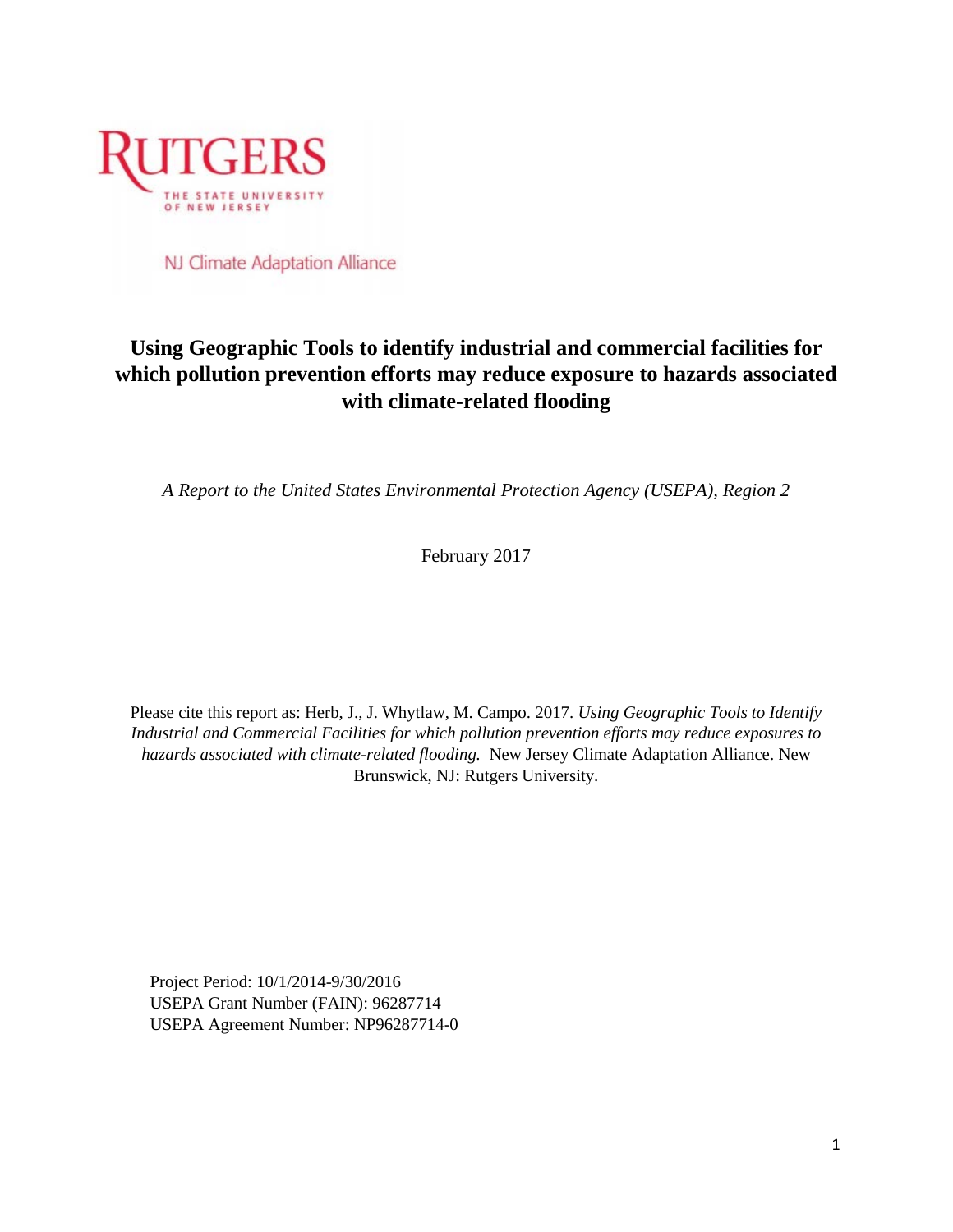# **Using Geographic Tools to identify industrial and commercial facilities for which pollution prevention efforts may reduce exposure to hazards associated with climate-related flooding**

*Project Summary:* The United States Environmental Protection Agency (EPA) Pollution Prevention Program provided Rutgers University with a grant to use geospatial analytical tools to analyze publicly available state and federal environmental data, along with data regarding current and projected flood hazards and changing climate conditions, to inform state and federal program's operations, local resilience planning and public awareness about potential flood hazards. Rutgers identified active industrial and commercial facilities in New Jersey that may be subject to impacts from flood hazards resulting from changing climate conditions, thus creating potential future exposures in communities where the facilities reside. The data and presentation products from the project can inform federal, state and local environmental program operations (e.g. facility inspections), raise awareness about potential flood hazards in the proximity of industrial and commercial operations, and assimilate data that is useful for enhancing resilience considerations in local hazard mitigation and land use planning processes.

#### *Approach*

Almost four years after Hurricane Sandy, the consequences of the storm persist in the minds of local officials, stakeholders, community groups and government agencies working to identify potential exposures to flood hazards and to mitigate and prepare for and mitigate the effects from flood hazards. Following Sandy, the New Jersey Climate Adaptation Alliance, which is facilitated by Rutgers University, undertook an extensive stakeholder engagement process to inform development of public policy recommendations to enhance New Jersey's ability to adapt to changing climate conditions. As part of that stakeholder engagement process, the Alliance worked with the New Jersey Environmental Justice Alliance to host a Climate Justice Roundtable during which residents and community leaders in Newark and other urban communities discussed concerns about the potential for extreme weather events to increase exposures to hazardous materials. Additionally, the Rutgers facilitators also engaged representatives of USEPA-Region 2 programs in a facilitated discussion to better understand opportunities to inform EPA's own efforts using data about industrial and commercial facilities in relationship to current and future flood hazards as well as in relationship to populations that are socially vulnerable to changing climate conditions. Those opportunities provided Rutgers with important insights to inform its ongoing efforts to use available data to inform resilience planning efforts.

Funded by the EPA Pollution Prevention Program, the Rutgers researchers conducted analyses, developed data, and provide insights to inform strategies to integrate the consideration of potential hazards posed by operations of industrial and commercial facilities in flood prone areas as part of climate change preparedness and resilience planning and overall decision-making.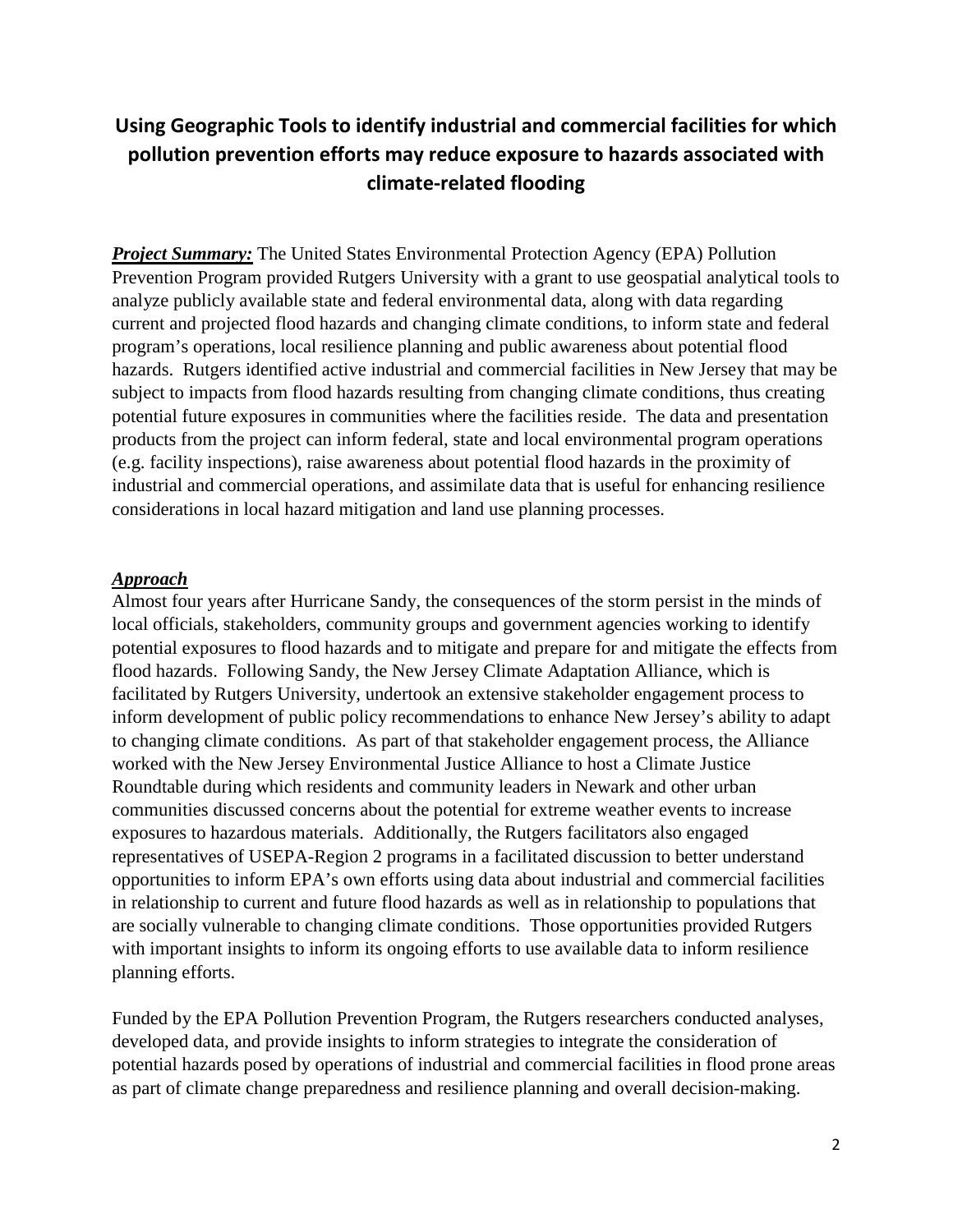Additionally, the Rutgers project introduced the consideration of potentially flood-prone industrial and commercial facilities in proximity to populations that may be inherently vulnerable to changing climate conditions. EPA provided support to this project in many forms including data access and validation, review of draft outputs, and coordination with other pollution prevention efforts within the region. The New Jersey Department of Environmental Protection (NJDEP) provided access to additional data that are not otherwise available via public portals through a data sharing agreement.

Elements of the project included:

- *Literature Review and Initial Data Assessment* A review of the academic and scientific literature was conducted at the onset of the project to inform the Rutgers project team's approach to developing an analysis methodology. The literature review (summarized in Appendix A) provides a starting point for understanding the nature of climate hazards that could reasonably be addressed within the scope of the project, approaches to creating a geospatial methodology to identify industrial and commercial facilities that may be vulnerable to climate change impacts and data that could be useful for purposes of geospatial analyses. The literature review affirmed the project scope of focusing on flood hazards as a discrete and manageable climate impact for which data would be readily available and also for which ongoing climate change preparedness and resilience efforts throughout New Jersey would provide a ready platform for application.
- *Spatial Analysis and Visualization Development* Rutgers developed an analytical methodology to overlay industrial and commercial data with current and projected flood hazard and demographic data. In doing so, Rutgers researchers attempted to develop a systematic way for combining various data sources that would:
	- o Provide data to support program operations at state and federal agencies, such as compliance assistance and priorities.
	- o Raise awareness among decision makers and the general public about the need to address potential exposures of industrial and commercial facilities as part of climate change preparedness and resilience efforts;
	- o Develop access to data to support resilience planning; and
	- o Develop data to support engagement of industrial and commercial facility operations in their own resilience planning and emergency operation procedures.

Appendix B summarizes the detailed methodology used for developing the final set of identified facilities, in addition to describing the spatial data and sources used to conduct exposure assessments and other analyses related to flood hazard impacts on the facilities and surrounding communities. Researchers used these data to generate a series of prototype geospatial analyses with associated narrative content to solicit initial feedback from program staff at EPA and NJDEP. Rutgers researchers revised the analyses based on input from the agencies, and then created publicly available website to communicate the results of the initial analyses using an ESRI Story Map. The link to the Story Map developed for this project is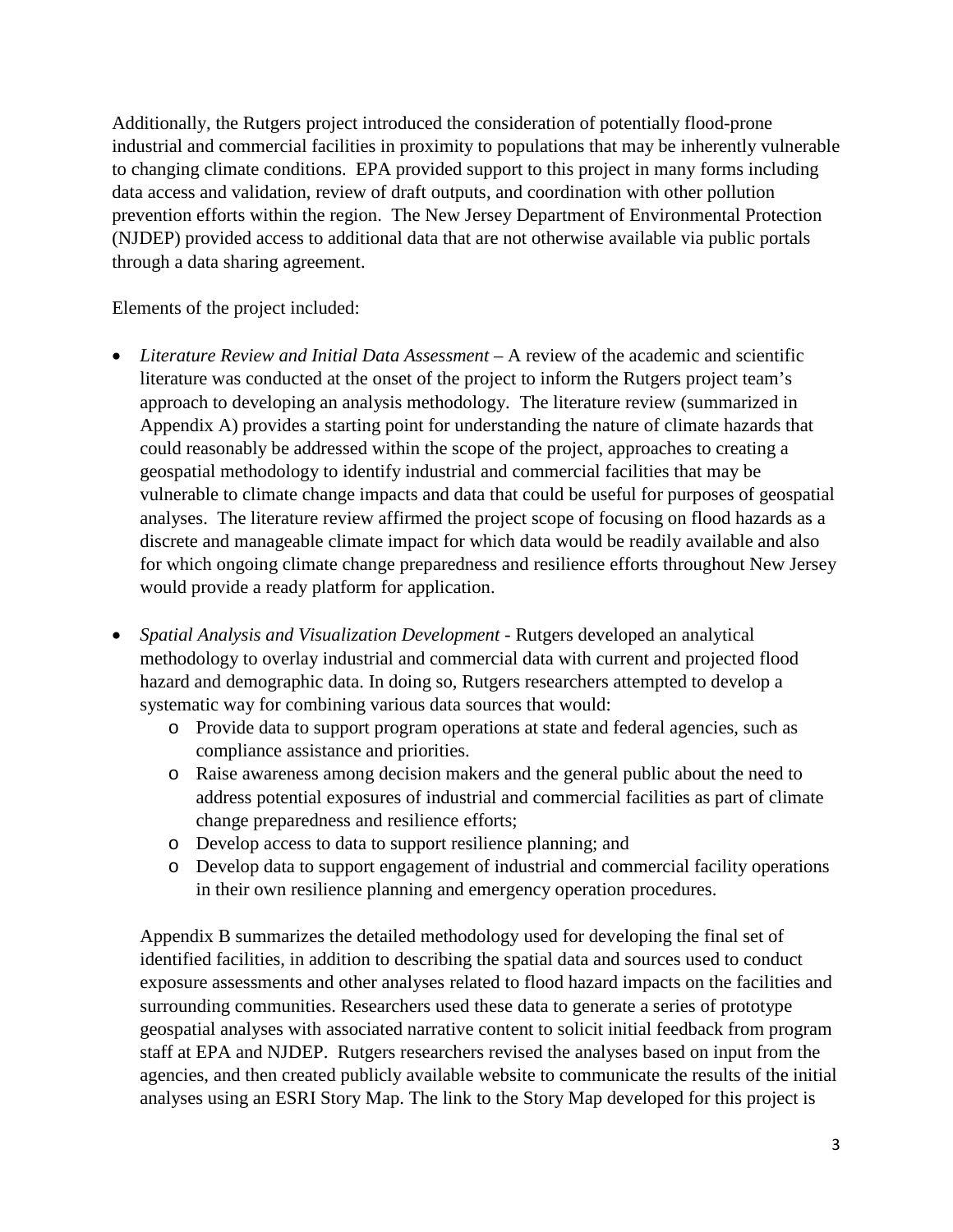the following:

[http://rutgers.maps.arcgis.com/apps/MapJournal/index.html?appid=17c691be390246c892f9a](http://rutgers.maps.arcgis.com/apps/MapJournal/index.html?appid=17c691be390246c892f9aef1398c37b4) [ef1398c37b4.](http://rutgers.maps.arcgis.com/apps/MapJournal/index.html?appid=17c691be390246c892f9aef1398c37b4)

- *Stakeholder Review of Proposed Data Presentation* During the course of the project, the Rutgers team considered the most effective presentation of the geospatial analysis conducted. Challenges included presentation of complex data in a way that is understandable to the general public as well as ensuring that the presentation provides an accurate context for the data. After consultation with EPA, the Rutgers team chose to use an ESRI Story Map format. The Story Map format is a web application that allows for the integration of mapping with explanatory text and other graphics. The intent of the Story Map approach is to allow for attractive and accessible presentation of data for interpretation by general audiences. The Rutgers team chose the Story Map format for the pollution prevention project for several reasons:
	- o The Story Map approach provides important context for complex and, sometimes, misleading data;
	- o The Story Map allows for adherence to Rutgers standards for web applications including use of metadata and platform hosting;
	- o The Story Map approach allows for an efficient and structured presentation of the data; and
	- o The Story Map approach provides an easily accessible platform to allow the geospatial analytical results to be available through a variety of publicly available websites including the Rutgers [www.njadapt.org](http://www.njadapt.org/) platform.

The project team reviewed several alternative Story Maps with federal, state and local users to assess the content narratives, data presentations, and data attribution for their usefulness in assisting different stakeholders with integrating resilience information into hazard mitigation, land use planning, and other planning processes. Following discussions with stakeholder groups, the Rutgers team finalized a series of maps and narrative content based on the preferences of each stakeholder group. The resulting Map Story provided access to resources that each stakeholder group deemed important, in addition to providing examples of data visualizations that demonstrated the flexibility of the data set to be able to respond to the different spatial perspectives and preferred attributes of the stakeholders.

• *Technical Assistance* - The original scope for the project anticipated conducting technical assistance in the form of direct assistance to facilities identified as a result of the geospatial analytical methodology. Initial project design anticipated that technical assistance may involve workshops or trainings focusing on pollution prevention and source reduction practices or even on-site technical assistance. However, following the initial geospatial analysis of data, it became clear to the project team that the application of the initial outcomes may have the greatest impact in providing support to state and local planners including emergency managers and decision-makers as part of their resilience and emergency management efforts rather than in the form of direct pollution prevention and source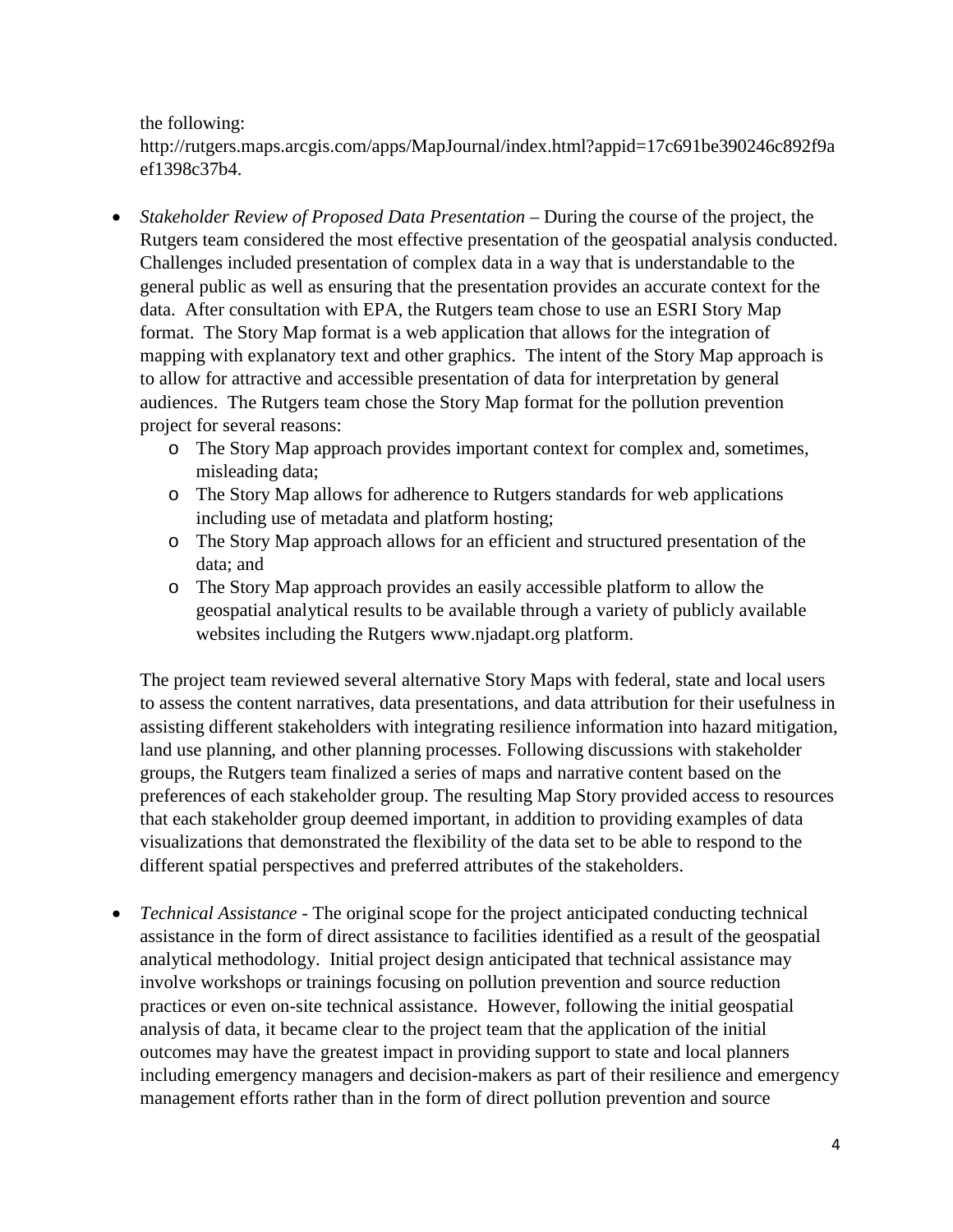reduction assistance. For that reason, the nature of technical assistance within the project shifted to outreach to several sets of practitioners to better understand how the geospatial analysis can be used as part of climate change preparedness and resilience efforts. These include engaging the New Jersey State Office of Emergency Management (with participation of the New Jersey Department of Environment Protection), the Office of Emergency Management in the City of Newark, and a wide mix of agency representatives within the City of Jersey City. These engagement opportunities provide an opportunity to present the analytical approach developed during the course of the project and to engage the participants in a dialogue about use of the data as part of ongoing emergency management, and extreme weather and climate change preparedness and resilience efforts. Additionally, engagement was also initiated with the Advisory Committee of the New Jersey Climate Adaptation Alliance (see: [http://njadapt.rutgers.edu/about-us/advisory-committee\)](http://njadapt.rutgers.edu/about-us/advisory-committee) which represents a diverse cross-section of organizations engaged in climate change preparedness. The purpose of these engagement efforts was intended to better understand:

- o The extent to which the generated data would offer distinct value to ongoing efforts related to emergency management, and planning for extreme weather events and climate change and resilience planning;
- o The extent to which data regarding industrial and commercial operations was already being considered in ongoing emergency management, and planning for extreme weather events and climate change and resilience planning efforts;
- o The nature of technical assistance that is needed for effective use of the generated data, or some version of it, to be integrated into emergency management, and planning for extreme weather events and climate change and resilience planning.

A summary of these engagement efforts is included in Appendix C.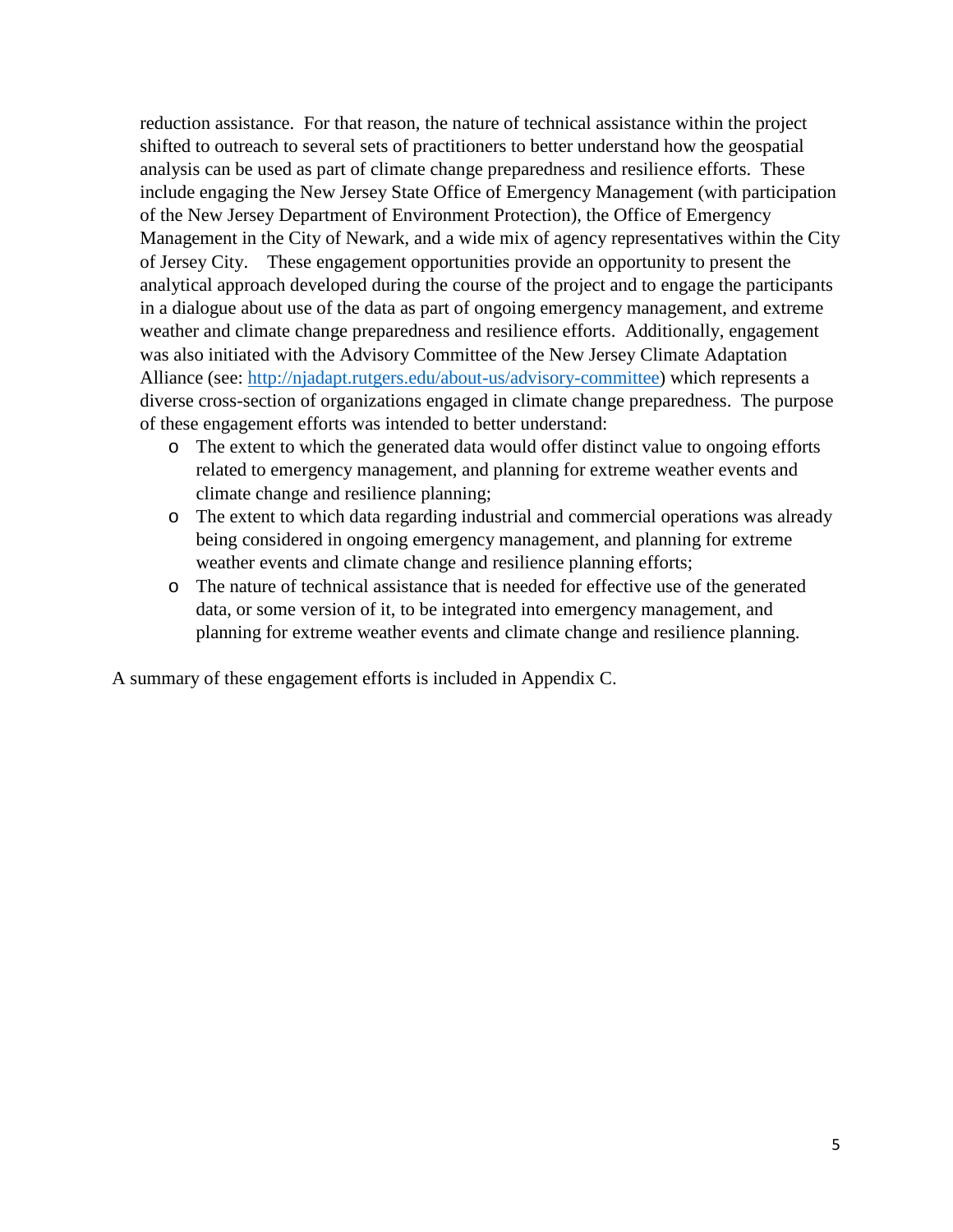#### *Observations*

As a result of the literature review, the researchers proposed different ways to think about the question related to the universe of facilities that were available based on the public and private data. There were several difference that the research team noted in the representation of flood hazards and the commensurate EPA data used to assess potential exposures:

- 1. There was not a consistent view among Hazard Mitigation Plans at the State or County levels regarding the scope of facilities that should be included to assess hazard exposure for flooding.
- 2. Popular portrayals of hazardous facilities appeared to focus on displaying the quantity of facilities that are regulated by different environmental programs as opposed to the operating status of the site, thereby identifying the potential to create and build active partnerships for pollution prevention
- 3. There is conflation of the level of criticality of the facilities, in that there is no consistent view of the term among planning efforts.



Figure 1: StoryMap depicting facilities with Federal or State Programs for NJ (1,302)

We subsequently developed a data set that would respond to the mandate of the pollution prevention program and would specifically relate to assessing exposure from flood hazards. The goals of compiling the data set were to develop data for active facilities that had not yet been the focus of community outreach efforts and that were potentially not covered under the traditional scope of facilities in the pollution prevent mandate. The resulting analysis and development of the scope of facilities is included in Appendix B and summarized in the Table below.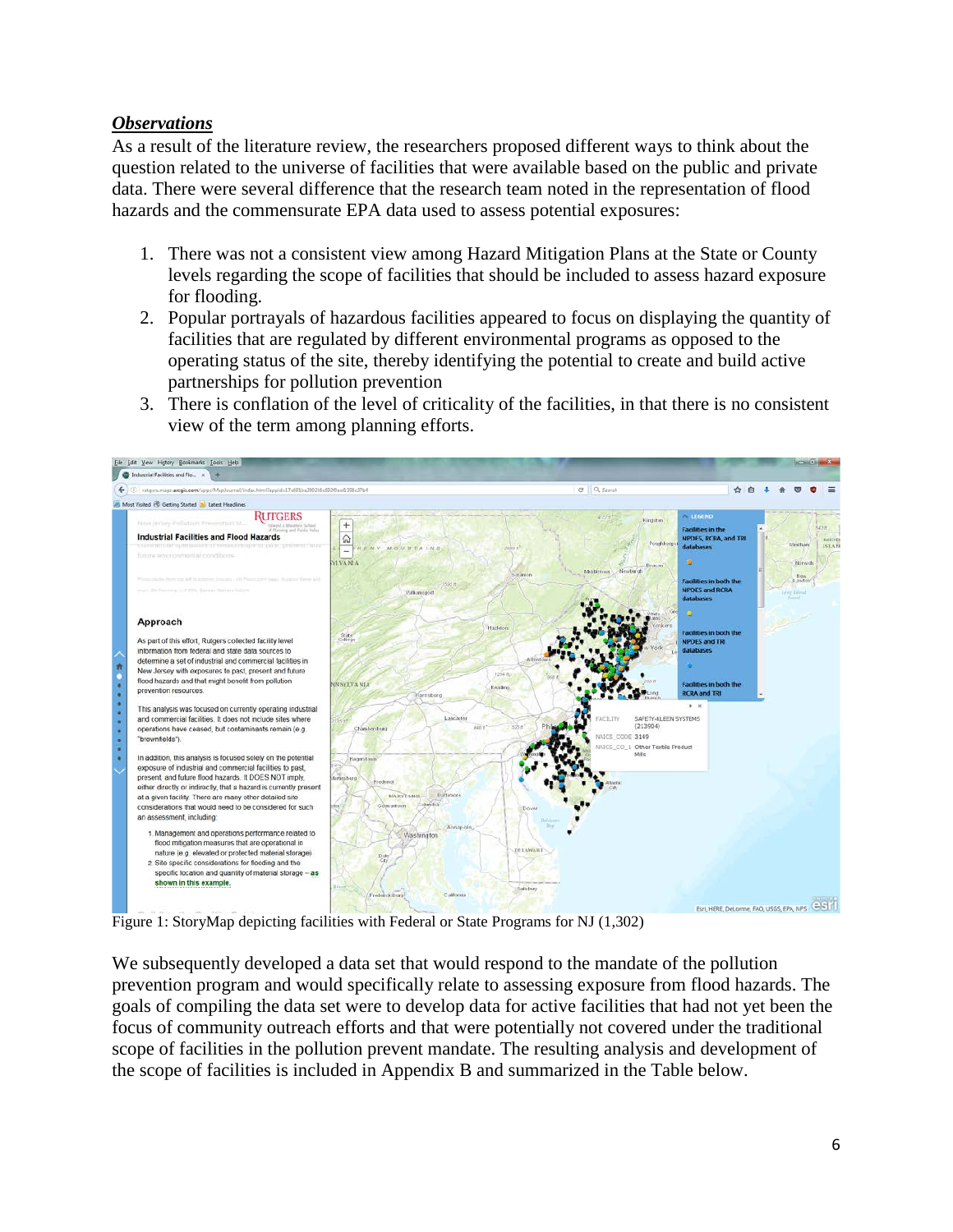Table 1: Programs and Facilities Included in the Analysis

|                              | <b>Program Name</b>                                                                         | <b>Description</b>                                                                                                                                                                                                                                                                                                                                       | Number of<br><b>Facilities in NJ</b>           |
|------------------------------|---------------------------------------------------------------------------------------------|----------------------------------------------------------------------------------------------------------------------------------------------------------------------------------------------------------------------------------------------------------------------------------------------------------------------------------------------------------|------------------------------------------------|
|                              | <b>Toxics Reduction Inventory</b><br>(TRI)<br>Source: EPA                                   | Must meet minimum reporting threshold for a<br>limited number of chemicals in specified<br>covered industries (defined by NAICS code)<br>Releases are estimates, not actual monitored<br>readings                                                                                                                                                        | 376                                            |
|                              | Resource Recovery Act<br>(RCRA)<br>Source: EPA                                              | • Monitoring data for those that handle or<br>transport hazardous materials.<br>Only "generators" included for this analysis, as<br>opposed to all handlers.                                                                                                                                                                                             | 327<br>174 Matched to<br>TRI                   |
|                              | NJ Toxic Catastrophe<br>Prevention Act (TCPA)<br>Source: NJDEP                              | All facilities monitored under state statute for the<br>Toxic Catastrophe Prevention Act.<br>• Locations of Extraordinarily Hazardous<br>Substances (EHS)                                                                                                                                                                                                | 48<br>39 Matched to<br><b>TRI</b>              |
|                              | NJ Discharge Prevention<br>Containment and<br>Countermeasure (DPCC)<br><b>Source: NJDEP</b> | All facilities monitored under state statute for<br>$\bullet$<br>New Jersey Spill Compensation and Control<br>Act.<br>Generally, facilities that store 20,000 gallons or<br>more of New Jersey-regulated hazardous<br>substances, excluding petroleum products, or<br>200,000 gallons of regulated hazardous<br>substances including petroleum products. | 252<br>115 Matched to<br>TRI                   |
| <b>Covered Facilities</b>    | NJ Community Right to<br>Know (RPPR)<br><b>Source: NJDEP</b>                                | All facilities required to report presence of<br>$\bullet$<br>hazardous materials through the state<br>Community Right to Know program through a<br>Release and Pollution Prevention Report (RPPR)                                                                                                                                                       | Approx. 10,000<br>335 Matched to<br><b>TRI</b> |
| <b>Additional Facilities</b> | NJ Waster Water Permits<br>(WWP)<br>Source: NJDEP                                           | All facilities permitted for waste water releases<br>into state water bodies                                                                                                                                                                                                                                                                             | 622<br>58 Matched to<br>TRI                    |
|                              | National Pollutant Discharge<br><b>Elimination System</b><br>(NPDES)<br>Source: EPA         | Federal monitoring reports for facilities<br>permitted to release waste into water bodies                                                                                                                                                                                                                                                                | 622<br>All matched to<br>NJ WWP Data           |

The focal data set for this analysis, consistent with the scope of EPA's pollution prevention program guidelines and the need to identify currently operating industrial and commercial facilities, is the EPA's Toxics Reduction Inventory (TRI). We reviewed facilities identified under the Resource Conservation and Recovery Act (RCRA), New Jersey Toxic Catastrophe Prevention Act (TCPA), New Jersey Discharge Prevention Containment and Countermeasure (DPCC) database, and NJ Right to Know (RPPR) Inventory. Then we added waste water permits based on the recommendations of the interviews in order to create a database that represented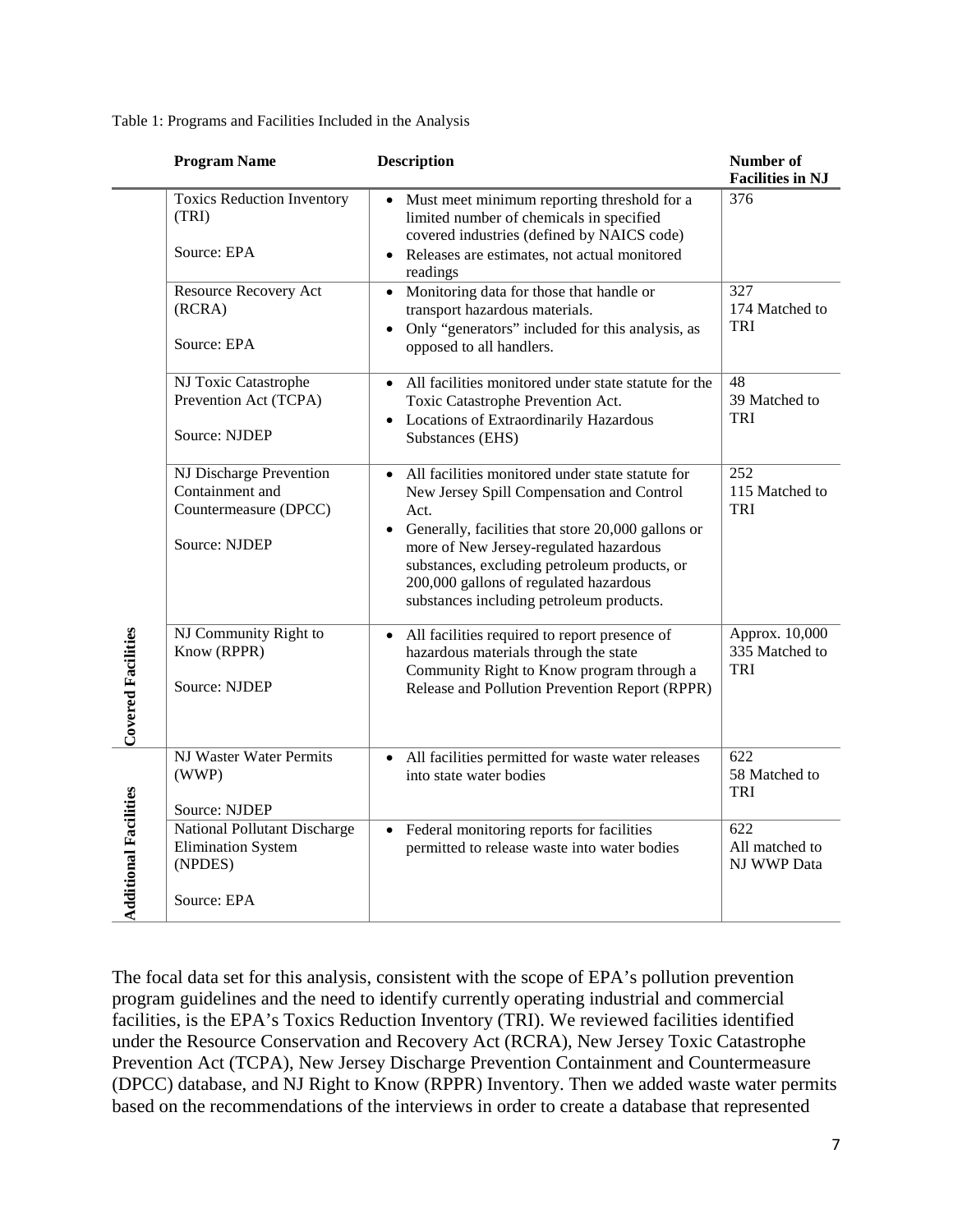active and operating facilities were pollution prevention methods could be useful or beneficial. The table below shows the universe of facilities that were considered for this analysis.

The compilation of the data set above resulted in data that would allow us to link between the different concerns of the stakeholders. We presented initial visualization of the data based on exposure to individual flood hazards and composites of different flood hazards related to past, present, and future flood risks and regulations that present flood risk (See Figure 2).



Figure 2: Example of Facilities within Different Temporal Flood Hazard Exposure Layers

Figure 2 demonstrates an important concept that was discussed among the participants in our stakeholder discussions. They perceived that a powerful way to talk about flood risk was related to the capability to discuss impacts from past events and to be able to relate past exposures to current flood zone maps and projected future exposures resulting from sea level rise or changing impacts from coastal storms.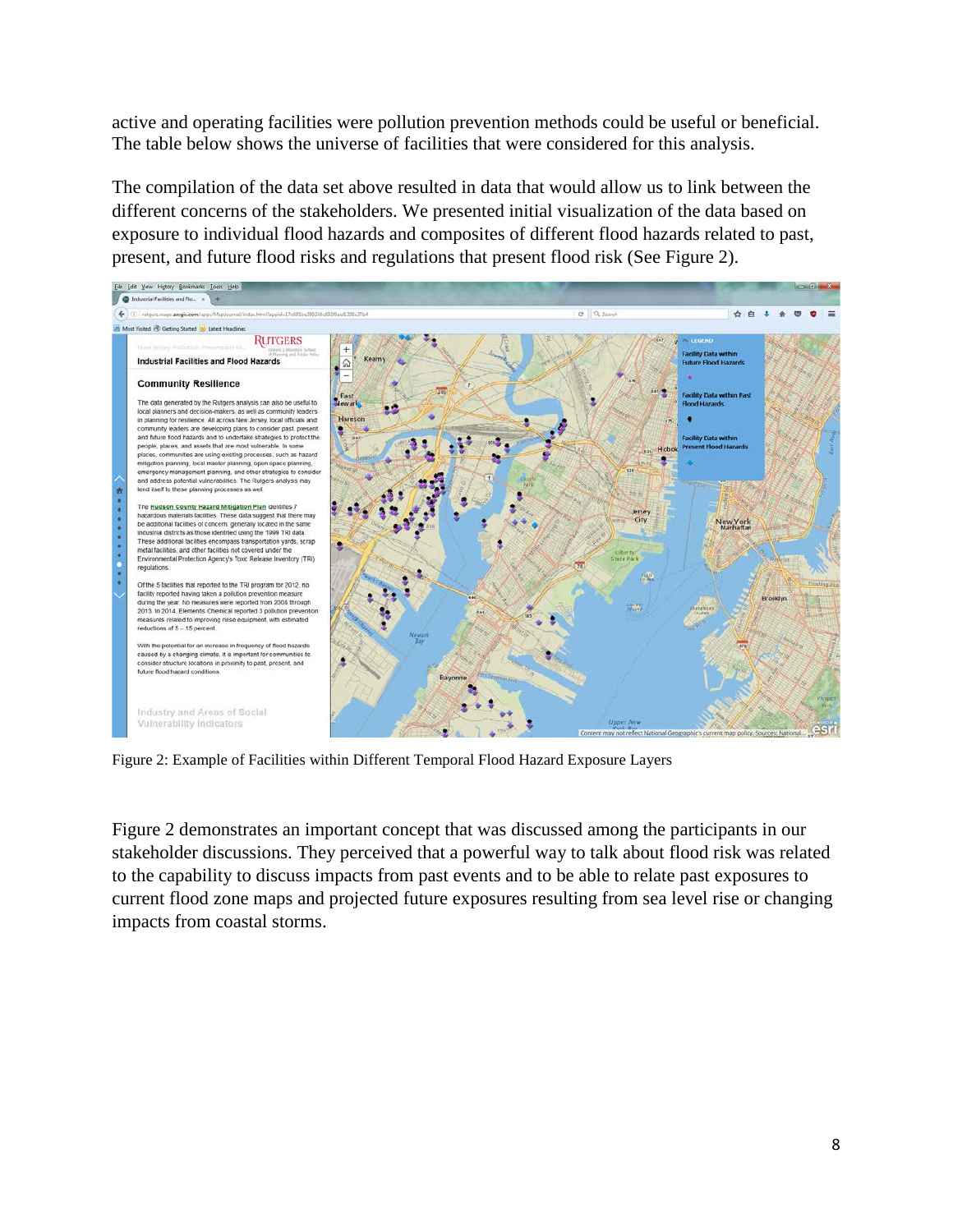

Figure 3: Example of Facilities Classified by Industry within Different Temporal Flood Hazard Exposure Layers

Figure 3 demonstrates another mapping frame that our stakeholders discussed that was applicable at a regional or state level scale. Stakeholders with broader geographic responsibilities felt that it was important to understand the concentrations of industries, if any, for targeting at the regional level.

The Story Map interface provides an interactive way for the user to view and interact with the data while still allowing for additional background and other ancillary information to be provided to enhance the comprehension of the materials by a wider audience. Additionally, the Story Map provides access to other documents (e.g. hazard mitigation plans) for easier reference as well as an assemblage of the outcomes of the analysis that aid in providing a comprehensive view of the extent of the facilities across the state (See Figure 4).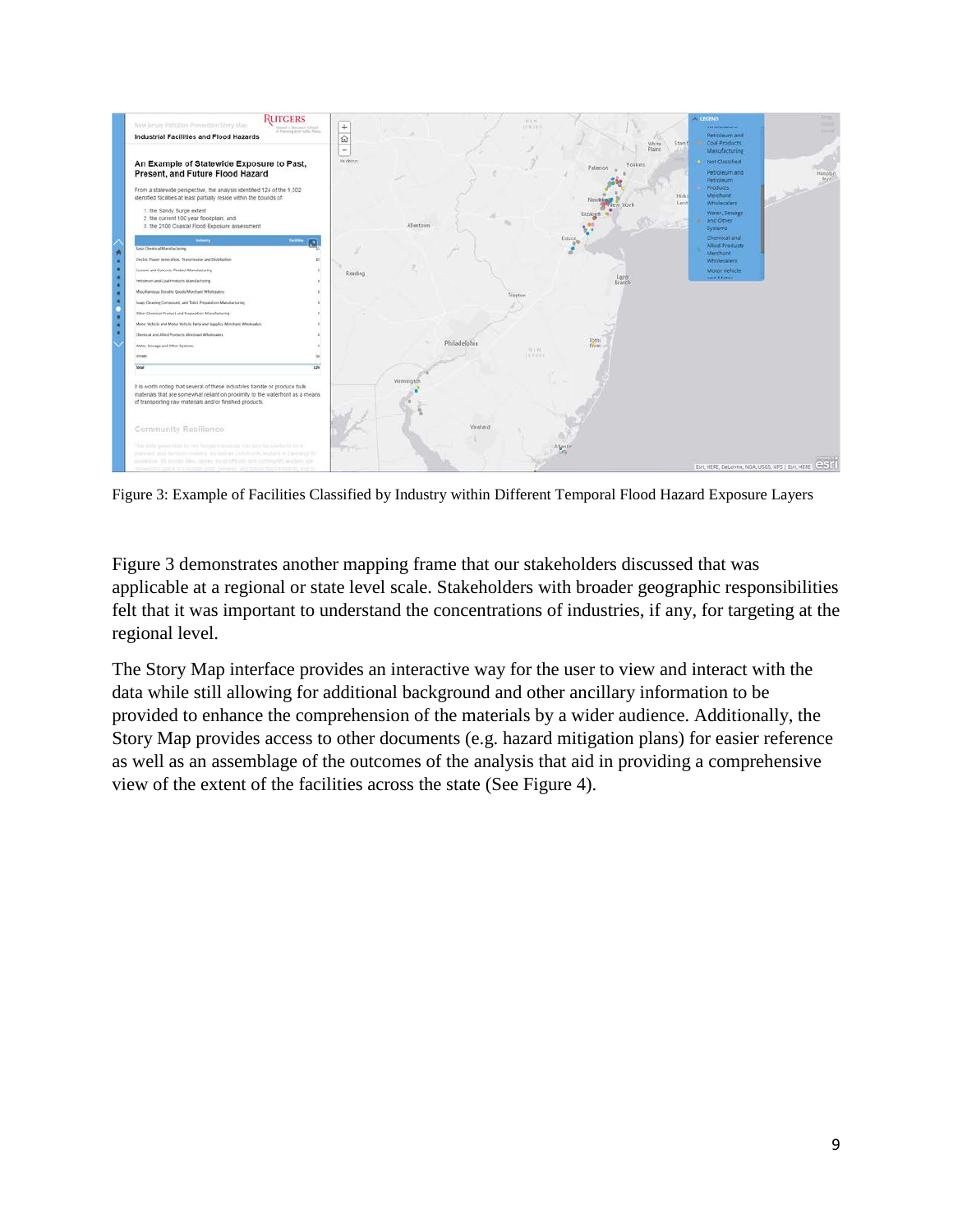| Industrial Facilities and Flo x +                                                                         |                                                                                        |                                                                                                                                                                                                                                 |                                      |               |  |  |
|-----------------------------------------------------------------------------------------------------------|----------------------------------------------------------------------------------------|---------------------------------------------------------------------------------------------------------------------------------------------------------------------------------------------------------------------------------|--------------------------------------|---------------|--|--|
| rutgers.maps.arcgis.com/apps/Maplournal/index.html?appid=17c691be390246c892f9aef1398c37b4                 |                                                                                        | C. Q. Search                                                                                                                                                                                                                    |                                      | ☆ 白           |  |  |
| Most Visited & Getting Started D. Latest Headlines                                                        |                                                                                        |                                                                                                                                                                                                                                 |                                      |               |  |  |
| KURGERS                                                                                                   |                                                                                        |                                                                                                                                                                                                                                 |                                      |               |  |  |
| Industrial Facilities and Flood Hazards                                                                   |                                                                                        |                                                                                                                                                                                                                                 |                                      |               |  |  |
| Building the Facility Databa                                                                              |                                                                                        |                                                                                                                                                                                                                                 |                                      |               |  |  |
| The strange as the right dimension. The process                                                           | Program Name                                                                           | <b>Detcription</b>                                                                                                                                                                                                              | <b>Number of Facilities in NJ</b>    |               |  |  |
| of this fundament fluid Honda electrical chilia ad the model in<br>SATASHING OF TACA PACIFICA'S TRANSPORT | Toxics Reduction Inventory (TRI)                                                       | Must meet minimum reporting threshold for a limited<br>number of chemicals in specified covered industries                                                                                                                      | 376                                  |               |  |  |
|                                                                                                           | Source: EPA                                                                            | (defined by NAICS code)<br>Releases are estimates, not actual monitored readings                                                                                                                                                |                                      |               |  |  |
|                                                                                                           | Resource Recovery Act (RCRA)<br>٠<br>Source: EPA<br>۰.                                 | Monitoring data for those that handle or transport<br>hazardous materials.<br>Only "generators" included for this analysis, as opposed to                                                                                       | 327<br>174 Matched to TRI            |               |  |  |
| Fred in Freeman Hiter and inserting from House Bill we                                                    | NJ Toxic Catastrophe Prevention Act                                                    | all handlers.<br>All facilities monitored under state statute for the Toxic                                                                                                                                                     | 48                                   |               |  |  |
| edFacilities                                                                                              | (TCPA)<br>٠                                                                            | Catastrophe Prevention Act.<br>Locations of Extraordinarily Hazardous Substances (EHS)                                                                                                                                          | 39 Matched to TRI                    |               |  |  |
| New Jenning Cleaterrie: Proventillier I<br>Cover                                                          | Source: NJDEP<br>NJ Discharge Prevention Containment<br>٠<br>and Countermeasure (DPCC) | All facilities monitored under state statute for New Jersey<br>Spill Compensation and Control Act.                                                                                                                              | 252<br>115 Matched to TRI            | $\equiv 1.30$ |  |  |
| This Marie Covers Millers Bld.<br>Christmas of the Hite state your                                        | ۰<br>Source: NJDEP                                                                     | Generally, facilities that store 20,000 gallons or more of<br>New Jersey-regulated hazardous substances, excluding<br>petroleum products, or 200,000 gallons of regulated<br>hazardous substances including petroleum products. |                                      |               |  |  |
|                                                                                                           | NJ Community Right to Know (RPPR)<br>٠                                                 | All facilities required to report presence of hazardous<br>materials through the state Community Right to Know                                                                                                                  | Approx. 10,000<br>335 Matched to TRI |               |  |  |
|                                                                                                           | Source: NJDEP                                                                          | program through a Release and Pollution Prevention<br>Report (RPPR)                                                                                                                                                             |                                      |               |  |  |
|                                                                                                           | NJ Waster Water Permits (WWP)<br>۰<br>Source: NJDEP                                    | All facilities permitted for waste water releases into state<br>water bodies                                                                                                                                                    | 622<br>58 Matched to TRI             |               |  |  |
| Additional Facilities                                                                                     | National Pollutant Discharge Elimination .<br>System (NPDES)                           | Federal monitoring reports for facilities permitted to<br>release waste into water bodies.                                                                                                                                      | 622<br>All matched to<br>NJ WWP Data |               |  |  |
|                                                                                                           | Source: EPA                                                                            |                                                                                                                                                                                                                                 |                                      |               |  |  |
|                                                                                                           |                                                                                        |                                                                                                                                                                                                                                 |                                      |               |  |  |

Figure 4: The Story Map provides capabilities to link to charts, tables, and documents in addition to maps.

#### *Immediate Applications of Project Outputs*

As part of the project outcomes, Rutgers will make this final report and the resultant Story Map available on the two websites of the New Jersey Climate Adaptation Alliance: njadapt.rutgers.edu and [www.njadapt.org.](http://www.njadapt.org/) With an email list containing more than 1,000 individuals and with more than 45 diverse organizations participating in the Alliance Advisory Committee, it is Rutgers intent to increase awareness about the value of considering the approach and data developed through this project in state, regional and local resilience and adaptation planning.

Additionally, Rutgers intends to seek opportunities to use the data generated under this project to inform place based resilience efforts in which it is involved. For example, additional follow up work with community-based organizations in Newark and with the City of Jersey City are anticipated. Also, a collaborative team at Rutgers is working closely with the New Jersey Coastal Management Program on development of a regional resilience plan in partnership with 15 municipalities in the northern Monmouth County "Two Rivers" region. As part of efforts to assess potential exposures and vulnerabilities posed as a result of current and projected flood hazards within the "Two Rivers" region, Rutgers will offer the data generated as part of this project to inform local planning efforts. Finally, Rutgers hopes to work closely with EPA and other federal agencies and the state Office of Emergency Management to consider effective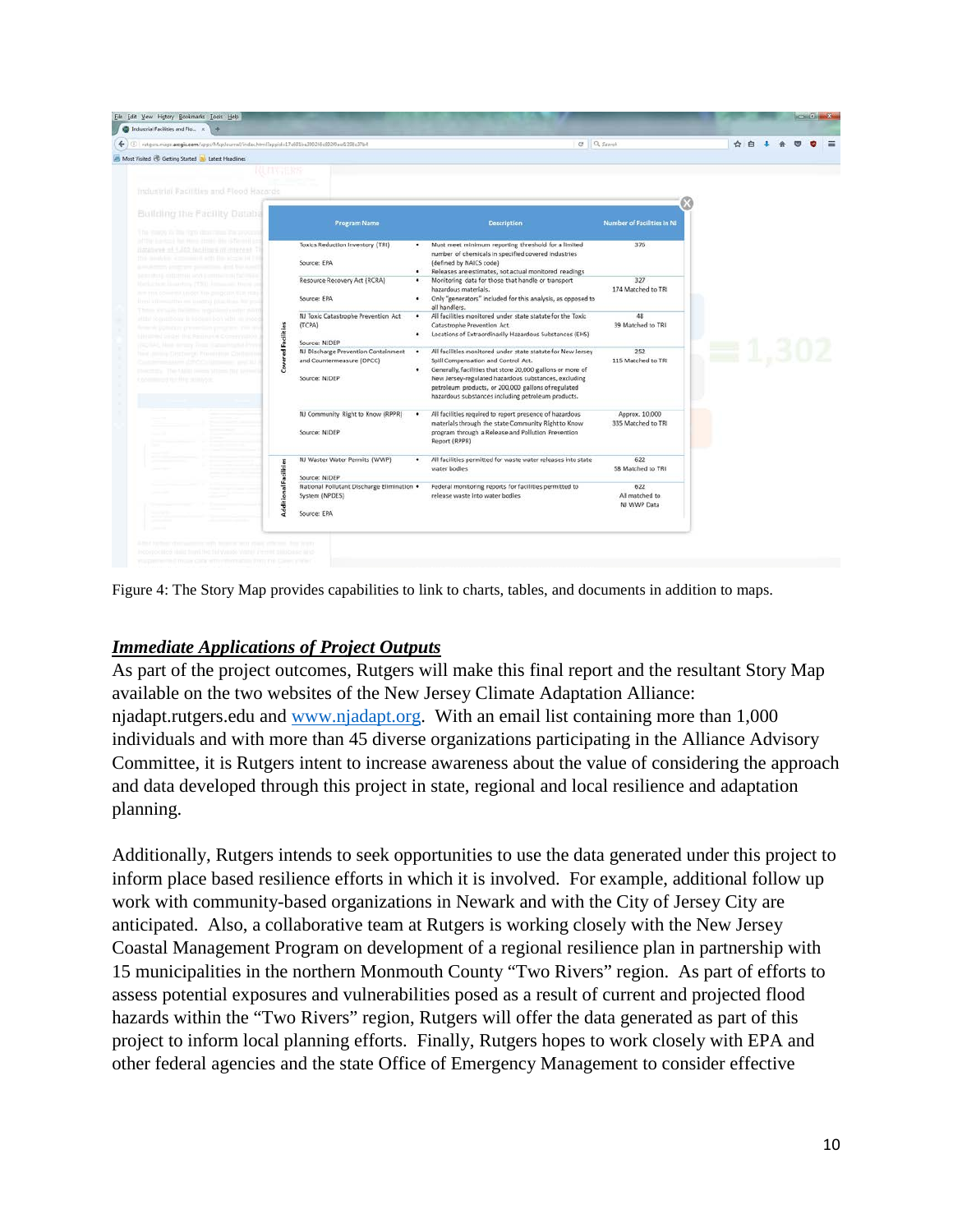strategies to integrate the data and methodology developed as a result of this project as part of state and local hazard mitigation planning.

### *Outcomes and Recommendations*

Outcomes and outputs from this project point to the need for a greater focus on integrating consideration of potential hazards posed by the presence of industrial and commercial facilities in flood prone areas into overall planning including emergency management, resilience and climate adaptation planning and hazard mitigation planning. We also heard about the value of a dataset that was formed based on an analytical targeting approach of facilities to narrow down priorities for resilience planning, and technical and compliance assistance. Practitioners that we engaged pointed to the benefits of considering potential industrial and commercial facility exposures from flood hazards as part of planning efforts but a limitation in the availability of tools and data to do so. We heard about the need for delivery of such data to be guided by technical assistance to ensure it is applied in contextually appropriate ways as well as the value of data being assimilated by a "trusted" source.

From its inception, the Rutgers pollution prevention project was challenged in terms of metrics associated with pollution and toxics reduction. The results of the project point to the value of integrating data regarding industrial and commercial facility potential exposures as a result of current and future flood hazards into ongoing state, federal and local planning efforts. The value presented is both as a means to build capacity within those planning efforts to more proactively involve industrial and commercial facilities in hazard mitigation, climate preparedness and resilience planning as well as to provide a vehicle to educate facility operators themselves about the value of risk reduction methods such as pollution prevention.

As discussed elsewhere in this report, over the course of the next 18 months, the Rutgers team will be involved in a variety of projects that provide opportunities to integrate the data developed as a result of the pollution prevention project. Rutgers welcomes the opportunity to work with the U.S. EPA as part of these efforts to track and monitor any impacts of data integration in facility operations, pollution, hazards materials use, and creation of new and meaningful opportunities for direct technical assistance to industrial and commercial facilities.

Other results from the project include increasing awareness about the need for incorporation of specific data regarding industrial and commercial facilities into hazard mitigation, climate adaptation, and resilience planning. Additionally, the project has led to the beginning of a dialogue between the U.S. EPA, Rutgers and statewide environmental groups about strategies to enhance the NGO community's access to data regarding community-based hazards. Outcomes and outputs from this project point to the need for a greater focus on integrating consideration of potential hazards posed by the presence of industrial and commercial facilities in flood prone areas into overall planning including emergency management, resilience and climate adaptation planning and hazard mitigation planning. We also heard about the value of a dataset that was formed based on an analytical targeting approach of facilities to narrow down priorities for resilience planning, and technical and compliance assistance. Practitioners that we engaged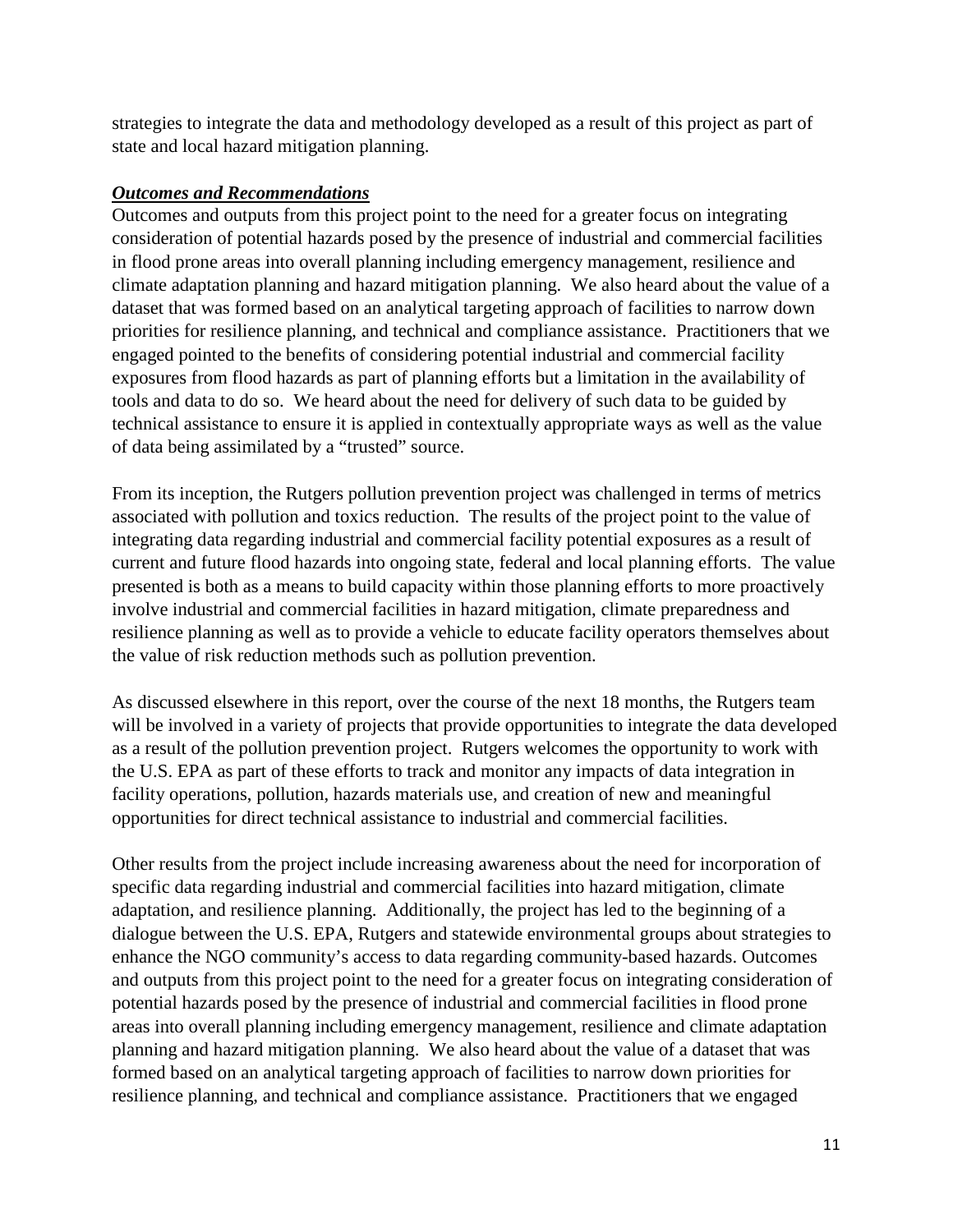pointed to a recognition of the benefits of considering potential industrial and commercial facility exposures from flood hazards as part of planning efforts but a limitation in the availability of tools and data to do so. We heard about the need for delivery of such data to be guided by technical assistance to ensure it is applied in contextually appropriate ways as well as the value of data being assimilated by a "trusted" source.

Outputs from this project include the following:

- An analytical methodology to guide the identification of industrial and commercial facilities that may present exposures as a result of flood hazards and consideration of the proximity of those facilities to population centers;
- A data set generated based on the analytical methodology that has been provided to the U.S. EPA for its own internal planning and programmatic purposes. For example, EPA Region 2 may explore how to integrate the data to inform the agency's "Next Generation" compliance efforts. The data set the data provided allow the user to complete systematic queries that allow for scenario development around past, present, and future flood hazards
- A web-based Story Map that provides the public with access to the results of the analytical method in a format that provides context for the content. The Story Map will be available on the [www.njadapt.org](http://www.njadapt.org/) platform which has become a standard tool for resilience planning in New Jersey.
- Important insights from the Rutgers engagement of practitioners that can help to inform next steps at EPA and elsewhere about integration of data regarding industrial and commercial facilities in emergency management, climate adaptation, resilience, and hazard mitigation planning.
- Identification of specific opportunities where Rutgers will be working with partners to integrate the data resulting from the pollution prevention project into resilience planning, including: engagement with Jersey City officials, conducting Getting to Resilience (GTR) with several New Jersey cities in partnership with the state Coastal Management Program, and the development of a regional resilience plan with the 15 municipalities in the Two Rivers Region in Monmouth county, New Jersey.
- Several presentations and articles featuring the analytical approach used in the Rutgers pollution prevention project, the resulting data and its value in planning efforts. The method will be presented at the Mid-Atlantic Chapter of URISA (MAC URISA) that is being held in Atlantic City, New Jersey from October 12-14, 2016 and at the Annual Conference for the Association for Collegiate Schools of Planning from November 3-6, 2016.

Based on the activities of the Rutgers pollution prevention project as well as the project team's previous and current involvement in hazard mitigation planning, resilience, environmental planning and community environmental engagement efforts, the following insights and recommendations are offered:

The Rutgers team clearly heard about the value of data such as those generated under its pollution prevention project and the potential for it to inform various planning efforts including those focused on emergency management, hazard mitigation planning, climate change adaptation and resilience, as well as community capacity building. However, the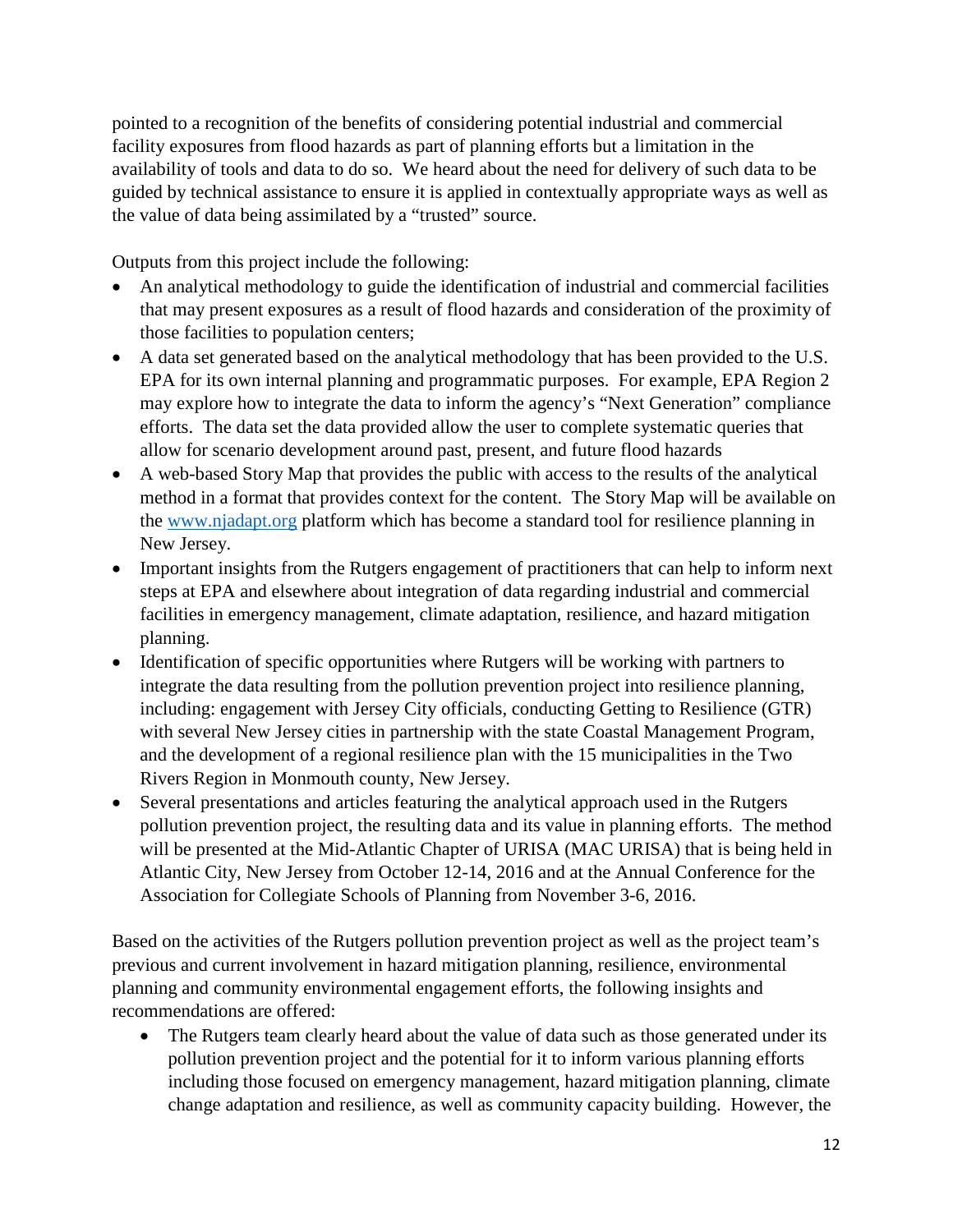Rutgers team also heard a strong need for technical assistance not only in understanding such data but also in applying and deploying data in state and local planning efforts.

- There appears to be strong support for efforts to make data regarding potential exposures of industrial and commercial facilities as a result of flood hazards available and accessible to planners, decision-makers and community leaders. Currently, there is a limited focus on this sector as part of ongoing climate adaptation and resilience planning. More support is needed in additional to guidance and technical assistance from "trusted" sources to identify specific industrial and commercial facilities and operations that may benefit from integration into resilience and climate adaptation planning.
- Some form of assimilation of data to provide the targeting of specific facilities and/or operations provides value to practitioners who may not have the expertise or the resources to undertake such efforts. Practitioners do not necessarily have the expertise or resources to undertake the type of methodological analysis that Rutgers led as part of the pollution prevention project. Such analytical support can facilitate integration and application by practitioners.
- Data such as that generated by Rutgers under the pollution prevention project offers valuable information to inform federal and state agency's own priorities and programming such as compliance assistance, and technical assistance. The U.S. EPA is well positioned to use the Rutgers pollution prevention project-generated data to inform its own programming and to engage other national EPA programs in a dialogue about the value of overlaying current and projected climate data with other data used by the U.S. EPA to set program priorities.
- Within nongovernmental community organizations, there is a strong desire to have greater access to data regarding industrial and commercial facilities and operations including data that relates to flood hazards, community assets, and population centers. Technical assistance is also needed by the NGO community to accurately use data to inform community planning and to aid in capacity building efforts.
- The Hazard Mitigation Planning process seems especially ripe for integration of data regarding industrial and commercial facilities given its proactive role in identification of potential exposures and development of mitigation strategies. The data generated from the Rutgers pollution prevention project provides the U.S. EPA and FEMA an opportunity to undertake pilot projects for use of such data in the Hazard Mitigation Project (HMP) in order to inform future guidance and development of best practices.
- Beyond hazard, resilience, and climate preparedness planning, data regarding potential exposures related to industrial and commercial facilities offers important contributions to overall efforts to plan for and build capacity regarding the health and vitality of communities. Intersected with data such as that presented via EPA's EJSCREEN, the Centers for Disease Control's (CDC) Environmental Public Health Tracking Network, and other tools, data regarding potential exposures of industrial and commercial facilities as a result of flood hazards provide a compelling new perspective. Applying data about potential hazards as a result of changing climate conditions provides an opportunity for an important intersection between community-based resilience and community-based health efforts. The U.S. EPA has a valuable opportunity to apply the data from the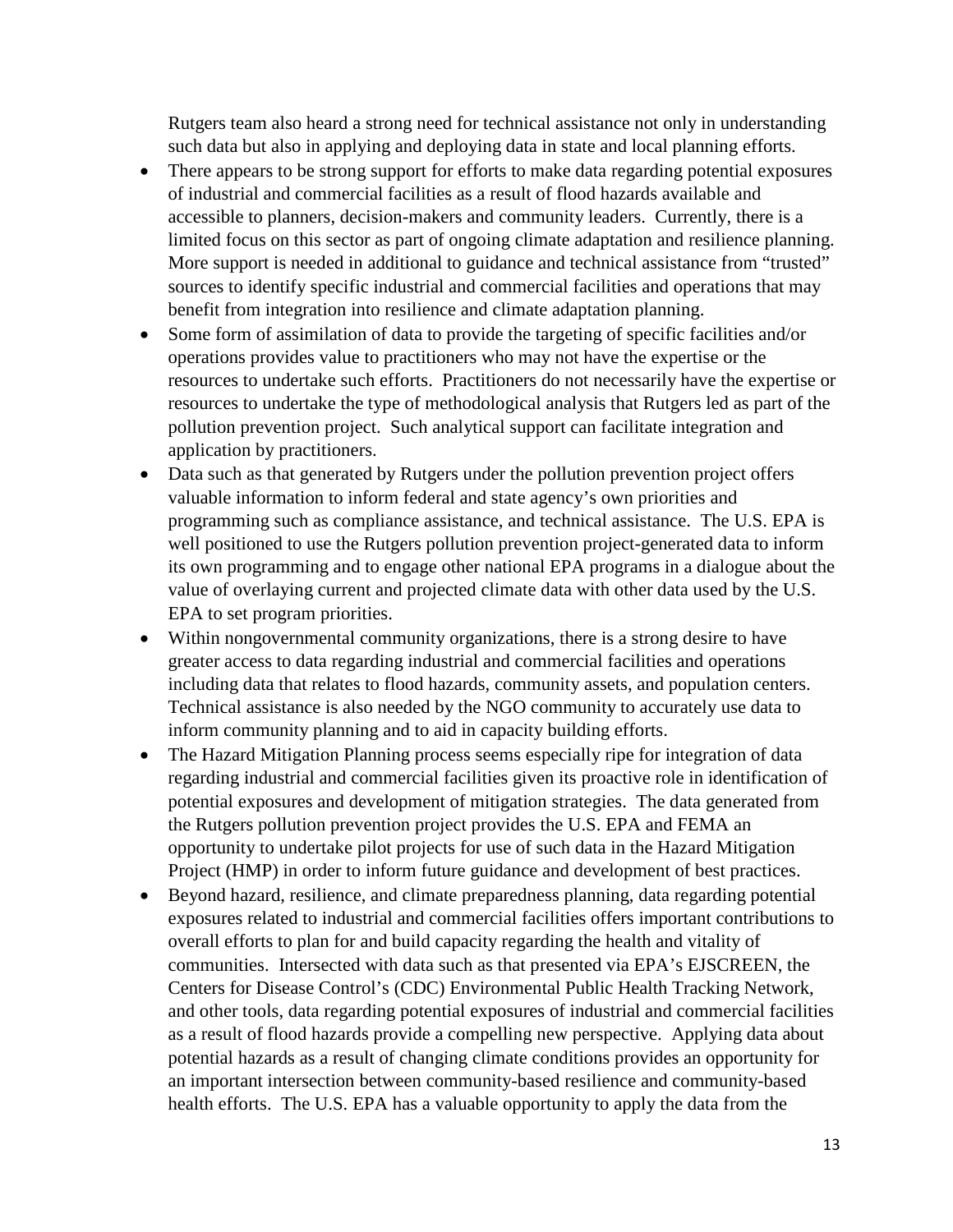Rutgers pollution prevention project in community based efforts to promote environmentally healthy communities by facilitating consideration of current and future environmental conditions.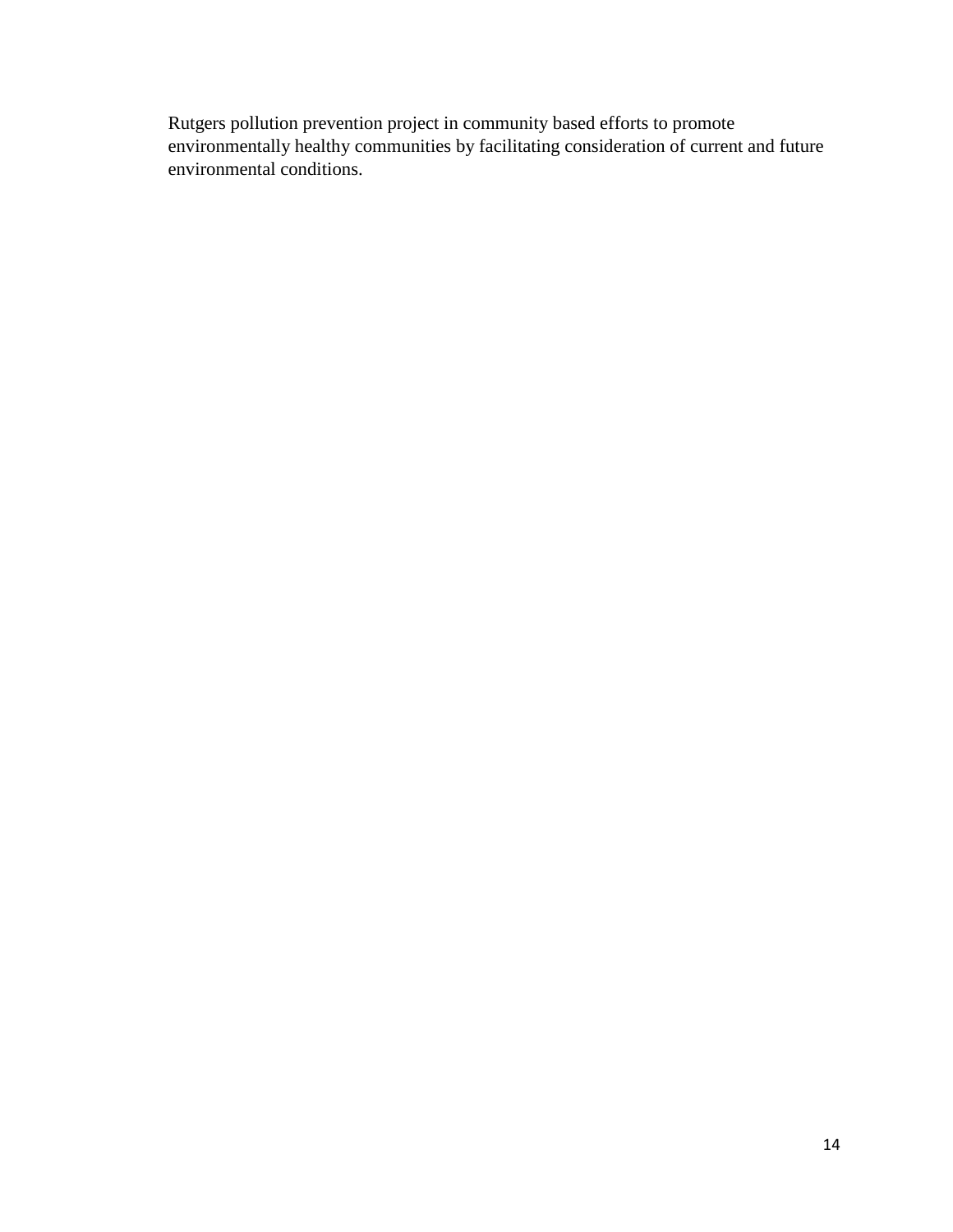## **Appendix A**

**Literature Review**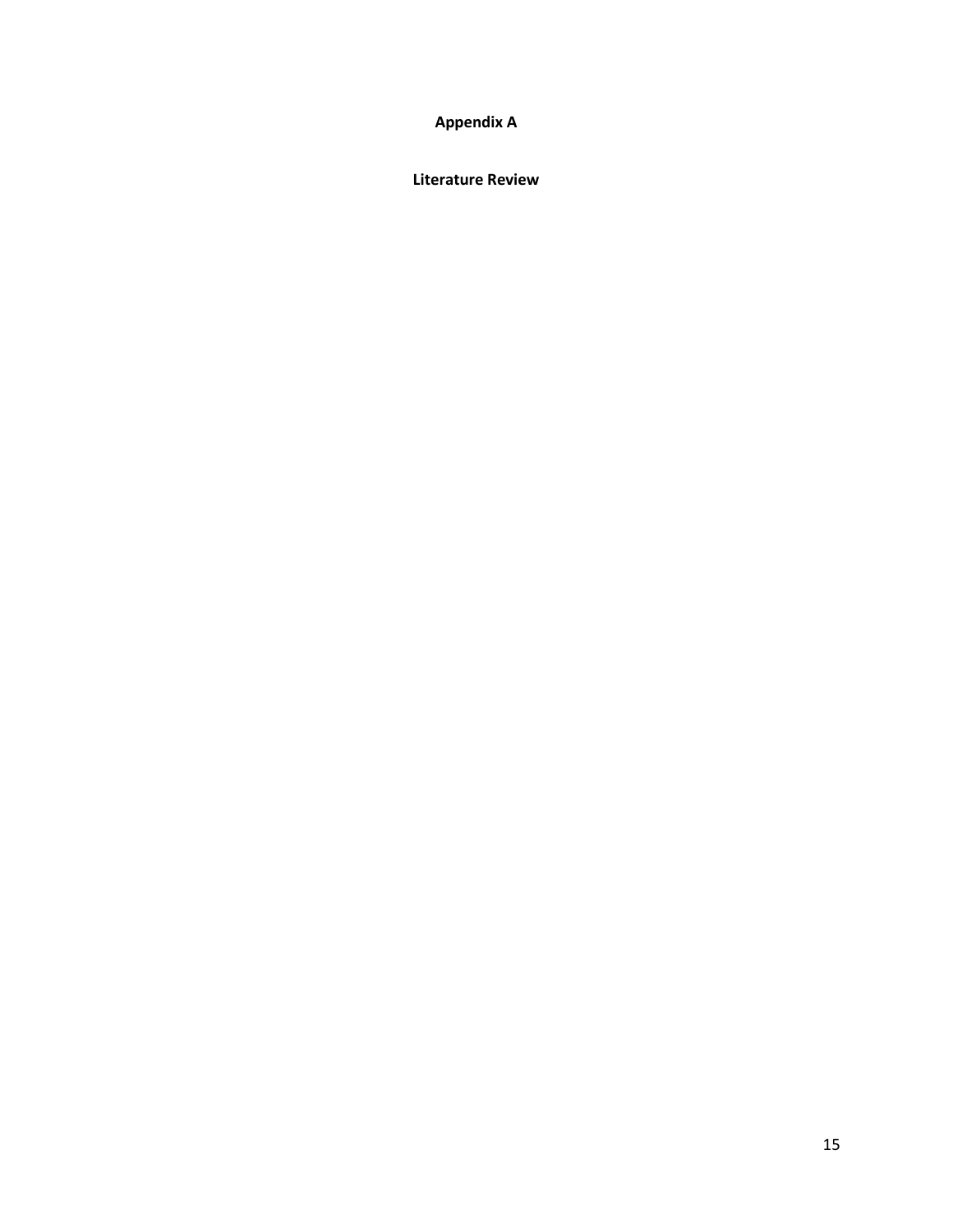## **New Jersey Industrial and Commercial Facilities in the Face of Climate Change:**

## **Identifying Key Vulnerabilities and Potential Pollution Prevention Opportunities; A Literature Review to inform ongoing project development**

#### **Introduction**

Climate change is expected to produce future conditions that could threaten industrial and commercial facilities, the communities in which they reside, and the infrastructure on which they depend. The most acute impacts are likely to be related to, or directly caused by, low probability, high intensity weather events. Other potential impacts may be less directly related to extreme weather. Further impacts could be of a more chronic, long-term nature, but not necessarily less important. Measures can be taken to help facilities reduce costs while increasing resilience to these potential events (Galocy, et al., 2000).

This paper discusses potential impacts associated with extreme weather events that could threaten industrial and commercial facilities and/or the communities in which they are located. Other possible impacts are also discussed. Ways to identify vulnerable facilities using publicly accessible data, are described. Some impacts could directly impact the buildings and associated structures, storage areas, and immediate environments of these facilities. Other impacts could be associated with damages to infrastructure on which these facilities depend, such as electricity supply or transportation systems providing critical feedstocks, leading to cascading effects that could be troublesome both economically and environmentally. Corollary impacts on the communities and neighborhoods with which the facilities are directly associated will also be described. Identification of these potential impacts will suggest ways of targeting adaptive measures in a manner analogous to or directly related to typical pollution prevention efforts.

Indirect impacts from either extreme weather events on gradual changes in climate and weather are also discussed. Although some of these impacts are not the sort typically amenable to pollution prevention efforts, some of them, (e.g. replacing feed stocks or supply routes), or modifying processes or the infrastructure on which these processes depend, could be targets for preventative steps resulting from assessments of processes in a manner akin to pollution prevention planning.

It should be noted that, for purposes of this review, certain categories of industrial and commercial operations and facilities have not been included because they are the focus of other climate change impact and adaptation assessment efforts, or are considered likely to have their own internal systems in place to accomplish these assessments. These categories include agricultural operations, hospitals and other health care facilities, utilities, wastewater plants, drinking water plants, landfills, transfer stations, and large, perhaps multinational, industrial and commercial operations.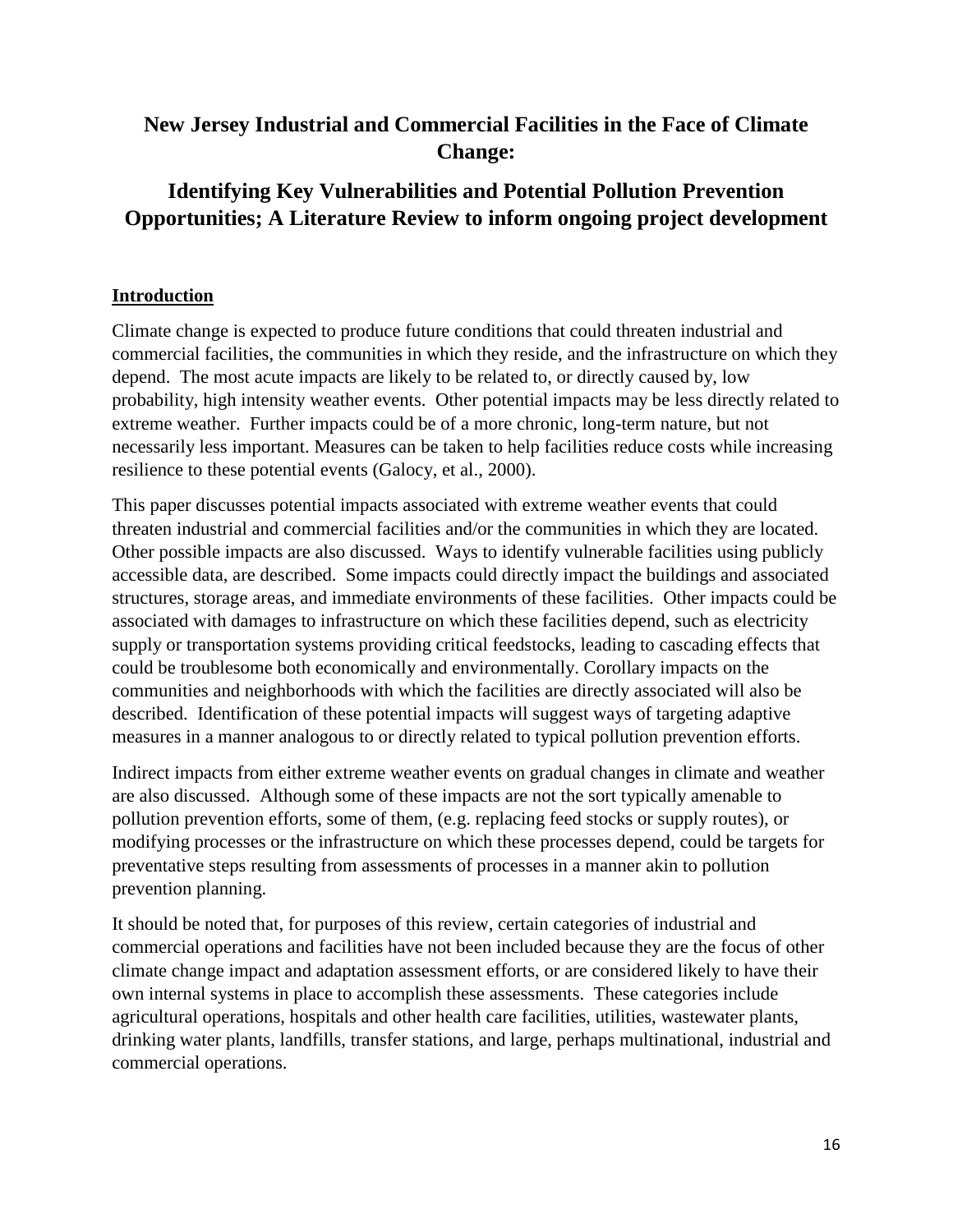## **Expected impacts due to climate change**

A number of studies have noted that impacts from climate change will include rising sea levels and associated coastal flooding, greater frequency of extreme precipitation events and associated flooding of both coastal and inland areas, more episodes of extreme heat, and increased frequency of drought (NPCC, 2013), (IPCC, 2014). The ranges of values of these predictions include extremes that could be especially problematic, e.g., there is a 1 in 100 chance that sea level rise in the New York City region could reach 6.9 feet by the year 2100 (Bloomberg, et al., 2014). There is some evidence that impacts from extreme weather events are already increasing globally (Pulhin, et al., 2010). Such damages include those from high winds (Campbell, 2012). There is also evidence that increased numbers of lightning strikes are a factor in some areas (Sander, et al., 2013). Weather and climate-related impacts will augment other existing threats (DOD, 2014).

Impacts on specific facilities and their associated communities will be dependent on geographic, sectoral, and social contexts (Wilbanks, et al., 2007). In this review, types of climate changerelated impacts are identified, and the likely effects these could have on industrial and commercial facilities and businesses are discussed. Direct impacts from low probability, high intensity weather events probably present the greatest risk to most facilities. Such weatherrelated events include flooding, episodes of high heat, droughts and associated water shortages, high winds, and damages to key infrastructure (e.g. electricity supply). Longer-term impacts can stem from extreme weather events as well, but also can include changes in availability of supplies, market demands, and other modifications of business models exacerbated or necessitated by a changing climate.

#### **Damages from flooding**

Flooding is widely recognized as a major threat to the New Jersey region (NJCAA, 2014), (NPCC, 2013). Sea level rise projections suggest that existing flood maps are inadequate to characterize the threat in that they do not factor in flood projections based on higher sea levels and do not typically incorporate localized assessments of routes and patterns of storm surges. For this reason, the federal government now requires that federally-funded construction projects should be planned based on the best-available climate science and/or should be designed to withstand flood levels two feet above current projected 100-year flood stages (three feet above for critical buildings), or designed to withstand current projected 500-year floods (Davenport, 2015) (EO, 2015).

A critical threat from flooding is the release of toxic or otherwise dangerous chemicals from chemical use or storage locations that may become inundated by rising waters. Floods are just one reason why dangerous substances might be released from a facility using or storing these substances. Risk Management Plans (RMPs) developed by New Jersey industrial facilities that use extremely hazardous substances (EHS), and the population potentially at risk from a release of an EHS, have been reviewed and a list developed as part of a report on the problem (Patel, et al., 2013). Based on closeness to vulnerable populations, this report states that the most dangerous chemicals are chlorine, hydrofluoric acid, ammonia, hydrochloric acid, ethylene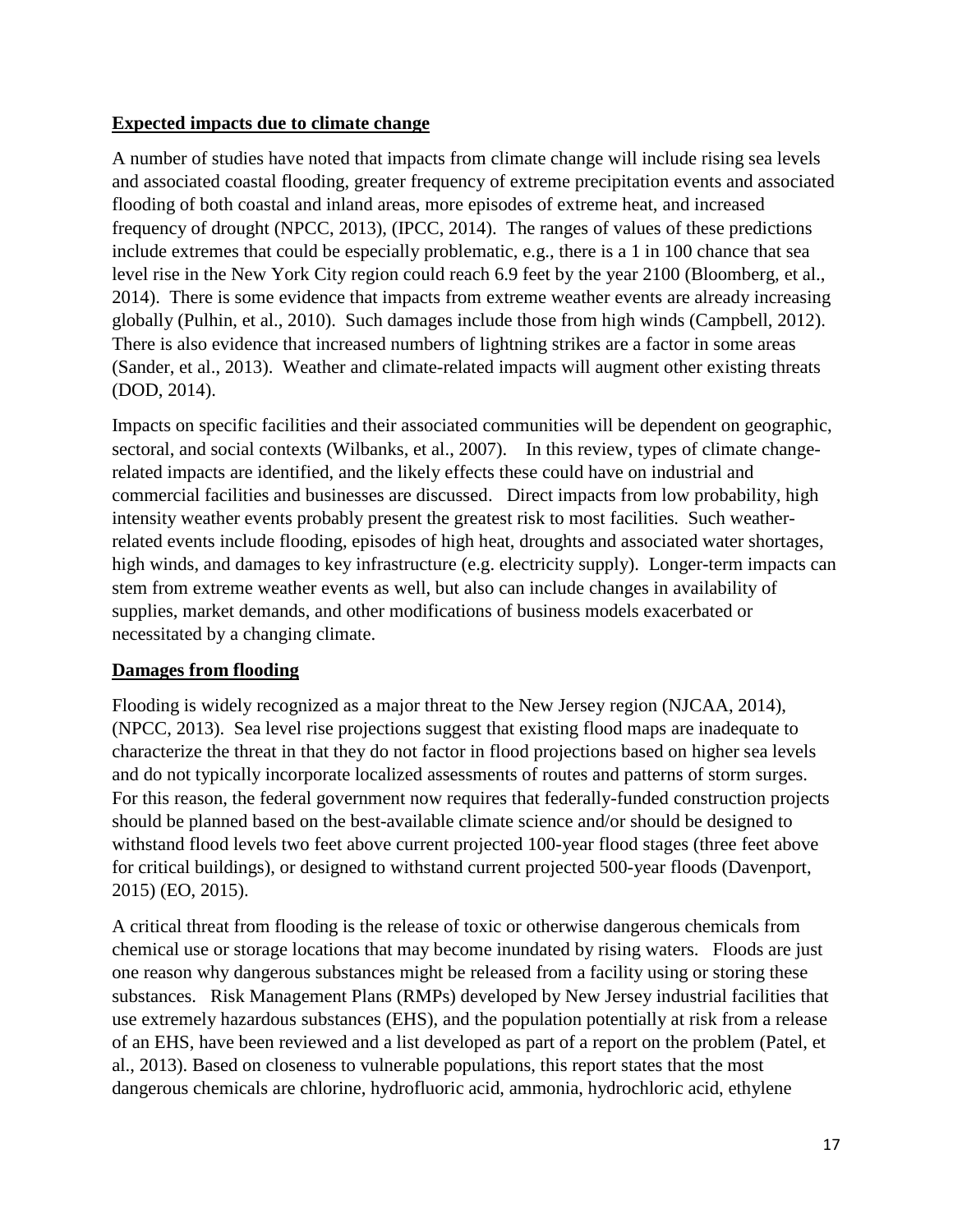oxide, and titanium tetrachloride. Each of these chemicals has the potential to form a hazardous cloud that could drift downwind. More information on these facilities and a discussion of a general lack of availability of emergency response plans by municipalities and counties to cope with such releases is presented in a further report (McFadden, et al., 2014). A problem with RMPs, however, is that they do not necessarily include all chemicals that present significant risks. For example, failure to include the reactive chemical ammonium nitrate led to a recent serious accident in Texas (Orum, 2013). In addition to facilities that use EHS, facilities that store relatively large quantities of any toxic release inventory (TRI) chemical or that either treat onsite or ship off-site relatively large quantities of such chemicals, or other hazardous wastes, could be vulnerable to flooding. Publicly accessible resources useful for targeting those facilities vulnerable to chemical accidents related to flooding are presented in the Appendix of this report. Additional information that could be useful in identifying specific processes or other facilityspecific details that might suggest vulnerability to floods, might be gleaned from reports submitted pursuant to NJDEP's Release and Pollution Prevention Reporting Program (NJDEP, 2015).These reports contain a wealth of information that might be able to shed light on aspects of facility operations that are not available simply by looking at reported releases, such as the presence of exothermic processes that likely require large flows of continuous electricity for cooling and could become unstable if power were lost due to a storm event..

Releases of toxic or otherwise dangerous chemicals listed in the TRI or considered to be EHS are not the only problems resulting from direct impacts of flooding. In the aftermath of Hurricane Katrina in 2005, flood waters were found to have levels of bacteria ten times higher than acceptable levels for sewage and to be high in lead (UGC, 2014). It is possible that the high lead levels in flood waters stemmed from the typically high lead levels in urban soils and dust, a legacy of use of lead in paint and in gasoline. In the flood caused by Hurricane Sandy, spills of fuel oils and gasoline caused serious problems, including damages to sensitive coastal ecosystems and wildlife (NJ.com, 2012). Because fuel oils and gasoline are ubiquitous, storage of these substances in flood-prone spots should be included as a criterion for targeting industrial and commercial facilities for efforts to prevent pollution resulting from flooding. The importance of flood-proofing chemicals, processes, and/or operations, or being prepared to relocate assets in advance of a flood, is the subject of a recent recommendation (UGC, 2014a). This report cataloged a variety of flood-proofing measures including raising fire-protection equipment, critical telecommunications equipment, and toxic materials above likely flood levels, and installing valves on sewer lines to prevent back-up of wastewater during flood conditions.

In addition to releases of problematic substances, flooding can damage structures or make buildings unusable due to water damage or accumulation of debris. Other cascading effects due to flooding could include impacts on workers and their ability to perform both their routine work tasks and special efforts that could be called for in flooding situations.

Identifying populations vulnerable to flooding is the subject of a recent report (Bickers, 2014). Floods can also damage critical infrastructure on which facilities depend, potentially leading to many problems (see discussion on infrastructure below). Therefore, for a variety of reasons, assessment of the location of a facility relative to probable flood levels, and the degree to which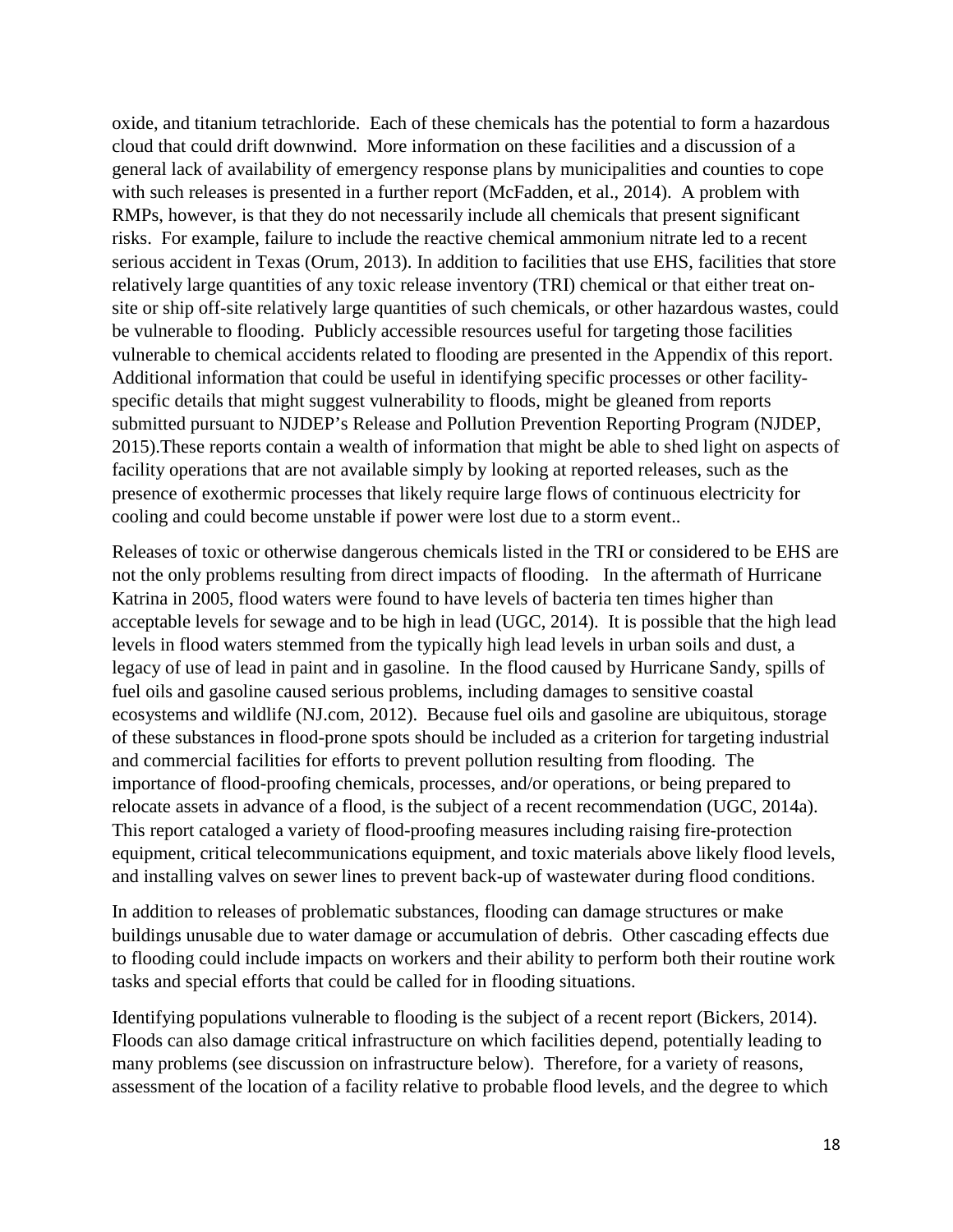flood risks have been taken into account in that facility's resilience planning, should be a key factor in targeting facilities for pollution prevention assistance.

## **Damages from High Heat Episodes, Droughts, and High Winds**

Human health impacts from episodes of high heat are among the predicted impacts of climate change. Therefore, heat stress on workers and other individuals important to facility operations should be considered as potentially serious impacts. Particularly susceptible would be facilities with a significant number of workers involved in outdoor work (Bloomberg, et al., 2014), and those with workers in areas likely to be hit especially hard by episodes of heat stress, including low-income areas that may have, for example, less access to air conditioning (Wilbanks, et al., 2007). High heat episodes will also stress cooling and refrigeration systems. In the European heat wave of 2003, for example, the cold-storage systems of 25% to 30% of food-related establishments proved to be inadequate (Wilbanks, et al., 2007). Droughts could be severe enough to lead to shortages of agricultural products, which could affect facilities that process food or are involved in food services. Water shortages stemming from droughts also could impact facilities that are dependent on high inputs of water. Such high inputs could be necessary for on-site energy production systems, or for other processes such as metal plating, or washing and cleaning. Identification of facilities that have relatively high flows of wastewater could be useful in targeting. Facilities in locations that could be exposed to high winds would also be vulnerable to this variety of extreme weather. To the extent that reports of wind damages in certain neighborhoods are available, facilities in such locations could be targeted.

## **Damages to Critical Infrastructure**

Floods, high heat episodes, droughts, and high winds, some of which could act in concert, all have the capability of doing significant damage to critical infrastructure (NJCAA, 2013), (Gibbs, et al., 2013), (IPCC, 1995), (USEPA, 2013). No industrial or commercial facility operates independently; all are dependent on and operate in conjunction with the communities in which they reside (Shaw, 2012). Climate change-related damages could cascade across infrastructures (Wilbanks, et al., 2012a) especially when these infrastructures are subject to multiple stressors, e.g. high heat coupled with flooding and high winds. Especially vulnerable are infrastructure near coasts and rivers, and those already stressed by age or demand levels higher than those for which they were designed (Wilbanks, et al., 2012a). The disabling or complete failure of infrastructure(s) on which a facility depends could lead to emergency situations for facilities and the communities in which they operate that could be no less threatening than the other damages discussed above. Unfortunately, there do not appear to be publicly-available data that can provide an aggregated picture of the degree to which facilities are dependent on infrastructure in ways that could be either critical to their businesses or that could potentially lead to emergent conditions that could threaten the neighborhoods in which the facilities operate.

However, associations with, nearness to, or vulnerabilities from, important infrastructures can doubtless be inferred for some facilities by comparing what is known about a facility's location and activities with critical infrastructure. Infrastructure that can be considered critical have been identified and are listed in Table 1 below (ASCE, 2013), (PPD-21, 2013), (FEMA, 2009).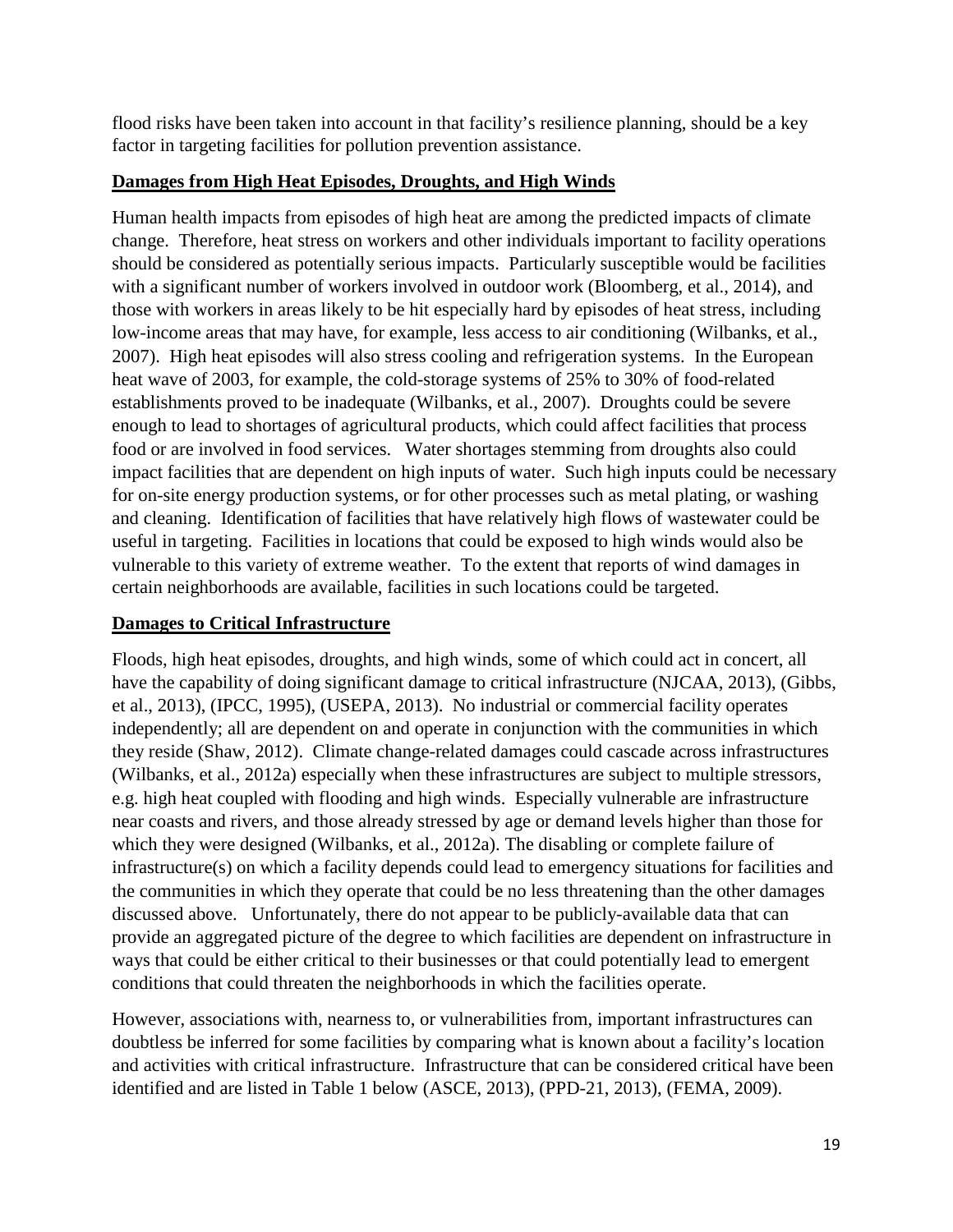| Table 1: Infrastructure Potentially Critical to Industrial and Commercial Facilities |
|--------------------------------------------------------------------------------------|
|--------------------------------------------------------------------------------------|

## *Loss of electric power*

Of these infrastructures, the most critical for many facilities is likely the system that supplies them with continuous, high-quality electricity. There is little doubt that climate change will put increased stresses on suppliers of electricity. These stresses could lead to increased frequency of power outages (Finley, et al., 2011), (Campbell, 2012), (Wilbanks, 2012). These power outages could be due to high heat episodes leading to spikes in demand, high winds and extreme weather events such as ice storms causing disruption of transmission lines, and shortages of cooling water due to droughts. In recent years industrial and commercial facilities and society in general have become increasingly dependent on continuous electric power (CRO, 2011). Three to six hours without electricity is typically enough to cause most gas stations and refineries to shut down, and aluminum melting furnaces can be expected to suffer irreversible physical damage after four or five hours without power (CRO, 2011). Even drops in voltage (i.e. "brownouts") can affect operations that depend on accurately synchronized production processes, e.g. paper manufacturing facilities (CRO, 2011). Facilities that depend on cooling systems, including food storage, food processing, and the various food service industries and operations are vulnerable to even short durations without power. It is not hard to imagine that some facilities could face emergencies due to loss of cooling due to loss of electric power that could threaten not only their own business but adjacent areas as well. For example, facilities with strongly exothermic processes that have to be continuously cooled to avoid disruption could quickly face an emergency if they do not have sufficient back-up power.

#### *Damages to "linkage infrastructure"*

A weather-related accident, e.g., a bridge washing out due to flooding or damage to electricity transmission lines due to high winds, could damage critical infrastructure that links facilities to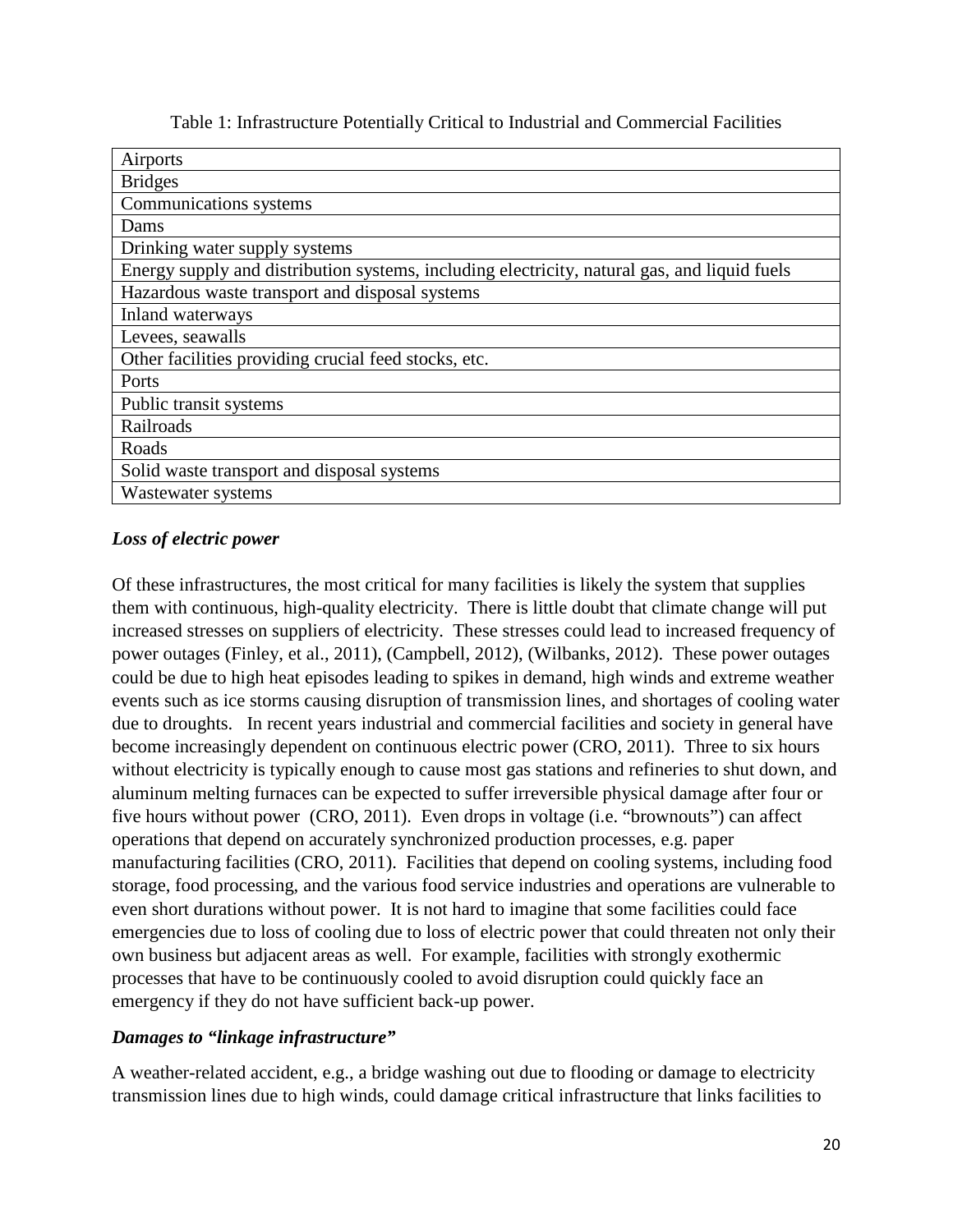supplies, markets, and waste disposal systems. In addition to electricity supply as discussed above, other critical supplies include natural gas, liquid fuels, and in some instances coal. For example, with Hurricane Sandy, a pipeline that supplies approximately 15% of the East Coast's gasoline, diesel fuel and fuel oil lost electric power to pumping equipment and was idled (Reuters, 2012). Other important linkage infrastructures include airports, bridges, ports, roads, railroads, and wastewater systems. Another multi-faceted linkage system, communications, could be threatened directly by storm-related damages (e.g., high winds) and threatened indirectly by loss of electric power and could also be critical for some facilities.

#### **Indirect impacts**

Indirect impacts, while not likely to pose immediate risks to facilities or their environs, could nevertheless be important and be subject to planning measures consistent with pollution prevention approaches, such as replacements of problematic materials or processes. These indirect impacts could be those resulting from changes in demands and supplies that emerge as the climate changes, such as availabilities of certain agricultural or forest commodities, fisheries, and energy supplies. Companies involved in tourism could also experience significant indirect impacts to their businesses. Companies will typically want to protect not only their physical plants and local operations but also to protect their "value chain," which consists of their suppliers and customers (CSR, 2011). Although generalizations carry with them significant uncertainty, it can be expected that companies with high-tech or otherwise specialized facilities might focus mostly on direct risks from climate change, whereas companies reliant on international supply or marketing chains might be more interested in focusing on indirect impacts (CDP, 2012). Beyond direct business impacts, companies will need to understand how climate change will affect their most vulnerable stakeholders—the poor, citizens of developing countries, and women—who will become more at risk to drought, disease vectors, and the perils of migration (BSR, 2015). Companies could also be subject to increased liabilities due to climate change, for example if at some point culpability is assigned to manufacturers of products that are associated with greenhouse gas emissions (Exponent, 2010).

## **Other aspects of facilities relevant to assessing both vulnerabilities and prospects of adaptive responses**

In addition to the factors such as location and types of chemicals used discussed above, other characteristics of facilities and firms could be useful in identifying those which might be either more vulnerable to climate change impacts or more likely to undertake proactive adaptive responses. These characteristics could be useful in targeting facilities likely to benefit most from pollution prevention outreach efforts.

These characteristics include the degree to which a facility is involved in an industry-wide network. For example, Bui, et al. ( (Bui, et al., 2012) found that "information spillover," i.e., dissemination of information obtained by one facility to other similar facilities in its network is frequently effective in developing pollution prevention, regardless of geographic proximity.

Zhu, et al. ( (Zhu, et al., 2013) found that the degree to which a facility is inter-connected to other facilities, e.g. with supply chains, energy use, or disposal systems, can influence resilience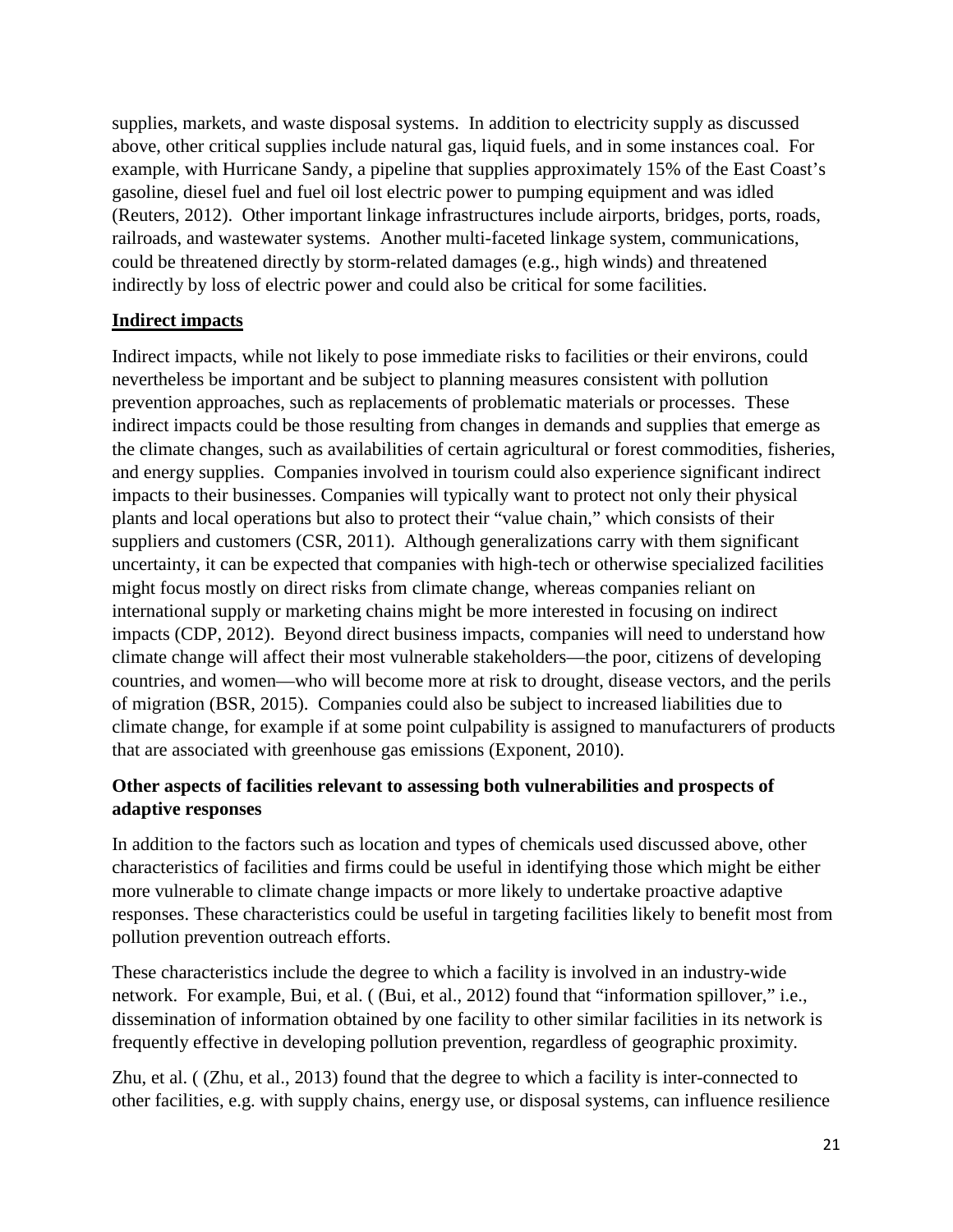in the face of disruptions. Interconnected facilities, while they may be more efficient from an environmental or energy perspective, may be less resilient in the face of disruptions because of cascading effects. The same researchers (Zhu, et al., 2014) also found that governmentsponsored pollution prevention outreach can be useful in helping facilities develop more mutually beneficial industrial symbioses but that more should be done.

Past performance of a facility regarding pollution prevention could also be important. Harrington (Harrington, 2012) found that facilities with a history of pollution prevention efforts are more likely to take additional pollution prevention steps than facilities without such history. This finding suggests that reviewing chemical and hazardous waste release data and/or pollution prevention plans to identify facilities that have made significant progress in toxics use and release reduction might help in identifying facilities most likely to take steps to adapt to climate change impacts.

## **Risks of maladaptive responses**

Regardless of the types of impacts or the strategies implemented to adapt to them, companies should strive to avoid maladaptive measures. Such measures could include, as an example, measures that a) increase greenhouse gas emissions, b) impart increased risks to vulnerable groups, c) are particularly expensive, d) that reduce incentives for further actions (e.g. desalinization projects or impoundments to increase water supplies), or e) limit choices for future generations (CSR, 2011).

## **References**

**ASCE** 2013 Report Card for America's Infrastructure [Online] // American Society of Civil Engineers. - 2013. - February 15, 2015. - www.infrastructurereportcard.org.

**Bickers Kelly** Vulnerable Populations to Climate Change in New Jersey [Online]. - Edward J. Bloustein School of Planning and Public Policy, Rutgers, the State University of New Jersey, February 2014. - January 14, 2015. - http://njadapt.rutgers.edu/docman-lister/resource-pdfs/93 vunlerablepopulationsfinalupdate2-28-14/file.

**Bloomberg Michael and Henry Paulson and Thomas Steyer** Risky Business: The Economic Risks of Climate Change in the United States [Online]. - 2014. - February 2, 2015. http://riskybusiness.org/uploads/files/RiskyBusiness\_Report\_WEB\_09\_08\_14.pdf .

**BSR** Research: Climate change adaptation [Online]. - 2015. - http://www.bsr.org/en/ourinsights/climate-change-adaptation .

**Bui Linda and Kapon Samuel** [Journal] = The impact of voluntary programs on polluting behavior: // Journal of Environmental Economics and Management . - 2012. - Vol. 64. - pp. 31- 44.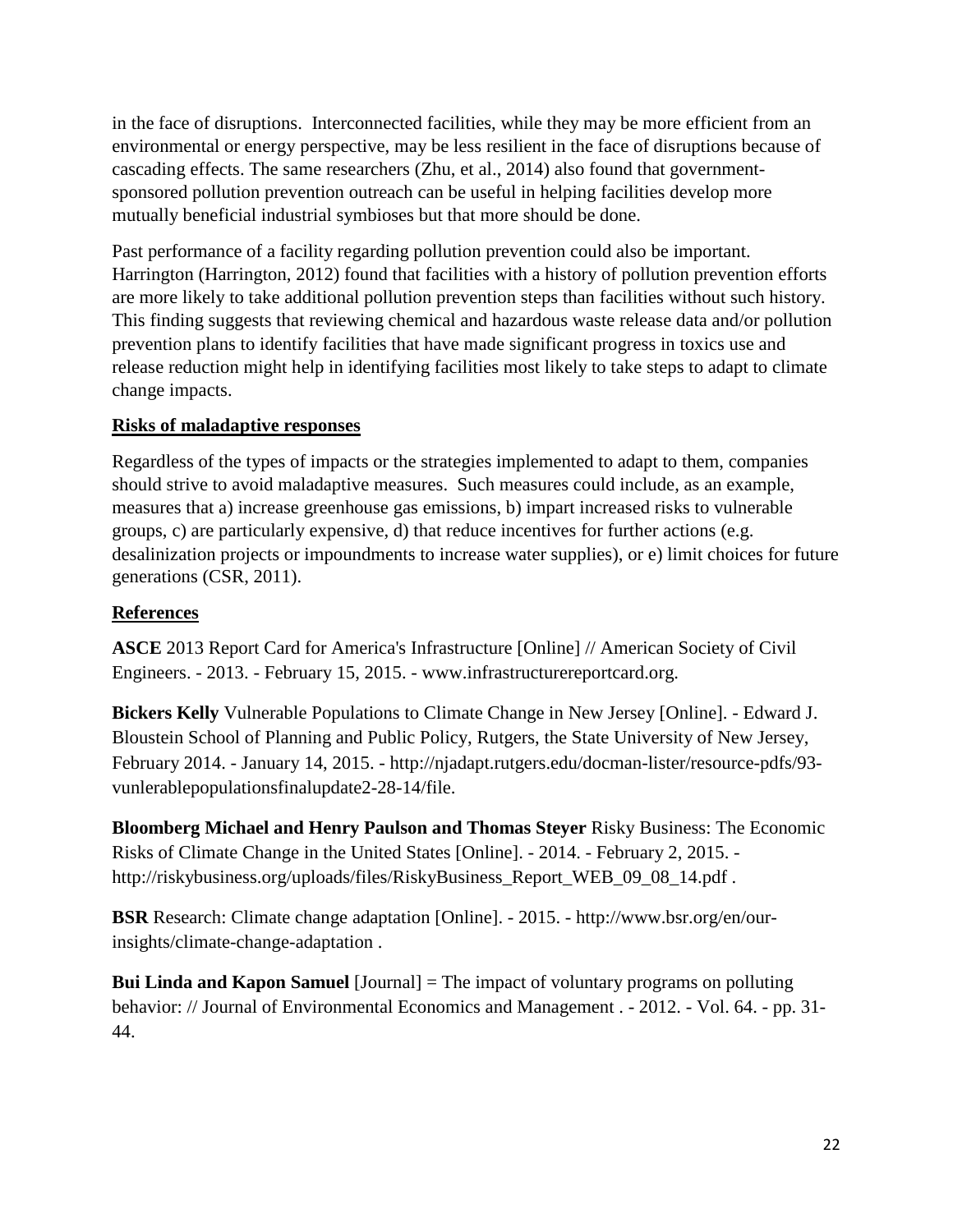**Campbell Richard** [Online] // Weather-Related Power Outages and Electric System REsiliency, Congressional Research Service Report for Congress. - Congressional Research Service 7-5700, 2012. - January 8, 2015. - http://www.fas.org/sgp/crs/misc/R42696.pdf.

**CDP** Insights into Climate Change Adaptation by UK Companies [Online] // Department for Environment, Food and Rural Affairs. - Carbon Disclosure Project (CDP), 2012. - January 14, 2015. - http://archive.defra.gov.uk/environment/climate/documents/cdp-adaptation-report.pdf.

**CRO Forum** Power Blackout Risks: Risk Management Options [Online]. - Emerging Risk Initiative: Position Paper, 2011. -

https://www.allianz.com/v\_1339677769000/media/responsibility/documents/position\_paper\_po wer\_blackout\_risks.pdf.

**CSR** Climate Change Adaptation: Engaging Business in Asia [Online] // CSR Asia. - July 2011. - February 20, 2015. - http://www.csr-asia.com/report/report\_2011\_sida.pdf.

**Davenport Coral** New York Times [Article]. - January 31, 2015. - Federal Construction Projects Must Plan for Flood Risks from Climate Change. - p. A12.

**DOD U.S.** Department of Defense 2014 Adaptation Roadmap [Online]. - U.S. Department of Defense, 2014. - January 8, 2015. http://www.acq.osd.mil/ie/download/CCARprint\_wForeword\_c.pdf.

**Earnhart Dietrich** Land Economics [Journal] = The Effects of Community Characteristics on Polluter Compliance Levels. - 2004. - Vol. 80. - pp. 408-432.

**EO** Executive Order – Establishing a Federal Flood Risk Management Standard and a Process for Further Soliciting and Considering Stakeholder Input [Online] // Office of the Press Secretary. - The White House, January 30, 2015. - March 2, 2015. http://www.whitehouse.gov/the-press-office/2015/01/30/executive-order-establishing-federalflood-risk-management-standard-and-.

**Exponent** Managing Insurance Industry Vulnerabilities to Climate Change [Online]. - Exponent Engineering and Scientific Consulting, 2010. http://www.exponent.com/climate\_change\_in\_the\_insurance\_industry/.

**FEMA** Risk Management Series: Handbook for Rapid Visual Screening of Buildings to Evaluate Terrorism Risks, Appendix D, Infrastructure Taxonomy [Online]. - Federal Emergency Management Agency (FEMA), 2009. - February 26, 2015. - http://www.fema.gov/media-librarydata/20130726-1457-20490-5982/12\_fema\_455\_apndd.txt.

**Finley Tiffany and Schuchard and Ryan** BSR Industry Series [Online] // Adapting to Climate Change: A Guide for the Energy and Utility Industry. - 2011. - January 8, 2015. -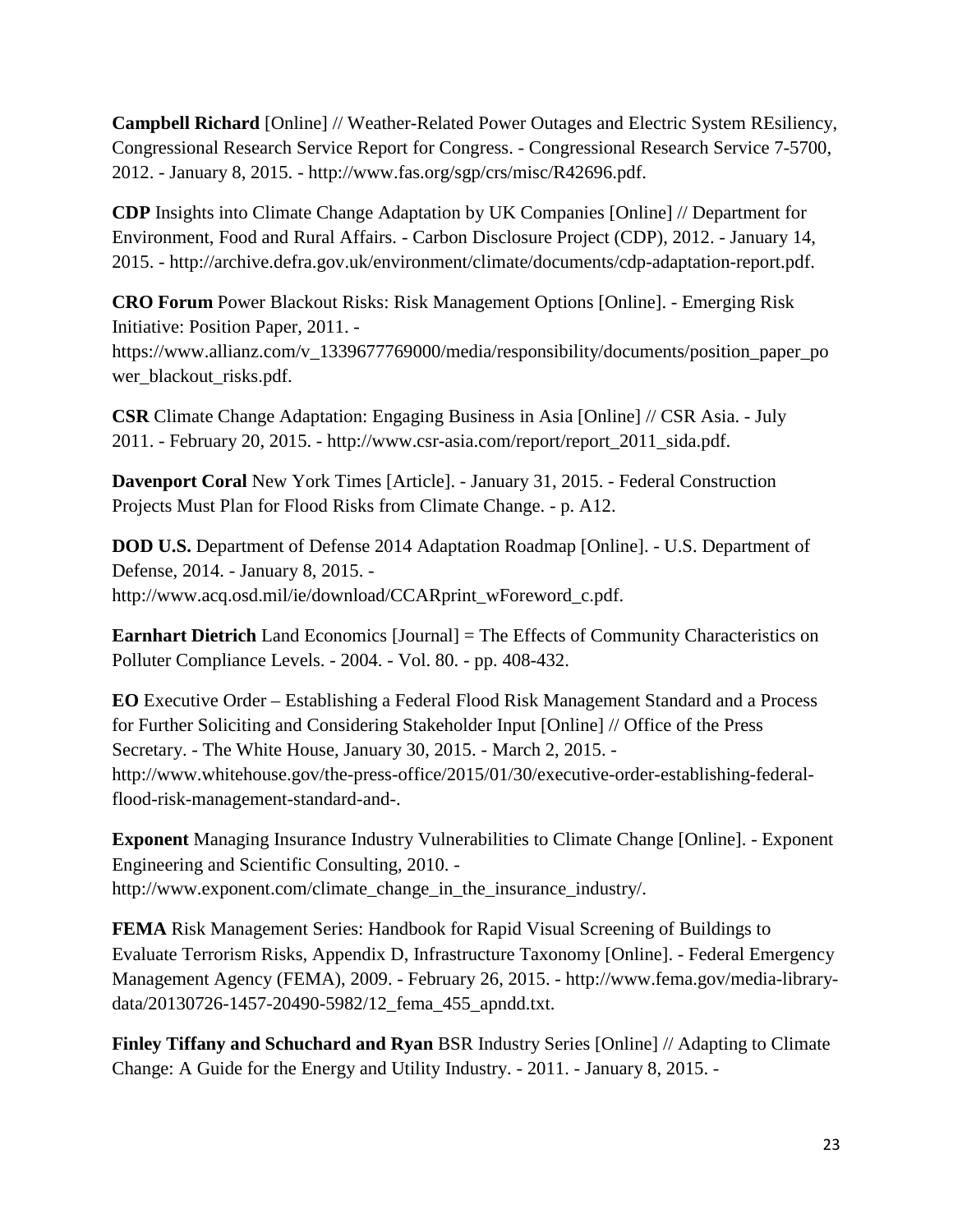http://www.bsr.org/en/our-insights/report-view/adapting-to-climate-change-a-guide-for-theenergy-and-utility-industry.

**Galocy Betsy and Abcarian Julie** Pretreatment Communicator [Journal] = FDEP Pollution Prevention Program. - 2000. - Vol. 4. - p. 1.

**Gibbs Linda and Holloway Caswell** NYC Hurricane Sandy After Action: Report and Recommendations to Mayor Michael R. Bloomberg [Online]. - 2013. - February 11, 2015. http://www.nyc.gov/html/recovery/downloads/pdf/sandy\_aar\_5.2.13.pdf.

**Harrington Donna** Resource and Energy Economics [Journal] = Two-stage adoption of different types of pollution prevention (P2) activities. - 2012. - Vol. 34. - pp. 349-373.

**Instanes, A.** (2006, May). Impacts of a changing climate on infrastructure: buildings, support systems, and industrial facilities. In *EIC Climate Change Technology, 2006 IEEE* (pp. 1-4). IEEE.

**IPCC** Chapter 10, Key Economic Sectors and Services [Online] // Climate Change 2014: Impacts, Adaptation, and Vulnerability. Part A: Global and Sectoral Aspects. Contribution of Working Group II to the Fifth Assessment Report of the Intergovernmental Panel on Climate Change. - Field, C.B., V.R. Barros, D.J. Dokken, K.J. Mach, M.D. Mastrandrea, T.E. Bilir, M. Chatterjee, K.L. Ebi, Y.O. Estrada, R.C. Genova, B. Girma, E.S. Kissel, A.N. Levy, S. MacCracken, P.R. Mastrandrea, and L.L. White (eds.), 2014a. - February 21, 2015. - https://ipccwg2.gov/AR5/images/uploads/WGIIAR5-Chap10\_FINAL.pdf.

**IPCC** Part II, Chapter 11, Industry, Energy, and Transportation: Impacts and Adaptation [Online]. - Working Group II Report: Impacts, Adaptations and Mitigation of Climate Change: Scientific-Technical Analyses, Contribution of Working Group II to the Second Assessment Report of the Intergovernmental Panel on Climate Change, Watson, R.T., et al., Eds., 1995. - January 14, 2015. - http://www.ipcc-wg2.gov/publications/SAR/SAR\_Chapter%2011.pdf.

**IPCC** Summary for Policymakers: in Climate Change 2014: Impacts, Adaptation, and Vulnerability. Part A: Global and Sectoral Aspects. Contribution of Working Group II to the Fifth Assessment Report of the Intergovernmental Panel on Climate Change [Online]. - Field, C.B., V.R. Barros, D.J. Dokken, K.J. Mach, M.D. Mastrandrea, T.E. Bilir, M. Chatterjee, K.L. Ebi, Y.O. Estrada, R.C. Genova, B. Girma, E.S. Kissel, A.N. Levy, S. MacCracken, P.R. Mastrandrea, and L.L.White (eds.), 2014. - January 14, 2015. - https://ipccwg2.gov/AR5/images/uploads/WG2AR5\_SPM\_FINAL.pdf .

**McFadden Debra and Engler and Rick** Danger in the Dark: How Governor Christie Helps Oil, Chemical, and Railroad Companies Cover Up Potential Catastrophes [Online]. - New Jersey Work Environment Council, 2014. - January 26, 2015. http://www.njwec.org/PDF/Reports/FINAL\_DangerintheDark\_Report.pdf.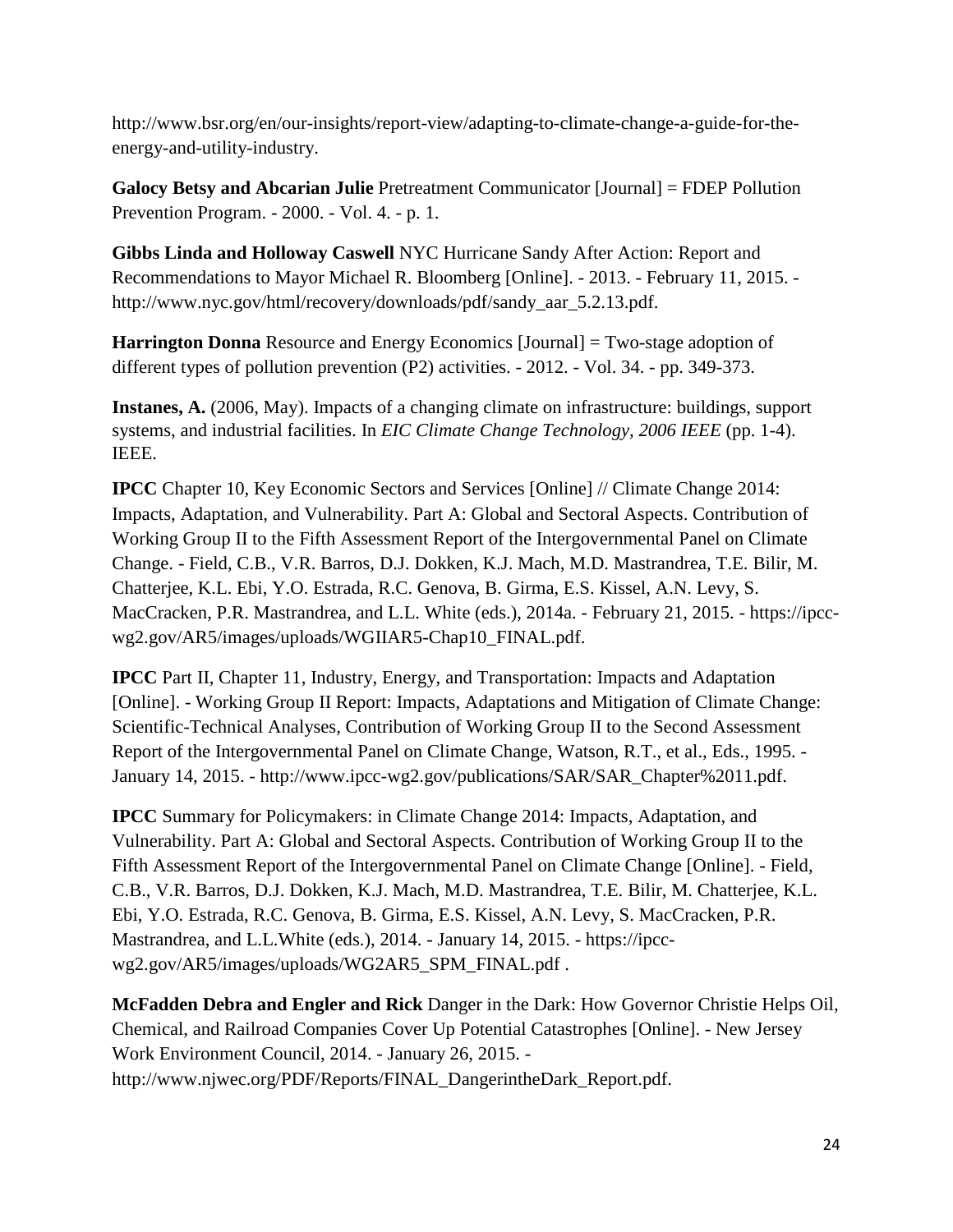**NJ.com** Oil spills, other Hurricane Sandy damage present N.J. with potential pollution headaches [Online]. - 2012. - February 26, 2015. http://www.nj.com/news/index.ssf/2012/11/hurricane\_sandy\_oil\_spills.html.

**NJCAA** A Summary of Climate Change Impacts and Preparedness Opportunities for the Coastal Communities in New Jersey [Online]. - New Jersey Climate Adaptation Alliance, Rutgers University, New Brunswick, 2014. - February 2, 2015. - http://njadapt.rutgers.edu/docmanlister/working-briefs/108-njcaa-coastal-communities/file.

**NJCAA** Climate Change Preparedness in New Jersey: Best Practices for Local Planners [Online]. - New Jersey Climate Adaptation Alliance (NJCAA), 2013. - January 14, 2015. http://njadapt.rutgers.edu/docman-lister/resource-pdfs/72-best-practices-for-local-planners/file.

**NJDEP** New Jersey Release and Pollution Prevention Report (RPPR or DEQ-114), Reporting Instructions [Online]. - New Jersey Department of Environmental Protection, Office of Pollution Prevention and Right to Know, 2015. - February 11, 2015. http://www.nj.gov/dep/opppc/forms/RPPRInstructions.pdf.

**NPCC** Climate Risk Information 2013: Observations, Climate Change Projections, and Maps [Online] // City of New York Special Initiative on Rebuilding and Resiliancy. - New York City Panel on Climate Change (NPCC), C. Rosenzweig and W. Solecki (Eds.), 2013. - February 2, 2015. -

http://www.nyc.gov/html/planyc2030/downloads/pdf/npcc\_climate\_risk\_information\_2013\_repo rt.pdf .

**Orum Paul** Testimony Before the Senate Environment and Public Works Committee Oversight of Federal Risk Management and Emergency Planning Programs to Prevent and Address Chemical Threats, Including the Events Leading Up to the Explosions in West, TX and Geismar, LA, [Online]. - 2013. - February 6, 2015. -

http://www.epw.senate.gov/public/index.cfm?FuseAction=Files.View&FileStore\_id=6d58f8cea976-4ee8-8ba8-ea9c5fb26bf8.

**Patel Denise and McFadden and Debra** Failure to Act: New Jersey Jobs and Communities Are Still At Risk from Toxic Chemical Disaster [Online]. - New Jersey Work Environment Council, 2013. - January 26, 2015. - http://www.njwec.org/pdf/reports/failuretoact\_completereport.pdf.

**PPD-21** Critical Infrastructure Security and Resilience, Presidential Policy Directive/PPD-21 [Online] // Office of the Press Secretary, the White House. - 2013. - February 15, 2015. http://www.whitehouse.gov/the-press-office/2013/02/12/presidential-policy-directive-criticalinfrastructure-security-and-resil .

**Pulhin Juan, Shaw Rajib and Pereira Joy J.** Climate Change Adaptationand Disaster Risk Reduction: Issues and Challenges [Online] // Google eBook. - Emerald Group Publishing,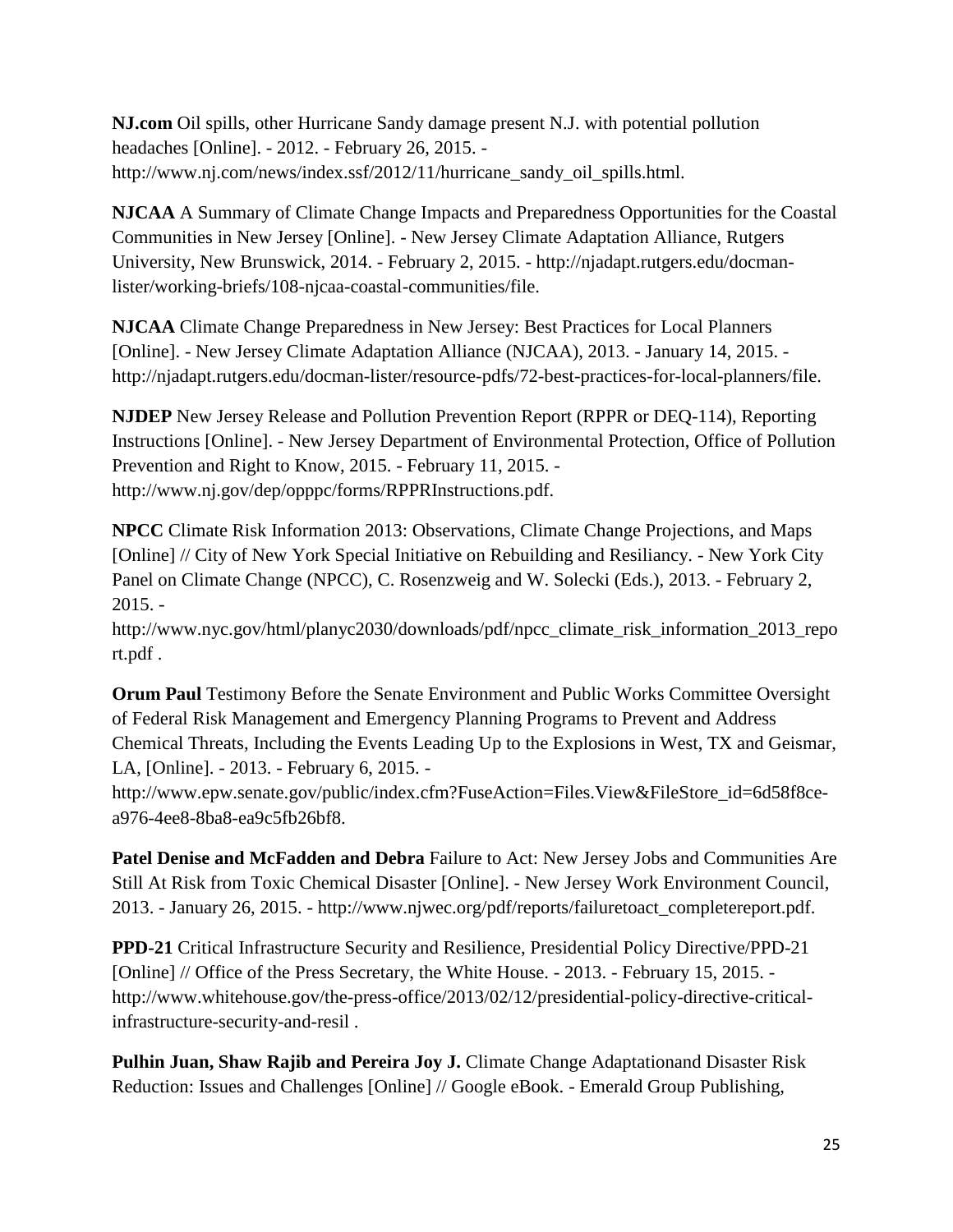$2010. -$ 

http://books.google.com/books?id=3XeIzLwD2kEC&dq=climate+change+adaptation+and+the+ australian+urban+water+industry&lr=&source=gbs\_book\_similarbooks.

**Reuters** UPDATE 6-Outages, floods hit two N.J. refineries; others restart [Online]. - Reuters, Inc. , October 30, 2012. - March 2, 2015. - http://www.reuters.com/article/2012/10/30/stormsandy-refining-idUSL3E8LU3LQ20121030.

**Sander J. [et al.]** Rising variability inthunderstorm-related U.S. losses as a reflection of changes in large-scale thunderstorm forcing [Journal]. - [s.l.] : Weather, Climate and Society, 2013. - Vols. DOI: 10.1175/WCAS-D-12-00023.1 .

**Shaw Rajib** Community Based Disaster Risk Reduction [Online] // Google eBooks. - Emerald Group Publishing, 2012. -

http://books.google.com/books?id=emtkUpvrFLkC&dq=climate+change+adaptation+and+the+a ustralian+urban+water+industry&lr=&source=gbs\_book\_similarbooks.

**UGC** Safeguard Toxic Materials Stored in Flood Zones [Online] // NYC Department of City Planning. - Urban Green Council (UGC), NYC Building Resiliency Task Force, 2014a. - January 8, 2015. - http://urbangreencouncil.org/sites/default/files/brtf\_7-\_safeguard\_toxic\_materials.pdf.

**UGC** Special Initiative for Rebuilding and Resiliency [Online] // NYC Department of City Planning. - Urban Green Council (UGC), NYC Building Resiliency Task Force, 2014. - February 21, 2015. - http://urbangreencouncil.org/content/study-adaptive-strategies-flooding.

**USEPA** Climate impacts on society [Online]. - United States Environmental Protection Agency (USEPA), 2013. - http://www.epa.gov/climatechange/impacts-adaptation/society.html.

Warren, C. M. J. (2010). The facilities manager preparing for climate change related disaster. *Facilities*.

**Wilbanks T., et al.** Climate Change and Energy Supply and Use, Technical Report for the U.S. Department of Energy in Support of the National Climate Assessment [Online]. - Oak Ridge National Laboratory, 2012. - January 26, 2015. http://www.esd.ornl.gov/eess/EnergySupplyUse.pdf.

**Wilbanks T.J. and P. Romero Lankao M. Bao, F. Berkhout, S. Cairncross, J.-P. Ceron, M. Kapshe, R. Muir-Wood and R. Zapata-Marti** 2007: Industry, settlement and society. Climate Change 2007: Impacts, Adaptation and Vulnerability. Contribution of Working Group II to the Fourth Assessment Report of the Intergovernmental Panel on Climate Change, M.L. Parry, O.F. Canziani, J.P. Palutiko [Report]. - [s.l.] : Cambridge University Press, Cambridge, UK, 357-390, 2007.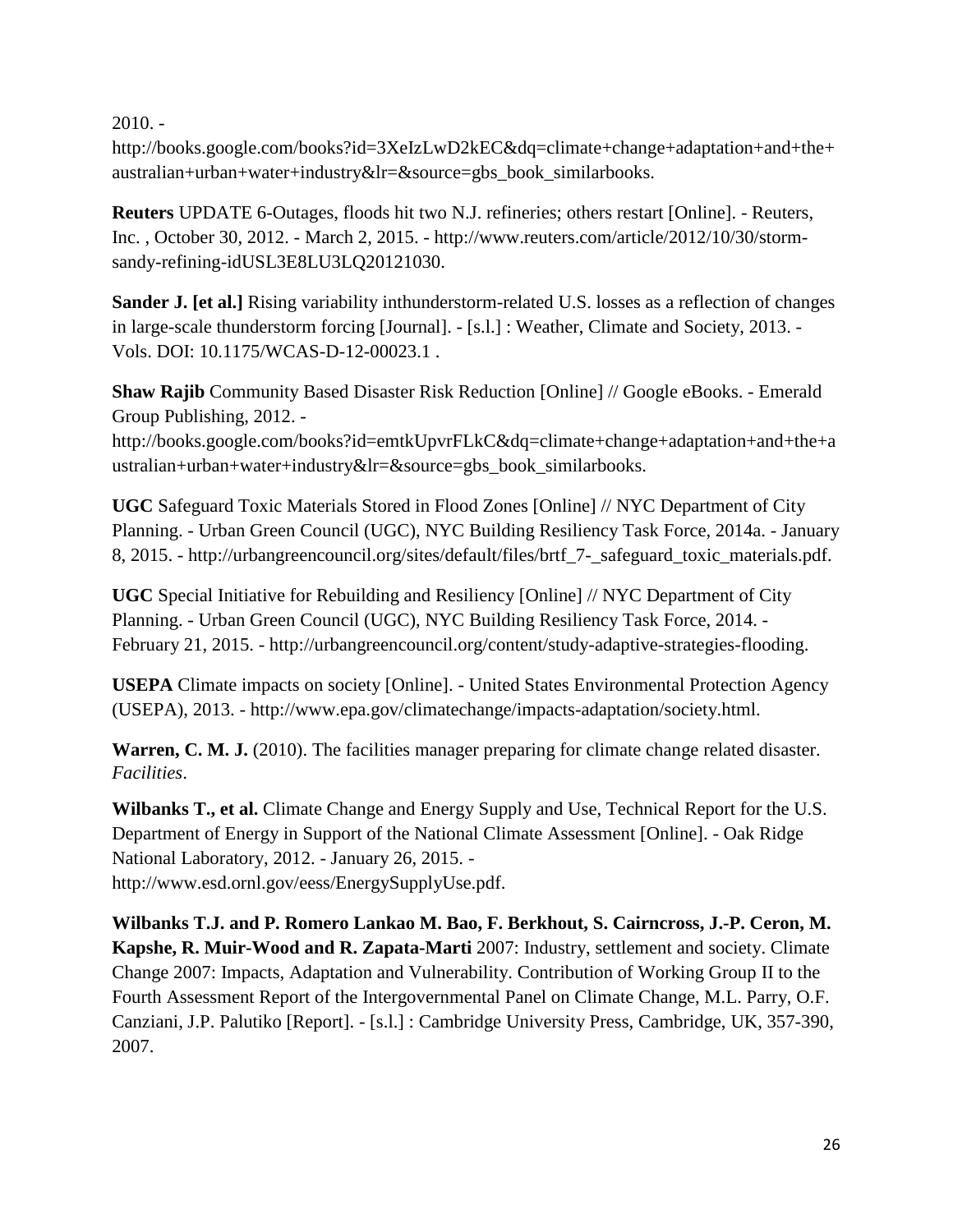**Wilbanks Tom and Fernandez and Steve** Climate Change and Infrastructure, Urban Systems, and Vulnerabilities, Technical Report for the U.S. Department of Energy inSupport of the National Climate Assessment [Online]. - Oak Ridge National Laboratory, 2012a. - January 26, 2015. - http://www.esd.ornl.gov/eess/Infrastructure.pdf.

**Worrell, E., Bernstein, L., Roy, J., Price, L.**, & Harnisch, J. (2009). Industrial energy efficiency and climate change mitigation. *Energy Efficiency*, *2*(2), 109-123.

**Zhu Junming and Matthias Ruth** Computers, Environment, and Urban Systems [Journal] = The development of regional collaboration for resource efficiency:A network perspective on industrial symbiosis. - 2014. - Vol. 4.

**Zhu Junming and Matthias Ruth** Journal of Environmental Management [Journal] = Exploring the resilience of industrial ecosystems. - 2013. - Vol. 122. - pp. 65-75.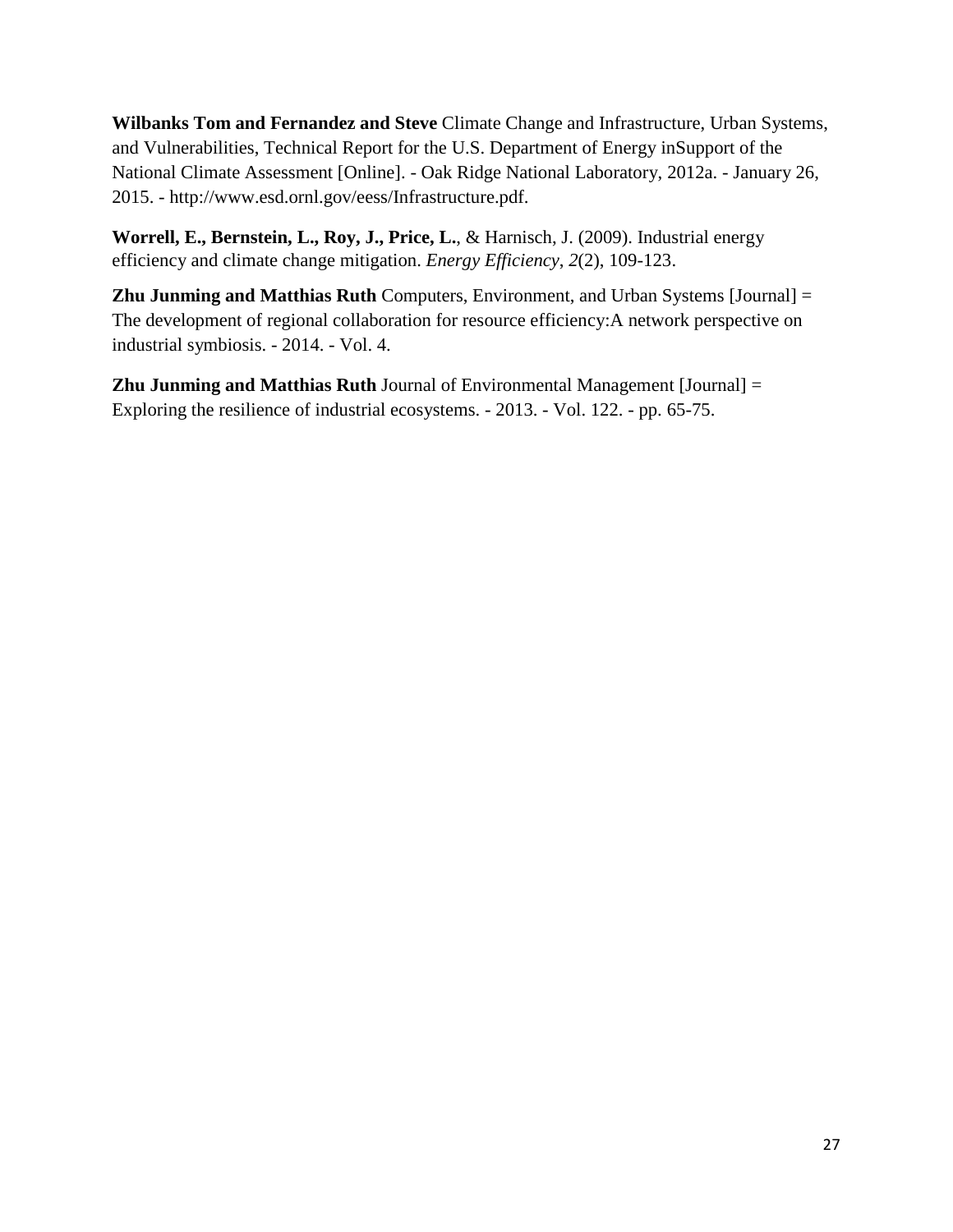| Attachment: Data Sources for Targeting Facilities Vulnerable to Chemical Accidents Related to Floods |                                          |                                                                          |  |  |
|------------------------------------------------------------------------------------------------------|------------------------------------------|--------------------------------------------------------------------------|--|--|
| Name                                                                                                 | <b>URL</b>                               | Comments                                                                 |  |  |
| Discharge                                                                                            | n/a                                      | DPCC plans show facilities with relatively large storages of             |  |  |
| Prevention,                                                                                          |                                          | problematic substances. These plans are protected pursuant to the        |  |  |
| Containment, and                                                                                     |                                          | Homeland Security program but should be available internally to EPA.     |  |  |
| Countermeasure                                                                                       |                                          |                                                                          |  |  |
| (DPCC) plans                                                                                         |                                          |                                                                          |  |  |
| <b>Risk</b>                                                                                          | n/a                                      | Prepared and updated every five years pursuant to the Toxic              |  |  |
| management                                                                                           |                                          | Catastrophe Prevention Act (TCPA), these plans likely include            |  |  |
| plans (RMPs)                                                                                         |                                          | information relevant to impacts from climate change. Quantities of       |  |  |
|                                                                                                      |                                          | chemicals and locations are protected pursuant to the Homeland           |  |  |
|                                                                                                      |                                          | Security program but should be available internally to EPA.              |  |  |
| Spill and other                                                                                      | http://www.nrc.uscg.mil/                 | U.S. Coast Guard National Response Center database of oil spills,        |  |  |
| chemical release                                                                                     |                                          | chemical releases & maritime security incidents, organized by calendar   |  |  |
| incidents                                                                                            |                                          | year (CY). Spreadsheets representing each CY can be downloaded and       |  |  |
|                                                                                                      |                                          | searched for NJ incidents and details indicating potentially problematic |  |  |
|                                                                                                      |                                          | facilities.                                                              |  |  |
| Toxic and                                                                                            | https://www.osha.gov/pls/oshaweb/owa     | U.S. Dept. Labor, OSHA, list of chemicals that are reactive or toxic and |  |  |
| reactive highly                                                                                      | disp.show_document?p_id=9761&p_tab       | threshold quantities. List could be searched by CAS # and compared       |  |  |
| hazardous                                                                                            | le=standards                             | with facility data from TRI database.                                    |  |  |
| chemicals                                                                                            |                                          |                                                                          |  |  |
| Extraordinarily                                                                                      | http://www.nj.gov/dep/opppc/crtk/andyr   | This 2005 report includes a list of the TCPA extraordinarily hazardous   |  |  |
| hazardous                                                                                            | ppr/RPPR%20Appendix%202005%20F           | substances as released by facilities covered by DEP's Release and        |  |  |
| substances                                                                                           | -4%20TCPA%20EHSs.pdf                     | Pollution Prevention Program.                                            |  |  |
| Toxic release                                                                                        | http://www2.epa.gov/toxics-release-      | Several search systems can be found at this site that provide access to  |  |  |
| inventory (EPA                                                                                       | inventory-tri-program/tri-data-and-tools | data submitted pursuant to the Toxics Release Inventory, Form R.         |  |  |
| TRI)                                                                                                 |                                          | These systems include TRI Explorer, Envirofacts, myRTK, and              |  |  |
|                                                                                                      |                                          | TRI.NET. See specific search program descriptions below. Within the      |  |  |
|                                                                                                      |                                          | TRI data, particularly useful for purposes of identifying facilities     |  |  |
|                                                                                                      |                                          | vulnerable to chemical spills, etc. from floods, in addition to the      |  |  |
|                                                                                                      |                                          | location of the facility within a flood zone, are likely to be Part II   |  |  |
|                                                                                                      |                                          | sections 4.1 (maximum amount of chemical on-site at any time),           |  |  |
|                                                                                                      |                                          | sections 5.4 through 5.5, which include data on quantities of chemicals  |  |  |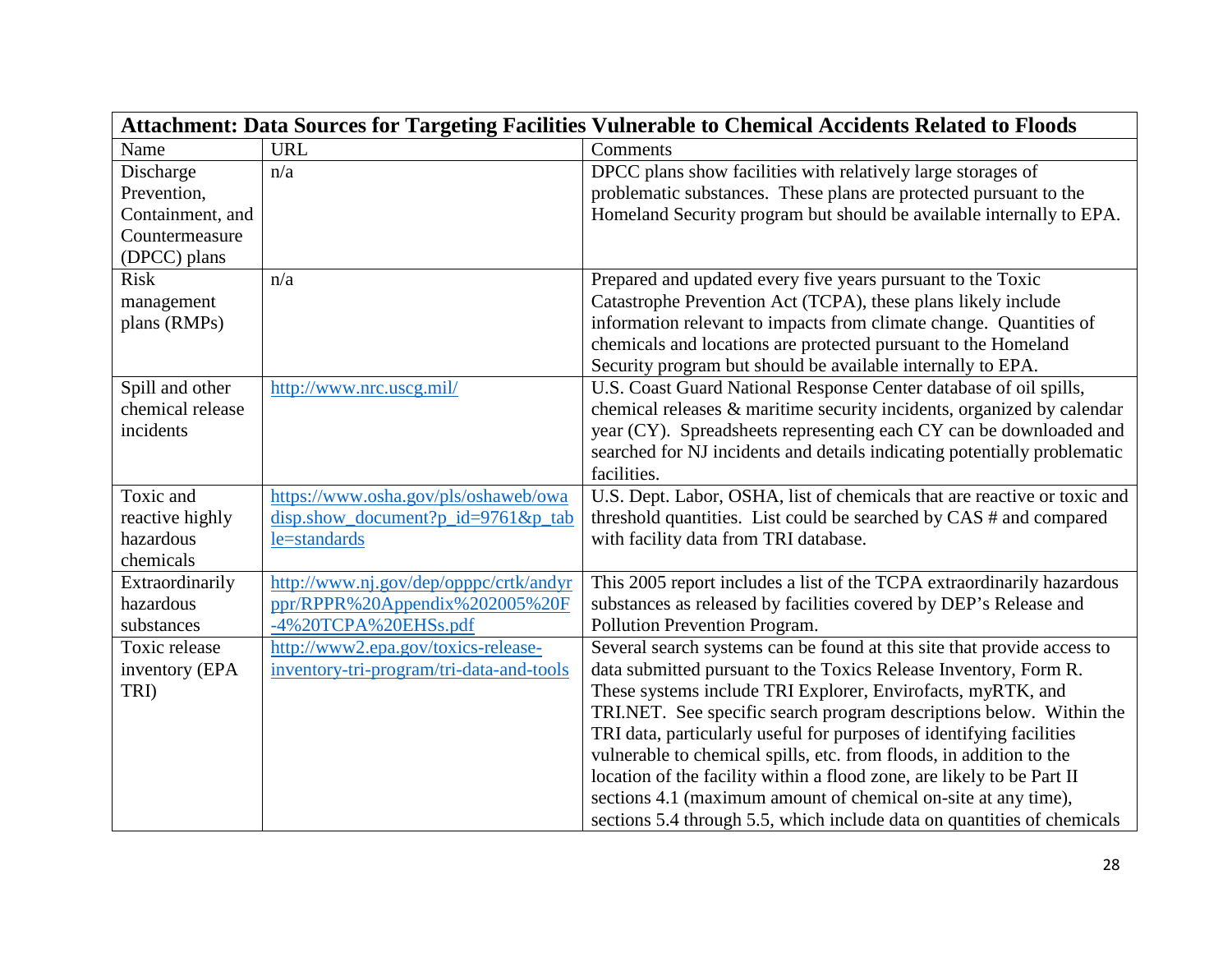|                     |                                            | disposed of on-site, and section 6.2, which includes quantities of         |
|---------------------|--------------------------------------------|----------------------------------------------------------------------------|
|                     |                                            | chemicals shipped off-site for disposal. Large quantities reported in      |
|                     |                                            | sections 4.1 and 5.4 through 5.5 could indicate large quantities stored in |
|                     |                                            | locations vulnerable to floods. Large quantities reported in 6.2 could     |
|                     |                                            | suggest vulnerability to transportation-related mishaps resulting from     |
|                     |                                            | floods.                                                                    |
| <b>TRI</b> Explorer | http://iaspub.epa.gov/triexplorer/tri_text | According to the site, The TRI Explorer will generate four types of        |
| (via EPA TRI)       | .background                                | reports:                                                                   |
|                     |                                            | State Fact Sheets - TRI data summarized from 2002 for an individual        |
|                     |                                            | state or for the entire US;                                                |
|                     |                                            | Release Reports - including on- and off-site releases (i.e., off-site      |
|                     |                                            | releases include transfers off-site to disposal and metals and metal       |
|                     |                                            | compounds transferred to Publicly Owned Treatment Works (POTWs);           |
|                     |                                            | Waste Transfer Reports - including amounts transferred off-site for        |
|                     |                                            | further waste management but not including transfers off-site to           |
|                     |                                            | disposal; and                                                              |
|                     |                                            | Waste Quantity Reports - including amounts recycled, burned for            |
|                     |                                            | energy recovery, quantities treated, and quantities disposed of or         |
|                     |                                            | otherwise released on- and off-site.                                       |
| Envirofacts (via    | http://www.epa.gov/enviro/facts/tri/sear   | According to the site, it allows access to basic facility information, all |
| EPA TRI)            | ch.html                                    | forms submitted to EPA since 1987, aggregate chemical release data         |
|                     |                                            | for all years reported, and relative risk information. The results display |
|                     |                                            | any facility that has reported from 1987 to present, even though the       |
|                     |                                            | facility may or may not have submitted TRI data in the most recent         |
|                     |                                            | reporting year. The last year of data displayed represents the last year   |
|                     |                                            | TRI data was reported. The Envirofacts platform allows searches of         |
|                     |                                            | other EPA data besides TRI. See separate entry below.                      |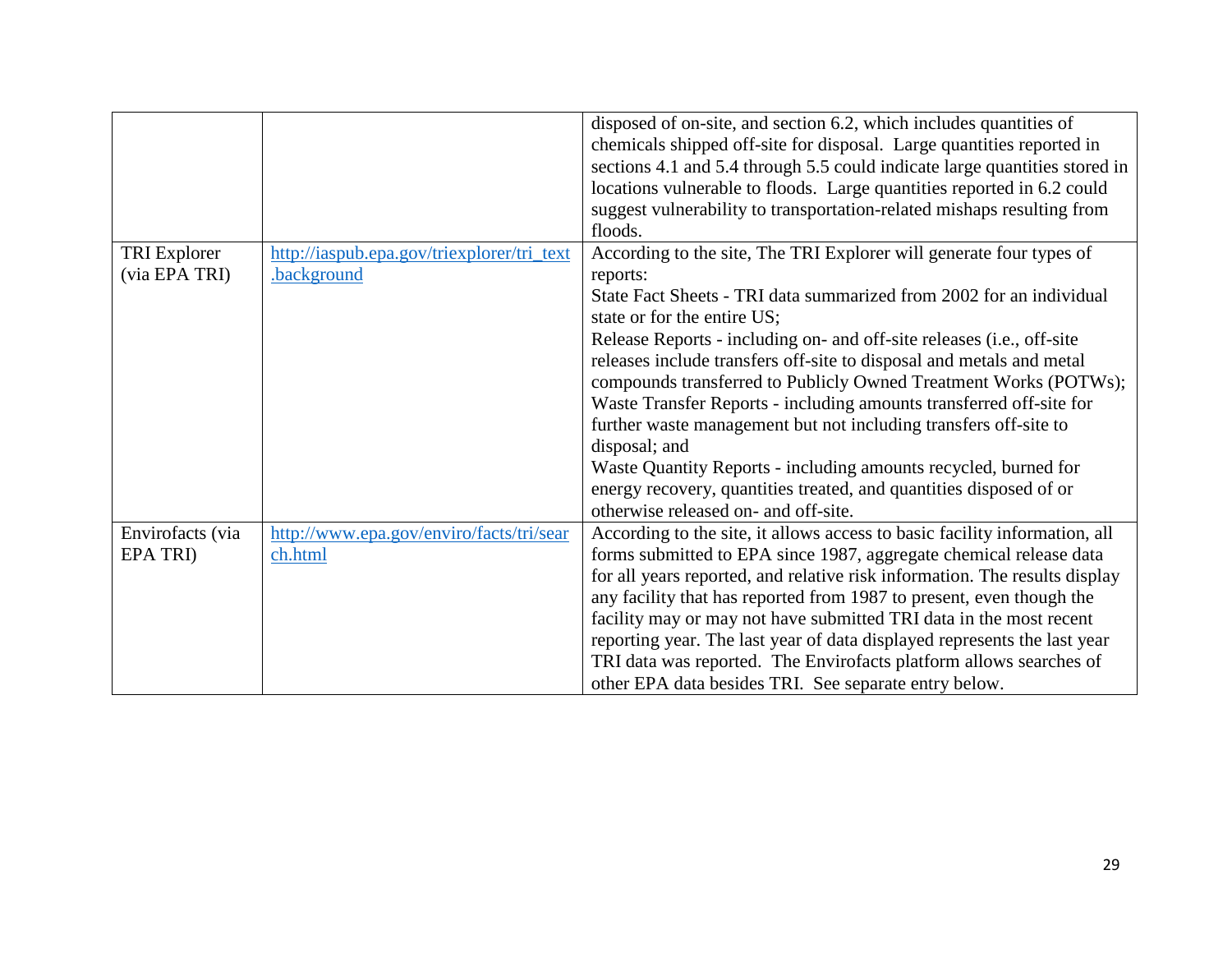| myRTK (via           | http://www2.epa.gov/toxics-release-    | myRTK allows geographic searches based on an online map for                 |
|----------------------|----------------------------------------|-----------------------------------------------------------------------------|
| <b>EPA TRI</b> )     | inventory-tri-program/my-right-know-   | facilities that either submitted a TRI report in 2013 or that are covered   |
|                      | application                            | under other federal environmental permitting programs and are               |
|                      |                                        | believed to release or handle TRI chemicals in some manner. It              |
|                      |                                        | provides information on quantities of chemicals released or otherwise       |
|                      |                                        | managed and compliance history.                                             |
| TRI.NET (via         | http://www2.epa.gov/toxics-release-    | TRI.NET seems to be EPA's most powerful search tool for TRI data.           |
| <b>EPA TRI</b> )     | inventory-tri-program/trinet           | With the application that can be downloaded, one can "select, sort and      |
|                      |                                        | filter TRI data. You can combine TRI with other data sources, display       |
|                      |                                        | your results on a map, and export your results into other applications      |
|                      |                                        | for further analysis." As noted above in the initial Toxics Release         |
|                      |                                        | Inventory row, certain data elements from Form R are likely to be           |
|                      |                                        | especially useful in targeting facilities vulnerable to chemical accidents  |
|                      |                                        | resulting from floods.                                                      |
| DEP data miner       | http://www.nj.gov/dep/opra/online.html | Although there is a large amount of data available via this site, data that |
| (DEP_DM)             |                                        | appear useful for targeting facilities that are vulnerable to extreme       |
|                      |                                        | weather events, such as quantities of reactive chemicals stored on site,    |
|                      |                                        | or operations for which a power failure could cause an emergency that       |
|                      |                                        | could lead to a release of hazardous substances or other serious            |
|                      |                                        | problem, can be found only with a facility-by-facility search. Some of      |
|                      |                                        | the databases that could be searched for specific facilities and yield      |
|                      |                                        | potentially useful information are listed separately below.                 |
| Community            | http://datamine2.state.nj.us/dep/DEP_O | As stated on the website, "due to domestic security concerns, reports       |
| <b>Right to Know</b> | PRA/index2.html#ctrk                   | must be generated one facility at a time, and in order to generate a        |
| (via DEP_DM)         |                                        | report the facility name and street address must be entered as it appears   |
|                      |                                        | in the program database." The menu selections "Access the                   |
|                      |                                        | Community Right to Know Reports" and "CRTK General Facility                 |
|                      |                                        | Information" lead to a menu which permits identifying a specific            |
|                      |                                        | facility's name and street address.                                         |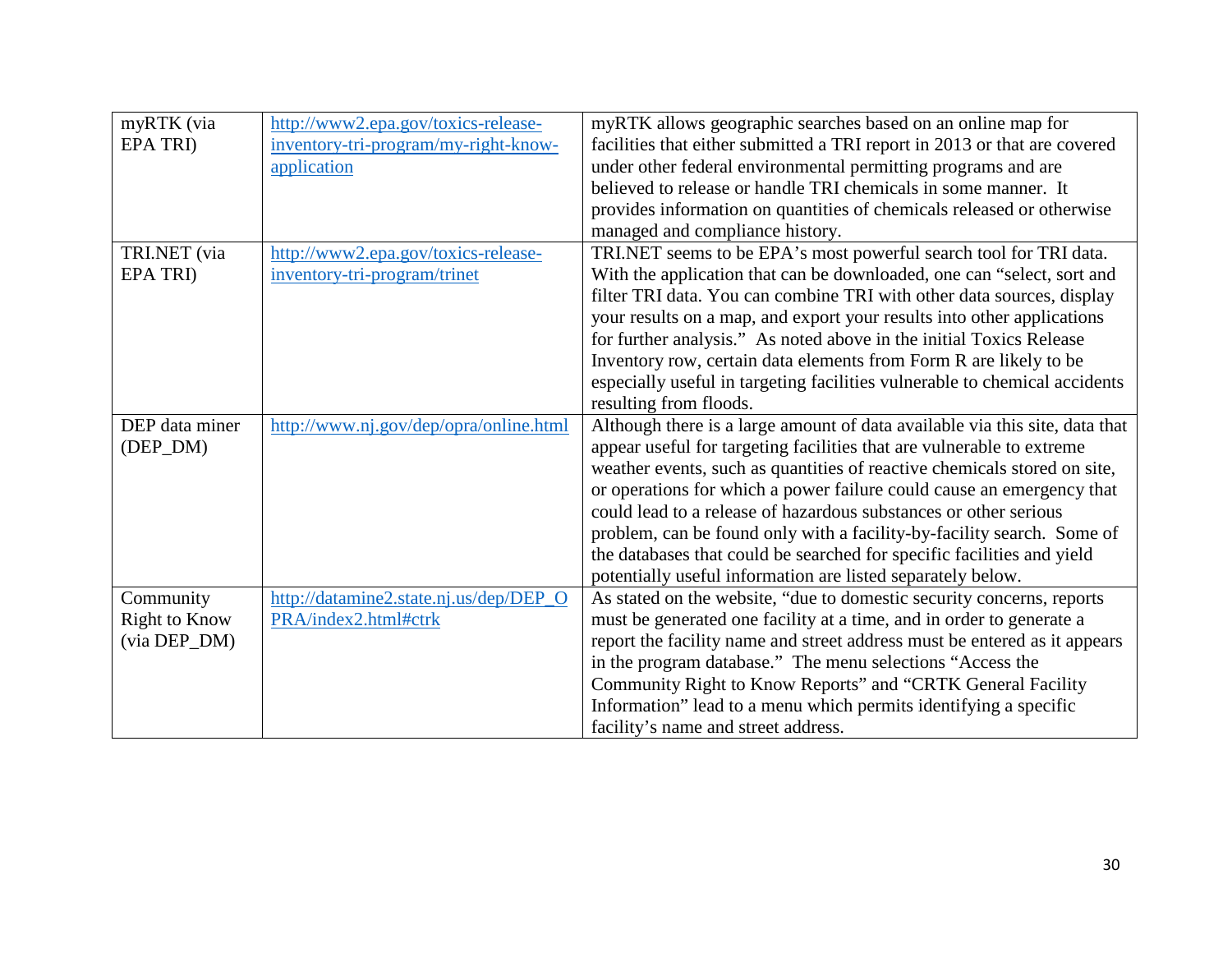| DEP regulated           | http://datamine2.state.nj.us/DEP_OPRA   | The DEP regulated facilities database allows one to identify the           |
|-------------------------|-----------------------------------------|----------------------------------------------------------------------------|
| facilities (via         | /OpraMain/categories?category=DEP+      | program interest (PI) of specific facilities. The latter can be identified |
| DEP_DM)                 | <b>Regulated+Facilities</b>             | by name or part of a name. The site claims that facilities can also be     |
|                         |                                         | found by location, but this aspect of the search mechanism does not        |
|                         |                                         | work well.                                                                 |
| Hazardous waste         | http://datamine2.state.nj.us/DEP_OPRA   | Hazardous waste shipments by waste code and date range can be              |
| manifests by            | /OpraMain/get_long_report?              | identified. Available data include generating facility, transporter,       |
| waste code (via         |                                         | disposal facility, and quantity. Any hazardous waste can be                |
| DEP_DM)                 |                                         | problematic; hazardous waste with code D001 (ignitability), D002           |
|                         |                                         | (corrosivity), D003 (reactivity), D004 (toxicity), or any of the P-series  |
|                         |                                         | listed wastes (acutely hazardous) could be especially problematic.         |
| DEP Cleanups?           |                                         |                                                                            |
| Site remediation?       |                                         |                                                                            |
| Hazardous waste         | https://www.des.umd.edu/hw/rest/manu    | List of hazardous waste codes and what they represent.                     |
| codes                   | al/codes.html                           |                                                                            |
| <b>EPA</b> Envirofacts  | http://www.epa.gov/enviro/index.html    | Envirofacts permits searches of a number of EPA databases. It is           |
| (main site)             |                                         | similar in scope to DEP's dataminer, and like that is oriented towards a   |
|                         |                                         | facility-by-facility approach. It is more user-friendly however. Of        |
|                         |                                         | greatest potential value are searches of TRI data, as discussed above      |
|                         |                                         | and RCRA data (see entry below).                                           |
| <b>RCRA</b>             | http://www.epa.gov/enviro/facts/rcrainf | RCRA information can be searched for facilities that have waste            |
| information (via        | o/search.html                           | management processes that could be vulnerable to floods. These             |
| <b>EPA</b> Envirofacts) |                                         | include disposal, storage and treatment processes that include the words   |
|                         |                                         | "landfill," "land application," "surface impoundment," "waste pile,"       |
|                         |                                         | and "drip pad." The search engine will return a variety of facility-       |
|                         |                                         | specific information, and will also produce a map showing the facility     |
|                         |                                         | of interest and neighboring facilities. It will also produce a CSV         |
|                         |                                         | spreadsheet file that includes all facilities that meet the selection      |
|                         |                                         | criteria within the selected municipality.                                 |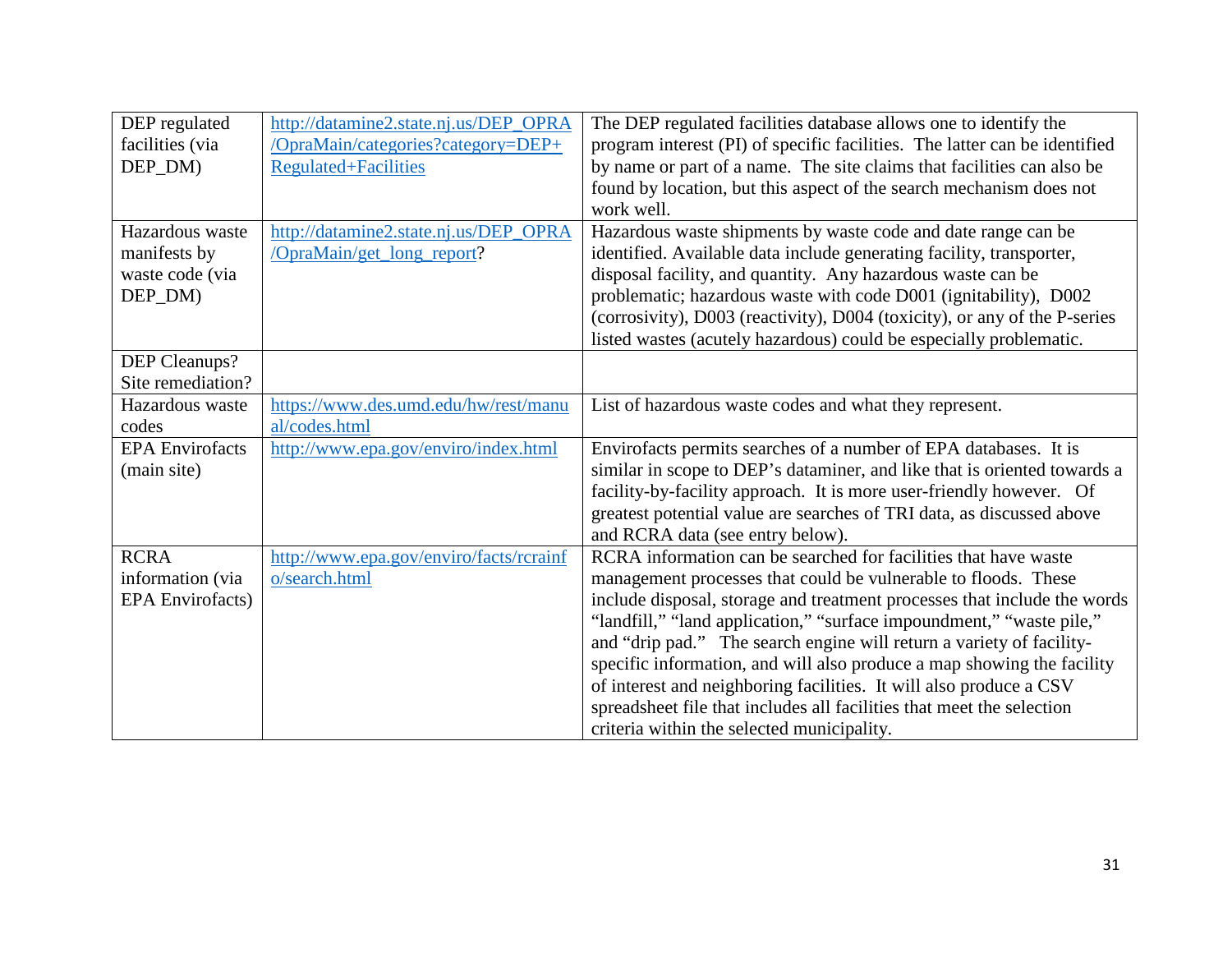| <b>RTK NET</b>       | http://www.rtknet.org/             | This potentially very useful site provides data from EPA databases               |
|----------------------|------------------------------------|----------------------------------------------------------------------------------|
|                      |                                    | including TRI (toxic releases, etc.), RMP (risk management plans prepared        |
|                      |                                    | by facilities using large amounts of extremely hazardous substances), ERNS       |
|                      |                                    | (spills and accidents reported to the National Response Center), and BRS         |
|                      |                                    | (biennial reporting system; data on the generation, shipment, and receipt of     |
|                      |                                    | hazardous waste). The site is user-friendly and can access data using a wide     |
|                      |                                    | variety of sorting and organizing criteria. Output detail levels can be varied   |
|                      |                                    | and could readily be used to identify facilities in specific regions (e.g. flood |
|                      |                                    | zones) that are handling hazardous materials, storing wastes, etc. It will       |
|                      |                                    | produce reports in tab- or comma-delimited ASCII, XML, and text (HTML)           |
|                      |                                    | format.                                                                          |
| Geoweb               | http://www.state.nj.us/dep/gis/geo | This site is NJDEP's public GIS site. It will produce maps with numerous         |
|                      | websplash.htm                      | data layers. Some of these could be useful in identifying, for example,          |
|                      |                                    | known contaminated sites and chromate waste sites in flood zones. The            |
|                      |                                    | site does not appear useful for a first cut in identifying industrial facilities |
|                      |                                    | based on site-specific criteria such as presence of significant quantities of    |
|                      |                                    | hazardous substances in risk-prone locations. However, it will map all           |
|                      |                                    | NJEMS sites (sites regulated by NJDEP under one or more regulatory               |
|                      |                                    | permitting or enforcement programs, or sites that are otherwise of some          |
|                      |                                    | interest to a NJDEP program). It will provide additional information,            |
|                      |                                    | including address and NJSPC data for a selected site within a selected data      |
|                      |                                    | layer, and will produce a CSV format report with the retrieved information.      |
|                      |                                    | It could thus be used in conjunction with other data sources identified herein   |
|                      |                                    | to provide details useful for other GIS applications.                            |
| <b>NJDEP Release</b> | n/a                                | These reports, which are prepared by facilities that meet essentially the        |
| and Pollution        |                                    | same reporting requirements as those that must prepare TRI reports, contain      |
| Prevention           |                                    | information on facility processes that could be used to identify processes or    |
| Reports (RPPRs)      |                                    | other situations (e.g. storage) that are at risk from climate change-related     |
|                      |                                    | impacts in addition to floods, such as power outages. Especially useful          |
|                      |                                    | could be chemical throughput, storage, and process-specific information          |
|                      |                                    | found in sections B, C, and D of these reports. Unfortunately, these reports     |
|                      |                                    | are not available on-line. Individual reports for specific facilities would      |
|                      |                                    | have to be obtained via an OPRA request.                                         |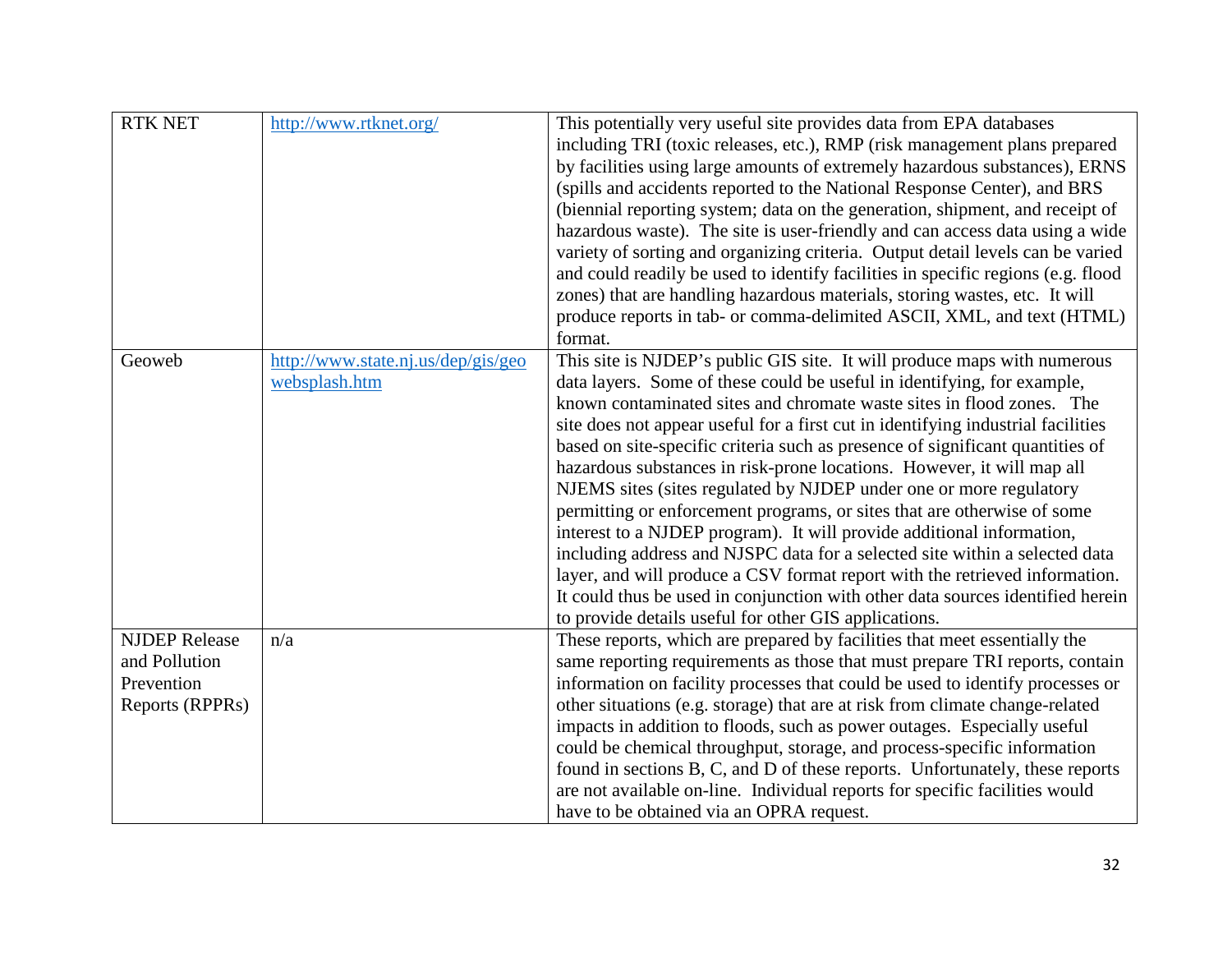**Appendix B**

**Geospatial Methodology (Full data documentation provided to the U.S. EPA on February 1,2016)**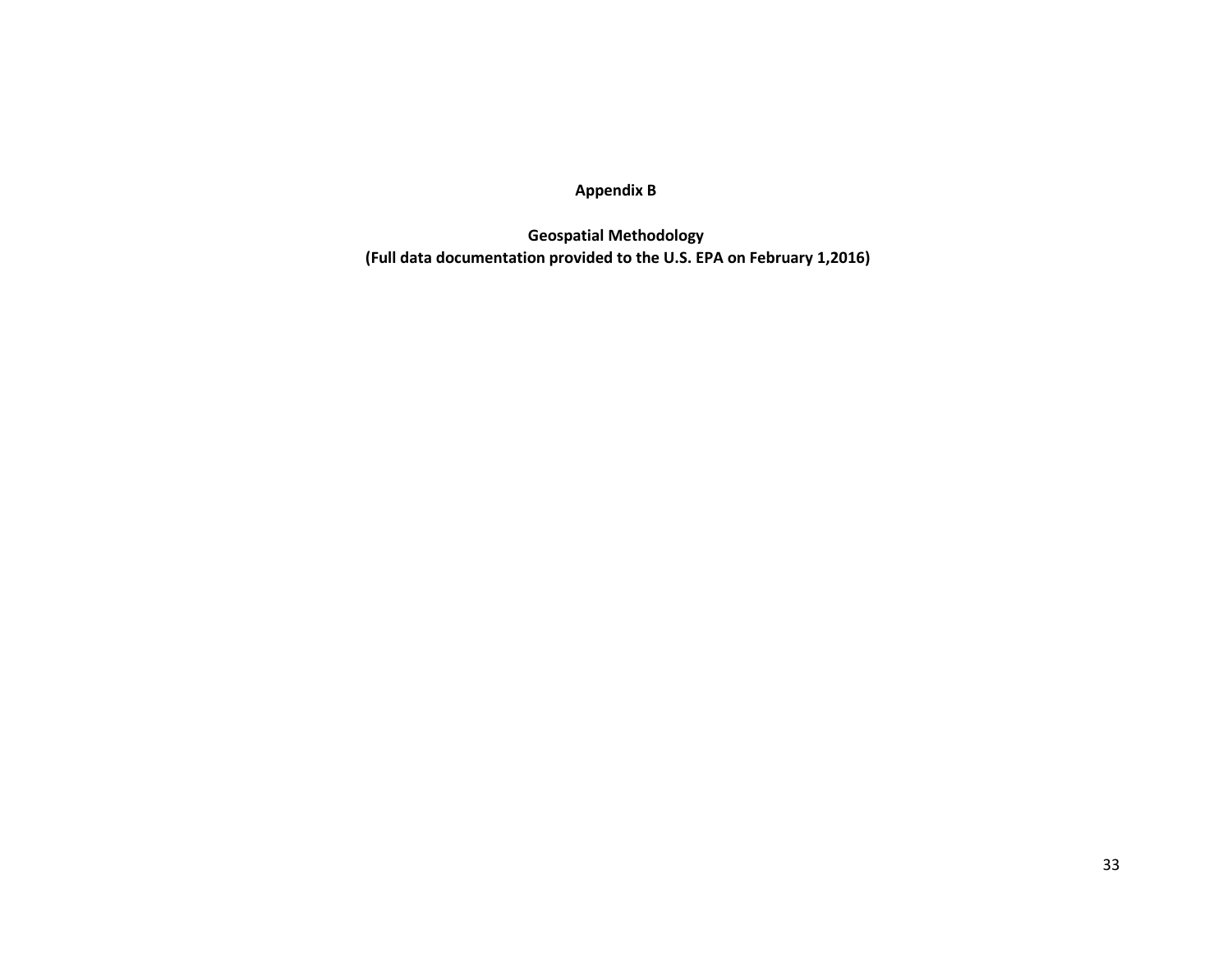### **General Approach**

Rutgers collected facility level information from federal and state data sources to determine a set of industrial and commercial facilities in New Jersey with exposures to past, present and future flood hazards and that might benefit from pollution prevention resources. This analysis was focused on currently operating industrial and commercial facilities. It does not include sites where operations have ceased, but contaminants remain (e.g. "brownfields"). The purpose of compiling these data was to be able to target active operations. In addition, the research team looked to target a "manageable" number of facilities for EPA. Hence, the data compilation is developed around the TRI data set, supplemented my other federal and state data sets. Figure B1 describes the processing and reconciliation of the various facilities under the different programs to develop a database of 1,302 facilities of interest.

In addition, this analysis is focused solely on the potential exposure of industrial and commercial facilities to past, present, and future flood hazards. It DOES NOT imply, either directly or indirectly, that a hazard is currently present at a given facility. Figure B2 illustrates that there are many other detailed site considerations that would need to be considered for such an assessment, including:

- 1. Management and operations performance related to flood mitigation measures that are operational in nature (e.g. elevated or protected material storage)
- 2. Site specific considerations for flooding and the specific location and quantity of material storage – as shown in the example below.



Figure B2: Example of Flood Hazard Exposure Assessment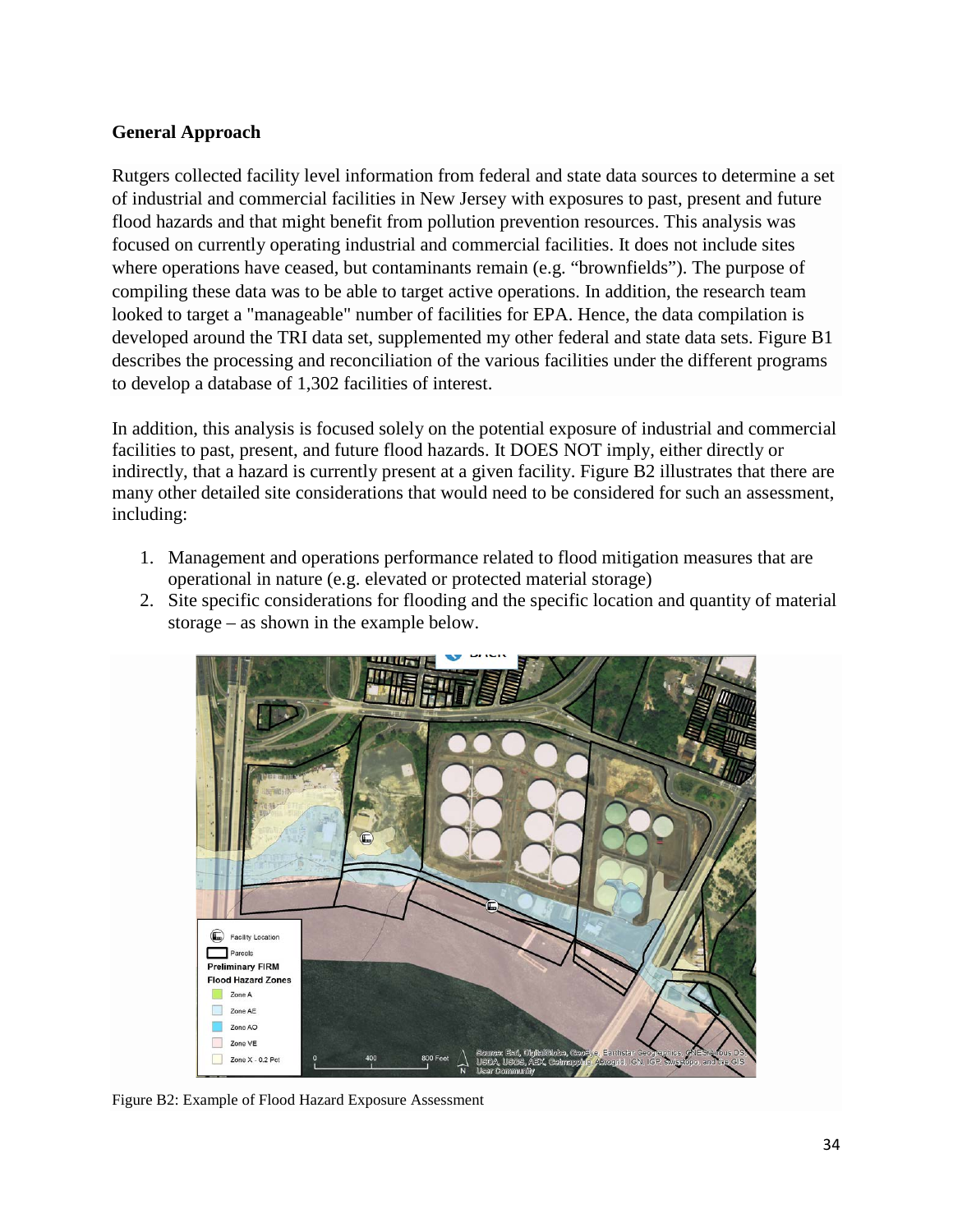As displayed in Figure B1, the focal data set for this analysis, consistent with the scope of EPA's pollution prevention program guidelines and the need to identify currently operating industrial and commercial facilities, is the EPA's Toxics Reduction Inventory (TRI). However, there are other facilities that are not covered under the program that may nonetheless benefit from information on leading practices for pollution prevention. These include facilities regulated under additional federal and state regulations in conjunction with, or independent from the federal pollution prevention program. We reviewed facilities identified under the Resource Conservation and Recovery Act (RCRA), New Jersey Toxic Catastrophe Prevention Act (TCPA), New Jersey Discharge Prevention Containment and Countermeasure (DPCC) database, and NJ Right to Know (RPPR) Inventory. The table below shows the universe of covered facilities that were considered for this analysis.



Figure B1: Data Compilation Method

Table 1 displays the results of the data compilation and sources in detail. In addition to those facilities included in traditional environmental pollution prevention programs, we also reviewed added waste water permit data on the recommendations of the interviews in order to create a database that represented active and operating facilities were pollution prevention methods could be useful or beneficial. The team incorporated data from the NJ Waste Water Permit database and supplemented those data with information from the Clean Water Act (CWA) National Pollutant Discharge Elimination System (NPDES) data. These additional data resulted in the addition of over 500 additional facilities that represent businesses in industry sectors that are not covered under the TRI program (e.g. transportation services, scrap metal yards, etc.).

The water permit data captures other facilities of concern in non-covered sectors, such as transportation terminals and other similar places where materials might be stored, but not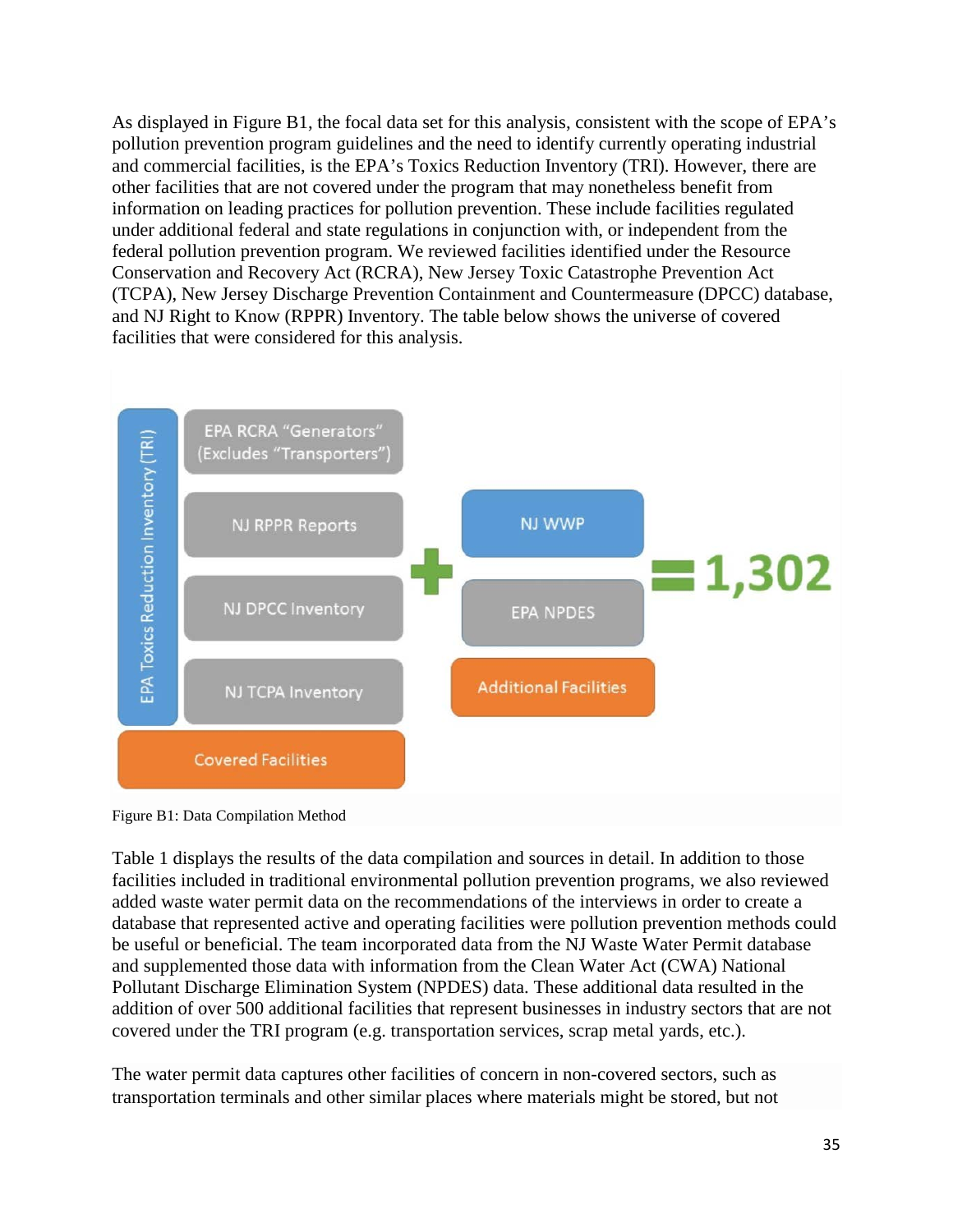"processed". However, there may still be gaps in the data for industries not covered under any of the programs above, such as retail establishments with large inventories of paints and cleaners, or large commercial buildings that might be using regulated materials for their building operations (HVAC), etc. However, stakeholders perceived that the data were helpful in identifying clusters or neighborhoods of facilities where one could target the development of collaborative efforts between the businesses, introduce trainings for local businesses, or highlight other methods that would allow for spillovers between sectors, regardless of their program coverage under pollution prevention laws.

Also note that there are over 10,000 facilities that are required to report under the New Jersey "Right to Know" guidance. This analysis reduces the number of facilities to a more manageable number of facilities for specifically understanding a scope of mid-tier manufacturing facilities that are not typically covered through pollution prevention efforts available to small retail establishments, or large high risk facilities. While there is some overlap, the purpose of this specific analysis was to identify alternative methods to target and identify businesses that might not be included under pollution prevention programs.

|  | Table 1: Programs and Facilities Included in the Analysis |  |  |  |  |
|--|-----------------------------------------------------------|--|--|--|--|
|  |                                                           |  |  |  |  |

|                           | <b>Program Name</b>                                                                  | <b>Description</b>                                                                                                                                                                                                                                                                                                                                              | <b>Number of Facilities</b><br>in NJ |
|---------------------------|--------------------------------------------------------------------------------------|-----------------------------------------------------------------------------------------------------------------------------------------------------------------------------------------------------------------------------------------------------------------------------------------------------------------------------------------------------------------|--------------------------------------|
|                           | <b>Toxics Reduction Inventory</b><br>(TRI)<br>Source: EPA                            | Must meet minimum reporting<br>$\bullet$<br>threshold for a limited number of<br>chemicals in specified covered<br>industries (defined by NAICS code)<br>Releases are estimates, not actual<br>$\bullet$<br>monitored readings                                                                                                                                  | 376                                  |
|                           | Resource Recovery Act<br>(RCRA)<br>Source: EPA                                       | Monitoring data for those that handle<br>$\bullet$<br>or transport hazardous materials.<br>Only "generators" included for this<br>$\bullet$<br>analysis, as opposed to all handlers.                                                                                                                                                                            | 327<br>174 Matched to TRI            |
|                           | NJ Toxic Catastrophe<br>Prevention Act (TCPA)<br>Source: NJDEP                       | All facilities monitored under state<br>$\bullet$<br>statute for the Toxic Catastrophe<br>Prevention Act.<br>Locations of Extraordinarily Hazardous<br>$\bullet$<br>Substances (EHS)                                                                                                                                                                            | 48<br>39 Matched to TRI              |
| <b>Covered Facilities</b> | NJ Discharge Prevention<br>Containment and<br>Countermeasure (DPCC)<br>Source: NJDEP | All facilities monitored under state<br>$\bullet$<br>statute for New Jersey Spill<br>Compensation and Control Act.<br>Generally, facilities that store 20,000<br>gallons or more of New Jersey-<br>regulated hazardous substances,<br>excluding petroleum products, or<br>200,000 gallons of regulated<br>hazardous substances including<br>petroleum products. | 252<br>115 Matched to TRI            |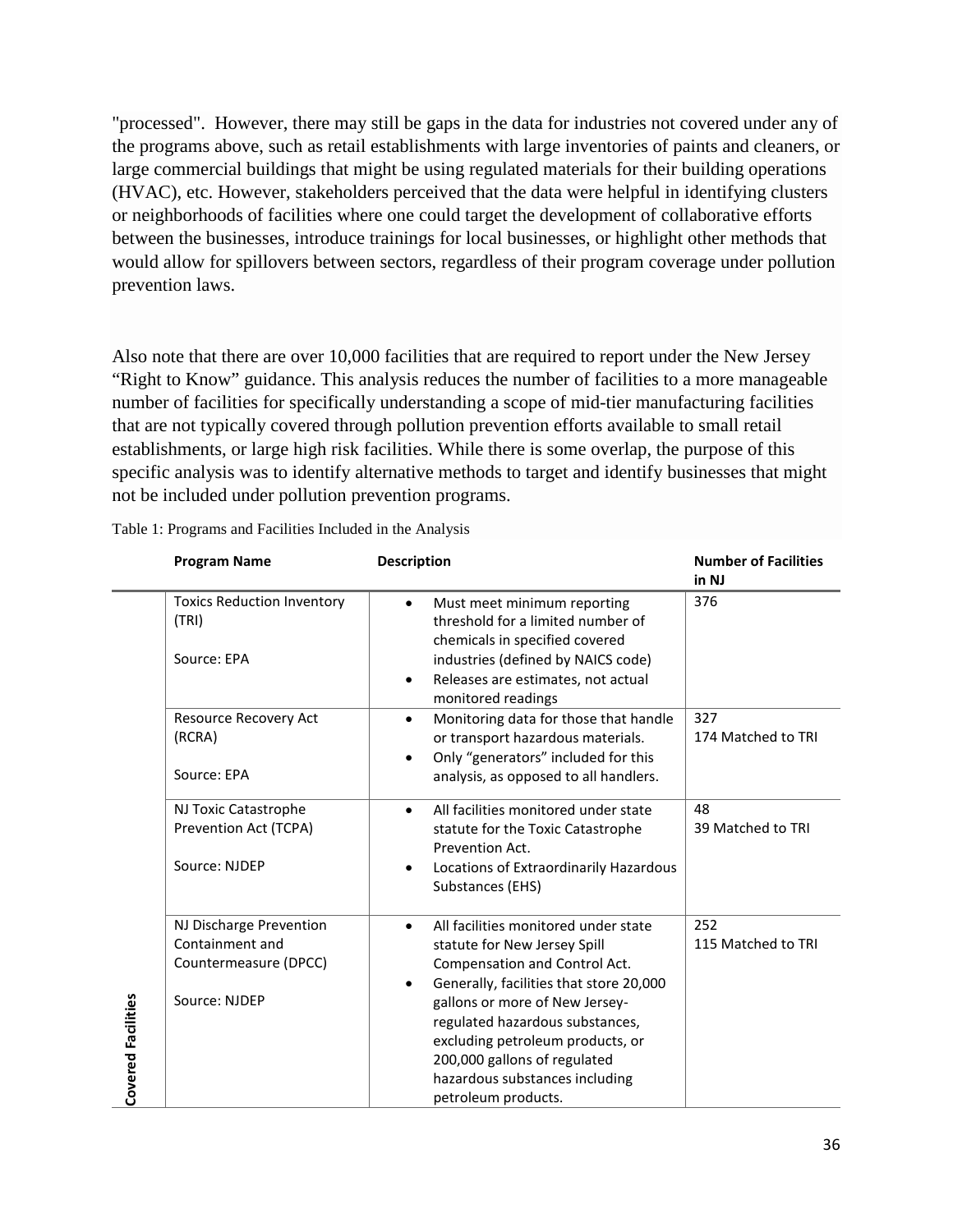|                              | NJ Community Right to Know<br>(RPPR)<br>Source: NJDEP                     | All facilities required to report<br>$\bullet$<br>presence of hazardous materials<br>through the state Community Right to<br>Know program through a Release and<br>Pollution Prevention Report (RPPR) | Approx. 10,000<br>335 Matched to TRI |
|------------------------------|---------------------------------------------------------------------------|-------------------------------------------------------------------------------------------------------------------------------------------------------------------------------------------------------|--------------------------------------|
|                              | NJ Waster Water Permits<br>(WWP)<br>Source: NJDEP                         | All facilities permitted for waste water<br>$\bullet$<br>releases into state water bodies                                                                                                             | 622<br>58 Matched to TRI             |
| <b>Additional Facilities</b> | National Pollutant Discharge<br>Elimination System (NPDES)<br>Source: EPA | Federal monitoring reports for<br>$\bullet$<br>facilities permitted to release waste<br>into water bodies                                                                                             | 622<br>All matched to<br>NJ WWP Data |

### **Flood Hazard Data**

The data Rutgers used pertaining to flood hazards reflect past, present, and projected future environmental conditions. The data used for this analysis were from publicly accessible federal sources (i.e. [FEMA](https://msc.fema.gov/portal) and [NOAA\)](https://coast.noaa.gov/dataviewer/) with the exception of the use of the coastal flood exposure data developed by the Center for Remote Sensing and Spatial Analysis at Rutgers University.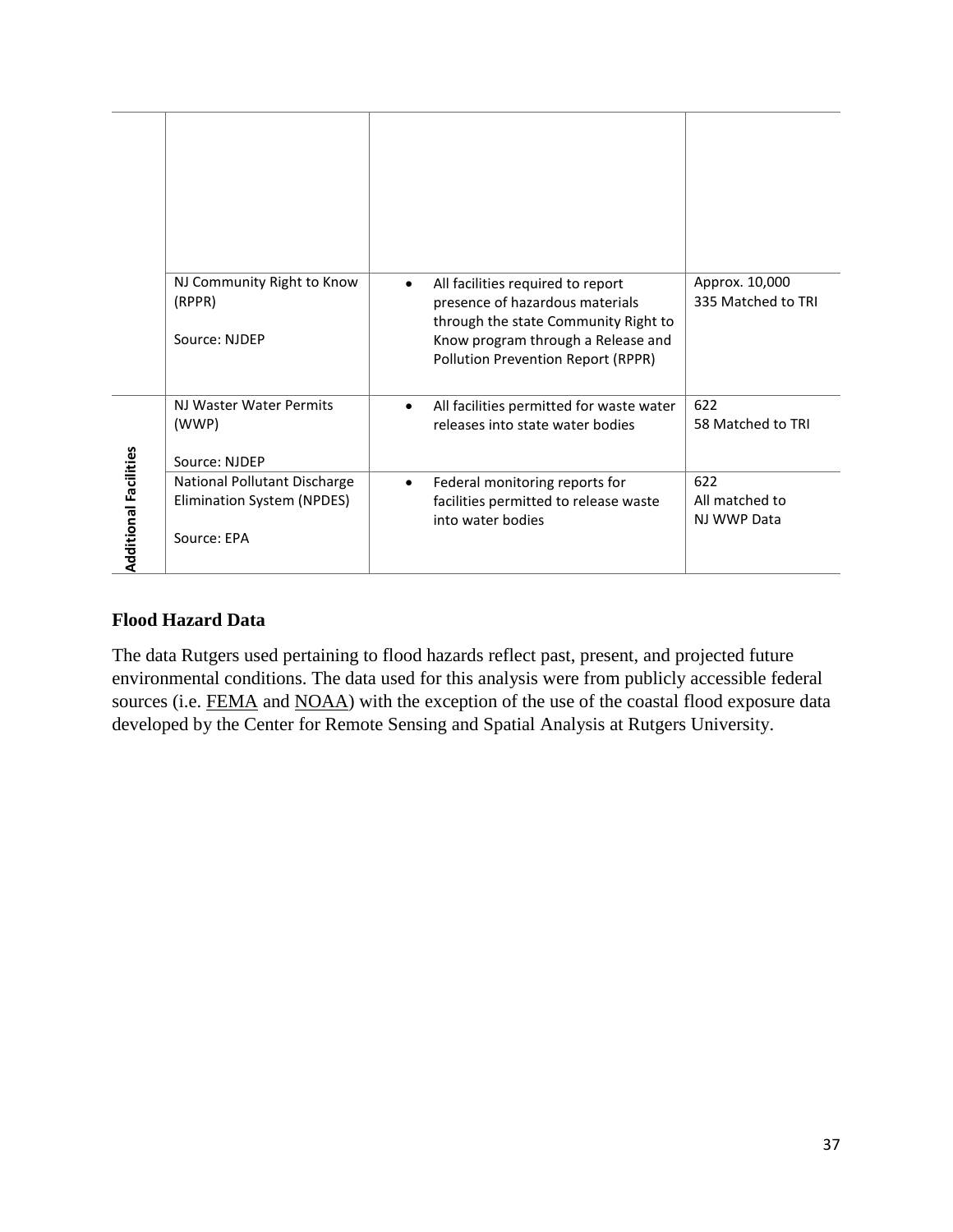|         | <b>Data Used</b>                                                                                                                                         | <b>Data Source</b>                             | <b>Description</b>                                                                                                                                                                                                                                                                                                                                                                                                                                                                                                                                                                                                                                                                                                                                                                                                                      |
|---------|----------------------------------------------------------------------------------------------------------------------------------------------------------|------------------------------------------------|-----------------------------------------------------------------------------------------------------------------------------------------------------------------------------------------------------------------------------------------------------------------------------------------------------------------------------------------------------------------------------------------------------------------------------------------------------------------------------------------------------------------------------------------------------------------------------------------------------------------------------------------------------------------------------------------------------------------------------------------------------------------------------------------------------------------------------------------|
| Past    | Hurricane Irene<br>٠<br>storm surge<br>Superstorm Sandy<br>storm surge                                                                                   | <b>FEMA - MOTE</b><br>• FEMA                   | Provided from FEMA to Rutgers CRSSA.<br>٠<br>The Sandy Surge data were created from field-verified High Water Marks<br>(HWMs) and Storm Surge Sensor data from the USGS through 14-February<br>2013. HWMs and Surge Sensor data are used to interpolate a water surface<br>elevation, then subtracted from the best available DEM, to create a depth grid<br>and surge boundary by state. (description text source: FEMA MOTF website)                                                                                                                                                                                                                                                                                                                                                                                                  |
| Present | <b>FEMA Preliminary</b><br><b>Flood Insurance Rate</b><br>Maps (PFIRMs)<br>FEMA Q3 100 year<br>flood plain<br><b>Coastal Flood</b><br>Exposure - Current | $\cdot$ FEMA<br>• FEMA<br>• Rutgers CRSSA      | . Digital FEMA flood data. The data represent the digital riverine and coastal flood<br>zones available as of 2014 and are the recently released Preliminary Flood<br><b>Insurance Rate Maps.</b><br>• The Q3 flood layer was FEMA's first foray into providing a GIS data product for<br>the National Flood Insurance Program (NFIP) Flood Insurance Rate Maps<br>(FIRMs). They were produced between 1996 and 2000. They were produced<br>using heads-up digitizing from paper maps and distorted to approximate real<br>world geography. This data was included to capture areas of the state where the<br>new PFIRMS did not cover.<br>• Data shows a ranking (Moderate, High, and Extreme) of coastal flooding<br>exposure for present day (representative of 2000). SLR projections are not<br>included as part of this analysis. |
| Future  | Coastal Flood<br>Exposure - 2050,<br>2100<br>SLOSH Category 1-3<br>Sea Level Rise 1-6<br>feet                                                            | • Rutgers CRSSA<br><b>NOAA</b><br>$\cdot$ NOAA | • Data shows a ranking (Moderate, High, and Extreme) of coastal flooding<br>exposure for the years 2050 & 2100. SLR projections are included as part of this<br>analysis.<br>• Data were derived from storm surge inundation maps. These maps represent<br>maximum of maximum (MOM) outputs from Sea, Lake, and Overland Surges<br>from Hurricanes (SLOSH) modeling of hurricane scenarios for hurricane<br>evacuation studies. The storm surge data do not account for sea level rise.<br>Source: Federal Emergency Management Agency, U.S. Army Corps of Engineers,<br>NOAA.<br>. Sea level rise inundation scenarios ranging from 0 to 6 feet above mean higher<br>high water (MHHW). Derived from data created for the NOAA Sea Level Rise and<br>Coastal Flooding Impacts Viewer and NJ Floodmapper.                               |

#### **Analysis Outcomes: Past**

Rutgers overlaid the information of the 1,302 New Jersey facilities that were present in the analysis with past, present, and future flood hazard conditions described in the last section. From a statewide perspective, the results of the analysis with the past flood hazards pointed to the following observation:

267 of the 1,302 facilities were located in areas inundated by previous storm events (i.e. Past). Rutgers examined the two major storms that impacted New Jersey in recent years, Hurricane Irene (August 28, 2011) and Superstorm Sandy (October 29, 2012). Both storms caused major damage and destruction and impacts were felt across the State for both storms.

The facilities were analyzed independent of one another so that the data produced from the analysis can be queried for specific storm events and can be combined with other data to build scenarios as an aid for resilience planning efforts. Zeros and ones are used within the data attributes to help signify the presence (i.e. 1) or absence (i.e. 0) of a facility within a flood hazard.

#### **Analysis Outcomes: Present**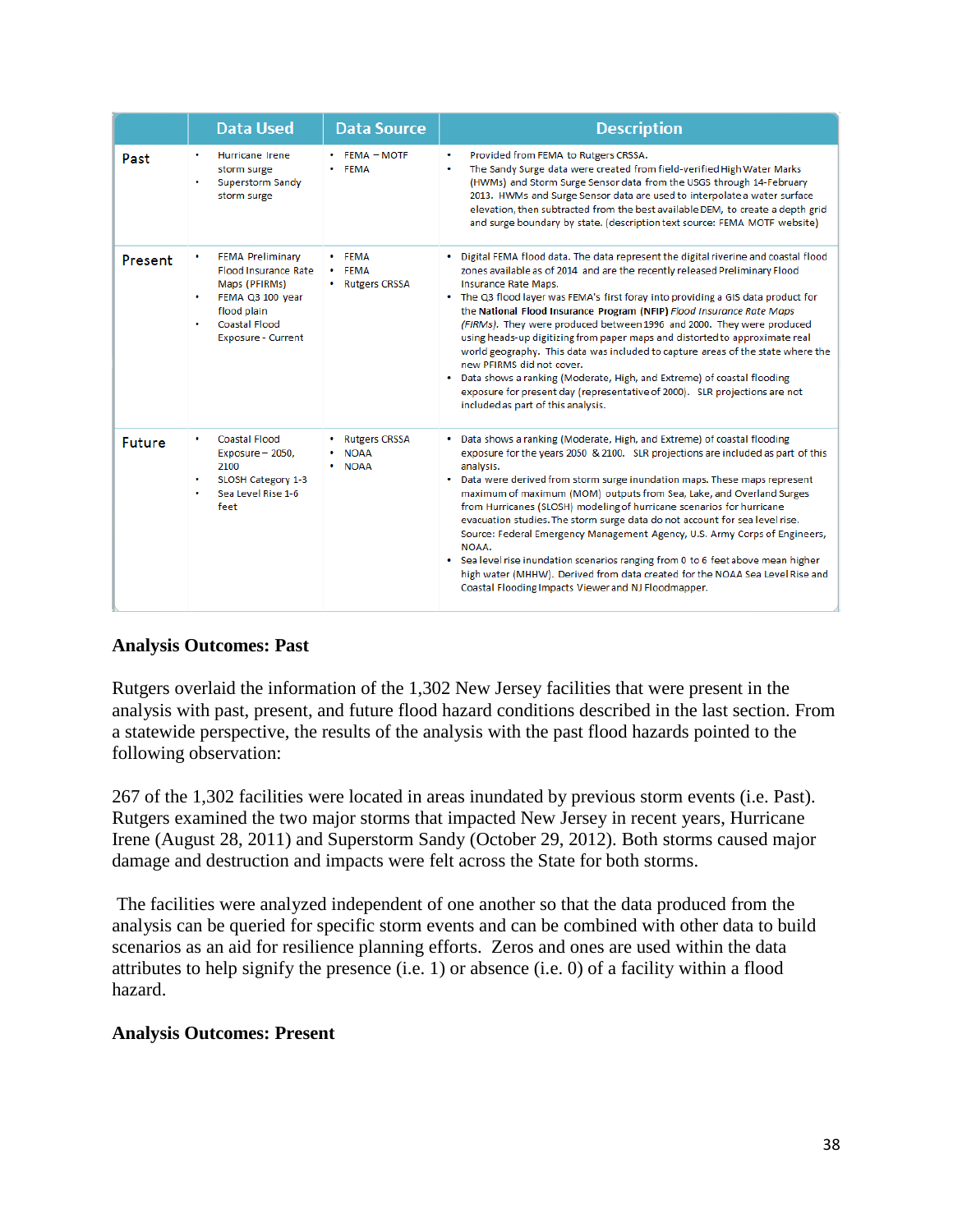Of the 1,302 New Jersey facilities that remained from the analysis with past, present, and future flood hazard conditions the following observations were found from the present flood hazard data:

1,099 of the 1,302 facilities are located in a flood hazard of concern in present day. Again, these flood hazards included the FEMA 100 year floodplain as well as the Preliminary Flood Insurance Rate Map zones. The additional flood hazard layer for this category included the Coastal Flood Exposure hazard layer representing the year 2000 or also called "current" or "present day". For more information about each of the flood hazards used in this category, please refer back to the Flood Hazard Data Story Map frame.

## **Analysis Outcomes: Future**

Of the 1,302 New Jersey facilities that remained from the analysis with past, present, and future flood hazard conditions the following observations were found from examining the future flood hazard data:

502 of the 1,302 facilities are potentially located in an area of a future flood hazard. The flood hazards examined for future conditions included the NOAA SLOSH models (also known as the category 1-3 hurricane storm surge models), NOAA's sea level rise data from 1ft to 6ft, and the Coastal Flood Exposure hazard layers representing the years 2050 and 2100. For more information about each of the flood hazards used in this category, please refer back to the Flood Hazard Data Story Map frame.

## **General Outcome**

From a statewide perspective, the analysis identified 124 of the 1,302 identified facilities at least partially reside within the bounds of:

- 1. the Sandy Surge extent
- 2. the current 100-year floodplain; and
- 3. the 2100 Coastal Flood Exposure assessment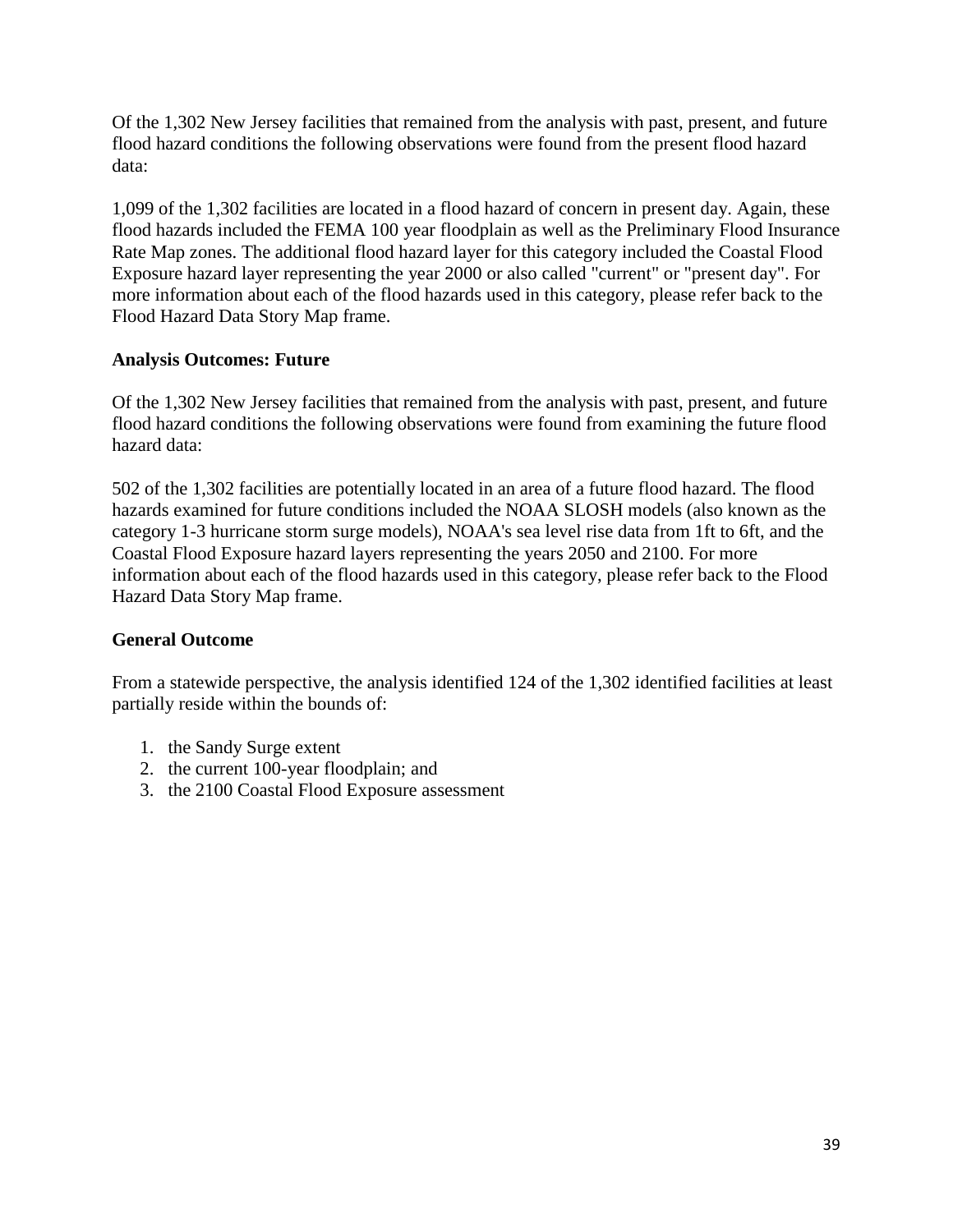| Industry                                                                | <b>Facilities</b> |
|-------------------------------------------------------------------------|-------------------|
| <b>Basic Chemical Manufacturing</b>                                     | 15                |
| Electric Power Generation, Transmission and Distribution                | 13                |
| Cement and Concrete Product Manufacturing                               | 6                 |
| Petroleum and Coal Products Manufacturing                               | 6                 |
| Miscellaneous Durable Goods Merchant Wholesalers                        | 6                 |
| Soap, Cleaning Compound, and Toilet Preparation Manufacturing           | 4                 |
| Other Chemical Product and Preparation Manufacturing                    | 4                 |
| Motor Vehicle and Motor Vehicle Parts and Supplies Merchant Wholesalers | 4                 |
| Chemical and Allied Products Merchant Wholesalers                       | 4                 |
| Water, Sewage and Other Systems                                         | 4                 |
| <b>OTHER</b>                                                            | 58                |
| <b>Total</b>                                                            | 124               |

It is worth noting that several of these industries handle or produce bulk materials that are somewhat reliant on proximity to the waterfront as a means of transporting raw materials and/or finished products.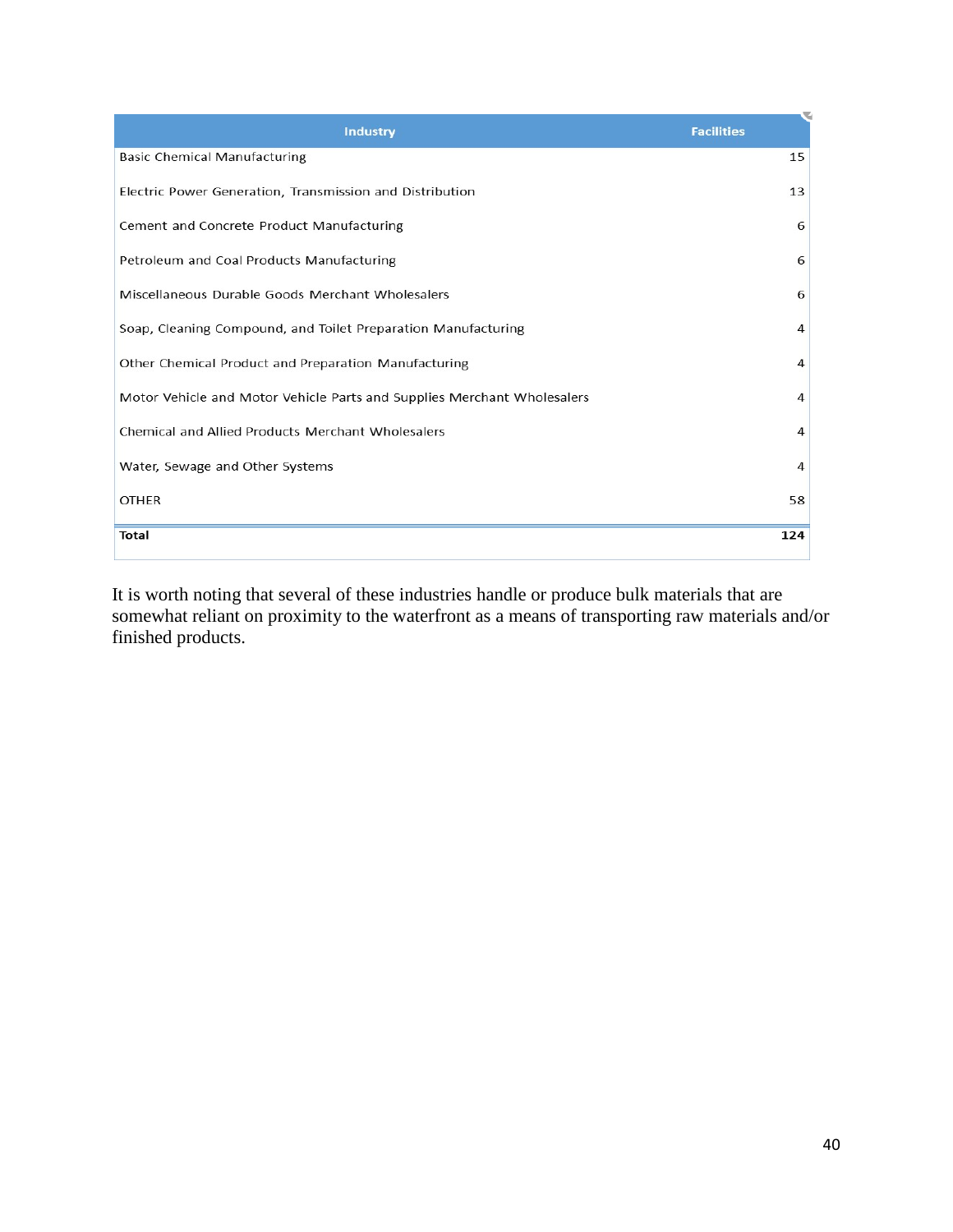## **Appendix C**

**Summary of Engagement Efforts**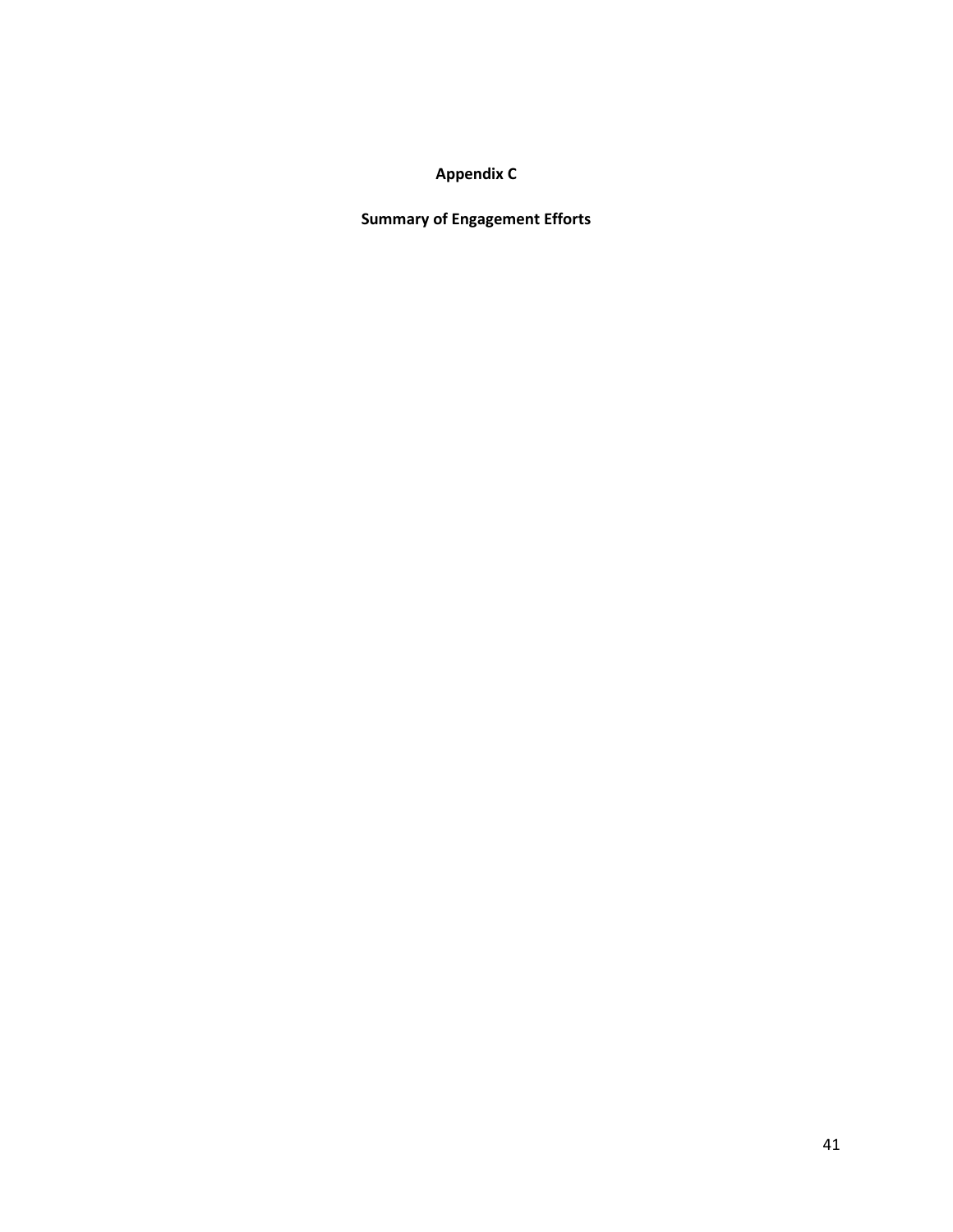## **Background**

The Rutgers team engaged a variety of practitioners to better understand opportunities to apply the data generated under this project to ongoing efforts related to extreme weather events, climate change preparedness and resilience. The purpose of these engagement efforts were to better understand:

- The extent to which the generated data would offer distinct value to ongoing efforts related to emergency management, planning for extreme weather events and climate change and resilience planning;
- The extent to which data regarding industrial and commercial operations was already being considered in ongoing emergency management, planning for extreme weather events and climate change and resilience planning efforts;
- The nature of technical assistance that is needed for effective use of the generated data, or some version of it, to be integrated into emergency management, planning for extreme weather events and climate change and resilience planning.

Engagement efforts included meetings with:

- City of Newark Emergency Management Coordinator;
- New Jersey Office of Emergency Management and New Jersey Department of Environmental Protection;
- Nonprofit organizations involved in resilience planning in the City of Newark: Ironbound Community Corporation, New Jersey Environmental Justice Alliance and Clean Water Action;
- Multiple government offices representing Jersey City agencies, including: Office of the Mayor, Department of Public Safety, Department of Health and Human Services, Housing, Economic Development and Commerce.

For each engagement meeting, the Rutgers team prepared an overview of the purpose of the pollution prevention project, background on the types of data used regarding industrial and commercial facilities as well as current and projected flooding conditions, and a tailored set of data outcomes what the team expected would be of greatest interest to the participants. The Rutgers team provided an initial presentation on the project and the data and, subsequently, engaged in an open discussion with the participants regarding potential uses of the data, challenges in applying the data and concerns regarding its use. An informal set of facilitative questions were on hand if needed for prompting dialogue, including:

- Are there readily available datasets, such as these, that you routinely use as part of your efforts? If so, how are those data used? Do you see improvements or additional value to the data produced as part of the Rutgers pollution prevention project?
- How self-explanatory are these data for ready use in your ongoing efforts?
- What concerns would you have about directly applying these data as part of your ongoing efforts?
- What challenges do you foresee in applying these data directly as part of your ongoing efforts?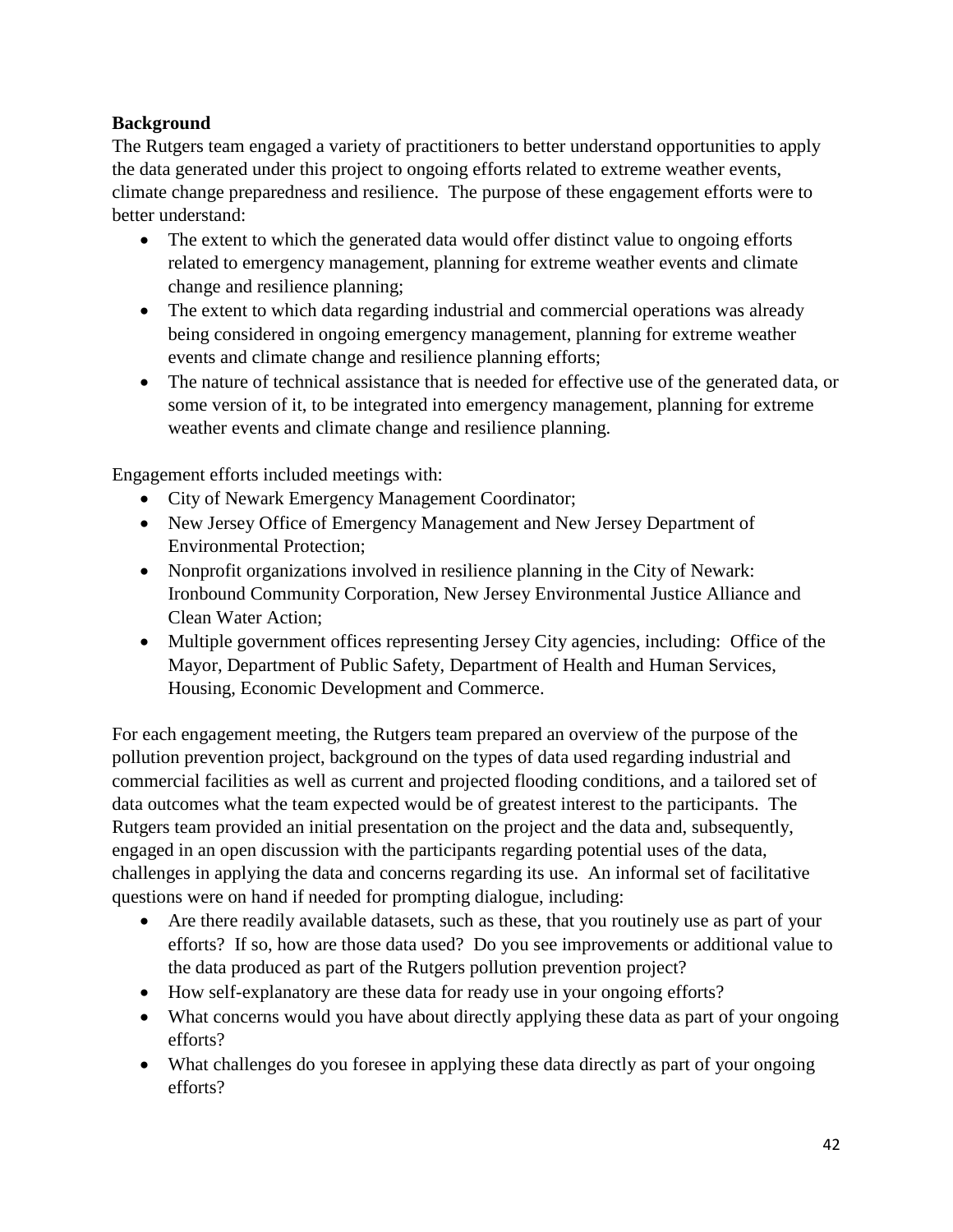• What types of technical assistance do you anticipate would be needed by your organization in applying these data as part of ongoing efforts? What types of technical assistance do you anticipate may be needed by the general public to understand relevance of these data?

#### **Insights**

In general, the Rutgers team heard a lot of interest for the nature of the data developed as a result of the pollution prevention project. In particular, we heard that there was benefit to having developed an analytical methodology leading to identification of current and projected flood prone industrial and commercial facilities so as to "narrow down" what facilities may be most important to address as part of resilience, emergency management and extreme weather event planning. Additionally, we heard that there was also benefit to having these analyses conducted by a reliable "third party" such as an academic institution so as to support its integration into planning efforts. More specific insights that we heard include the following:

- While there are extensive climate adaptation tools and resources available to state and local planners and practitioners, the availability of tools pertaining to impacts of climate change and extreme weather events on industrial and commercial facilities as part of holistic planning seems to be limited or non-existent. The availability of the data generated by the Rutgers pollution prevention project provides a "starting point" for efforts among community-based organizations and local officials to integrate consideration of potential exposures resulting from flood hazards facing industrial and commercial facilities into overall planning efforts.
- We heard from all of the participants in our engagement meetings that, while they saw valuable use of the Rutgers pollution prevention data as part of planning efforts, they indicated a clear need for technical assistance to support their efforts to ensure that the data was used accurately and with appropriate context. More specifically, they saw value in use of these type of data as part of planning efforts but would need assistance in integrating such data into existing programs and initiatives.
- From the local officials that we talked with, we heard that the data was helpful in that it provided a targeting of specific facilities to provide them with a manageable universe to incorporate into local planning efforts. We also heard that local agencies are not likely to have the resources needed to undertake such an analytical effort.
- Local officials also indicated the value of using a targeted dataset such as the one generated from the Rutgers pollution prevention provide to support interagency collaboration and proactive planning such as integration of resilience efforts into local master planning, inspections, and emergency management efforts. The accessibility of the Rutgers dataset, especially, would facilitate interagency shared efforts to apply it in local planning and decision-making.
- The state and local officials we talked to pointed to the state and local Hazard Mitigation Planning process as an important mechanism for integrating the data generated under the Rutgers pollution prevention project. The Hazard Mitigation Planning (HMP) process is designed to enable jurisdictions the ability to: increase awareness of threats and hazards;